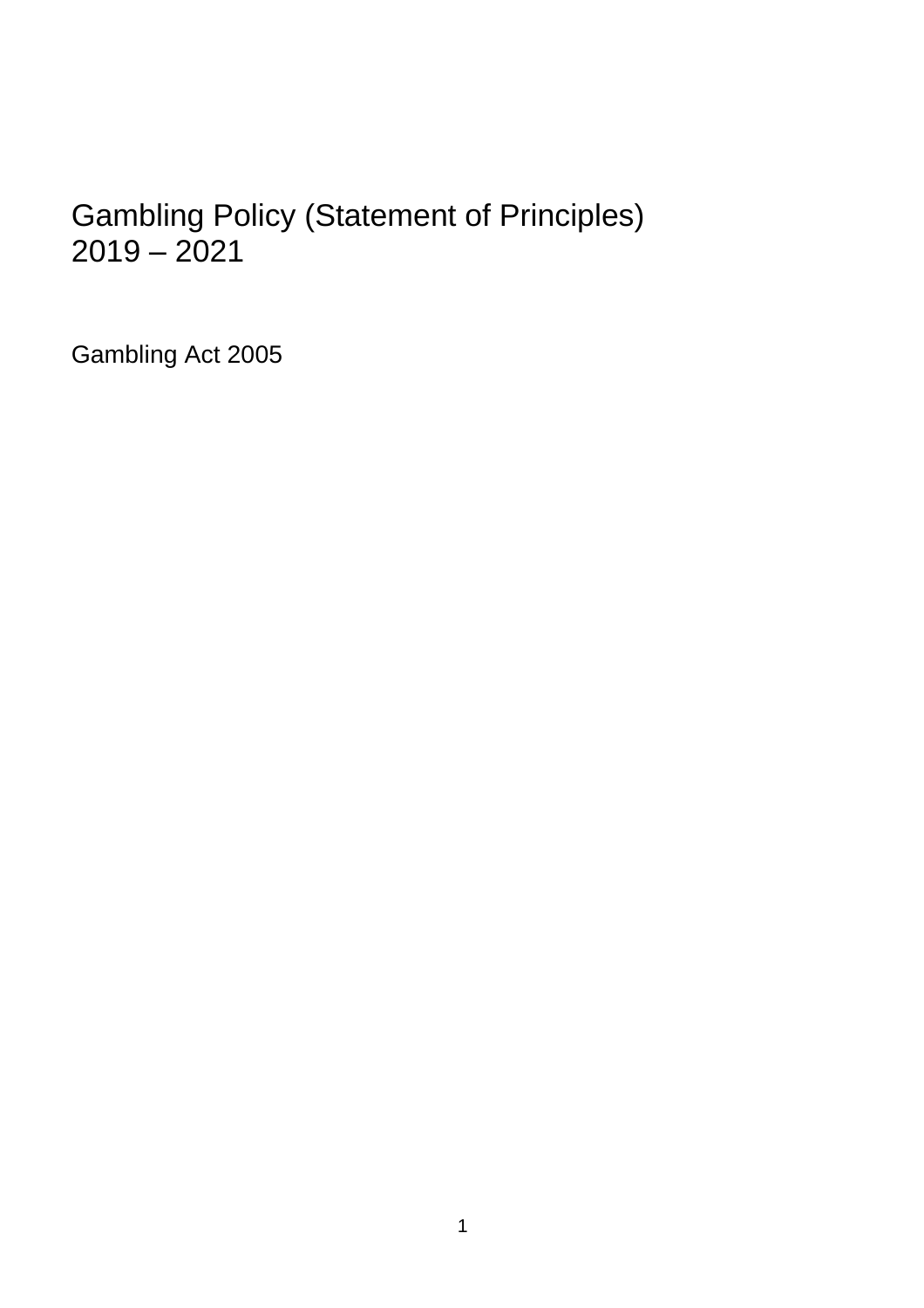## **Further copies of this document can be obtained from:**

Licensing Team Brighton & Hove City Council Bartholomew House Bartholomew Square **Brighton** BN1 1JP

Tel: 01273 294429

Email: [Ehl.safety@brighton-hove.gov.uk](mailto:Ehl.safety@brighton-hove.gov.uk) Web: <http://www.brighton-hove.gov.uk/content/business-and-trade/licensing-and-gambling>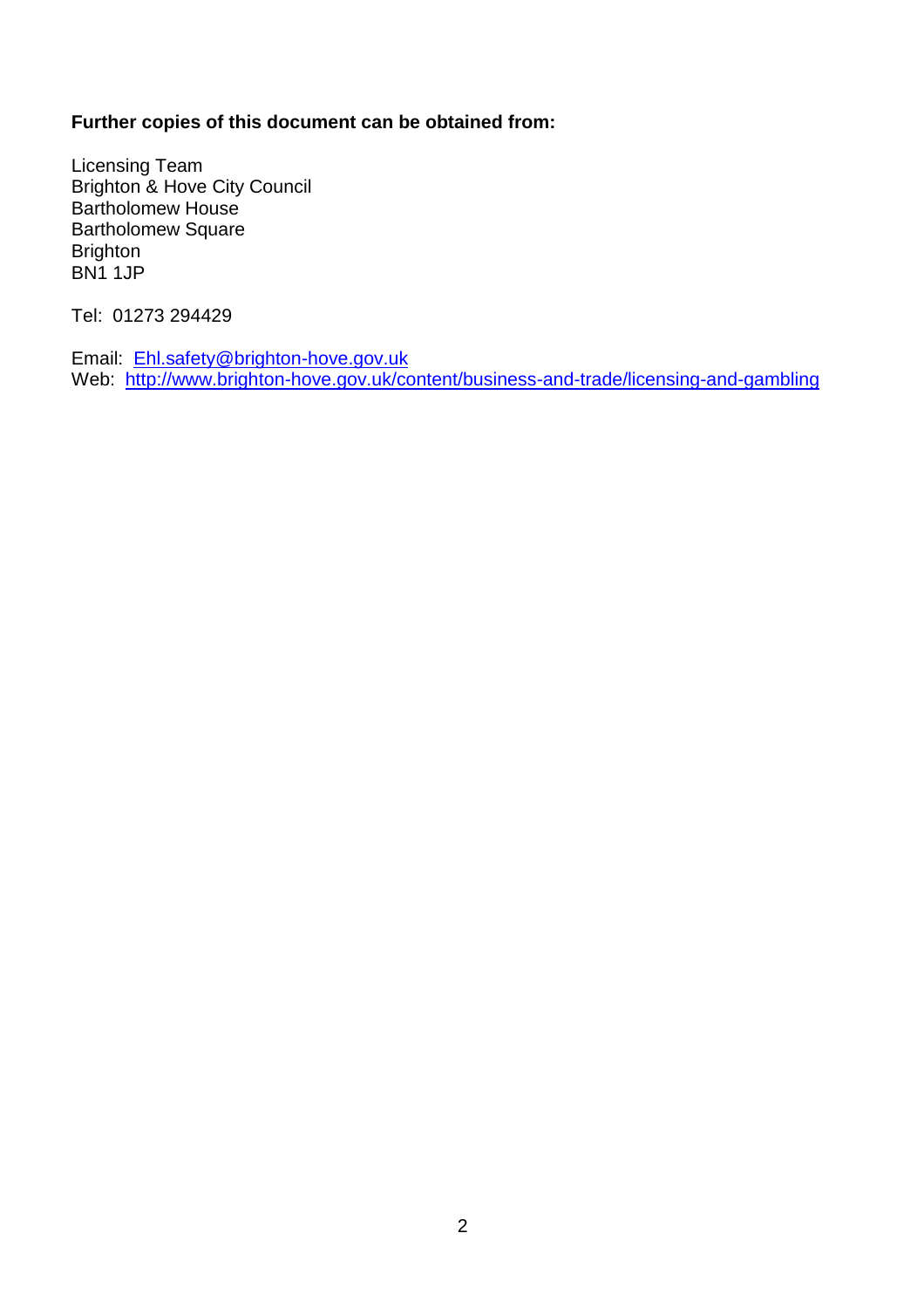<span id="page-2-0"></span>

| <b>Contents</b>                                                                                                                                | Page            |
|------------------------------------------------------------------------------------------------------------------------------------------------|-----------------|
| <b>Executive Summary</b><br>Part A The Gambling Act 2005                                                                                       | 5               |
| The licensing objectives<br>1.                                                                                                                 | <u>6</u>        |
| <b>Brighton &amp; Hove</b><br>2.                                                                                                               | $\underline{6}$ |
| 3.<br>The purpose of the Gambling Act 2005 – Statement of Licensing                                                                            | $\overline{1}$  |
| Policy                                                                                                                                         | $\underline{8}$ |
| The licensing framework<br>4.                                                                                                                  | 8               |
| Declaration<br>5.                                                                                                                              | 8               |
| 6. Responsible authorities                                                                                                                     | 8               |
| Interested parties<br>7.                                                                                                                       | $\overline{9}$  |
| Exchange of information<br>8.                                                                                                                  | 9               |
| 9. Licensing authority functions                                                                                                               | <u> 10</u>      |
| Part B Promotion of the licensing objectives                                                                                                   | 12              |
| 10. Preventing gambling from being a source of crime or disorder,<br>being associated with crime or disorder or being used to support<br>crime | <u> 12</u>      |
|                                                                                                                                                | 12              |
| 11. Ensuring that gambling is conducted in a fair and open way                                                                                 | <u> 13</u>      |
| 12. Protecting children and other vulnerable persons from being<br>harmed or exploited by gambling                                             |                 |
| <b>Part C Premises licences</b>                                                                                                                | 16              |
| 13. Premises Licences                                                                                                                          | <u> 16</u>      |
| Definition of a premises licence                                                                                                               | <u>16</u>       |
| <b>Local Risk Assessment</b>                                                                                                                   | 17              |
| <b>Local Area Profile</b>                                                                                                                      | <u>18</u>       |
| Conditions                                                                                                                                     | <u> 19</u>      |
| Door supervision                                                                                                                               | 20              |
| 14. Adult gaming centres                                                                                                                       |                 |
| 15. Licensing family entertainment centres                                                                                                     | 21              |
| 16. Casinos                                                                                                                                    | 21<br>23        |
| 17. Bingo premises                                                                                                                             | 23              |
|                                                                                                                                                |                 |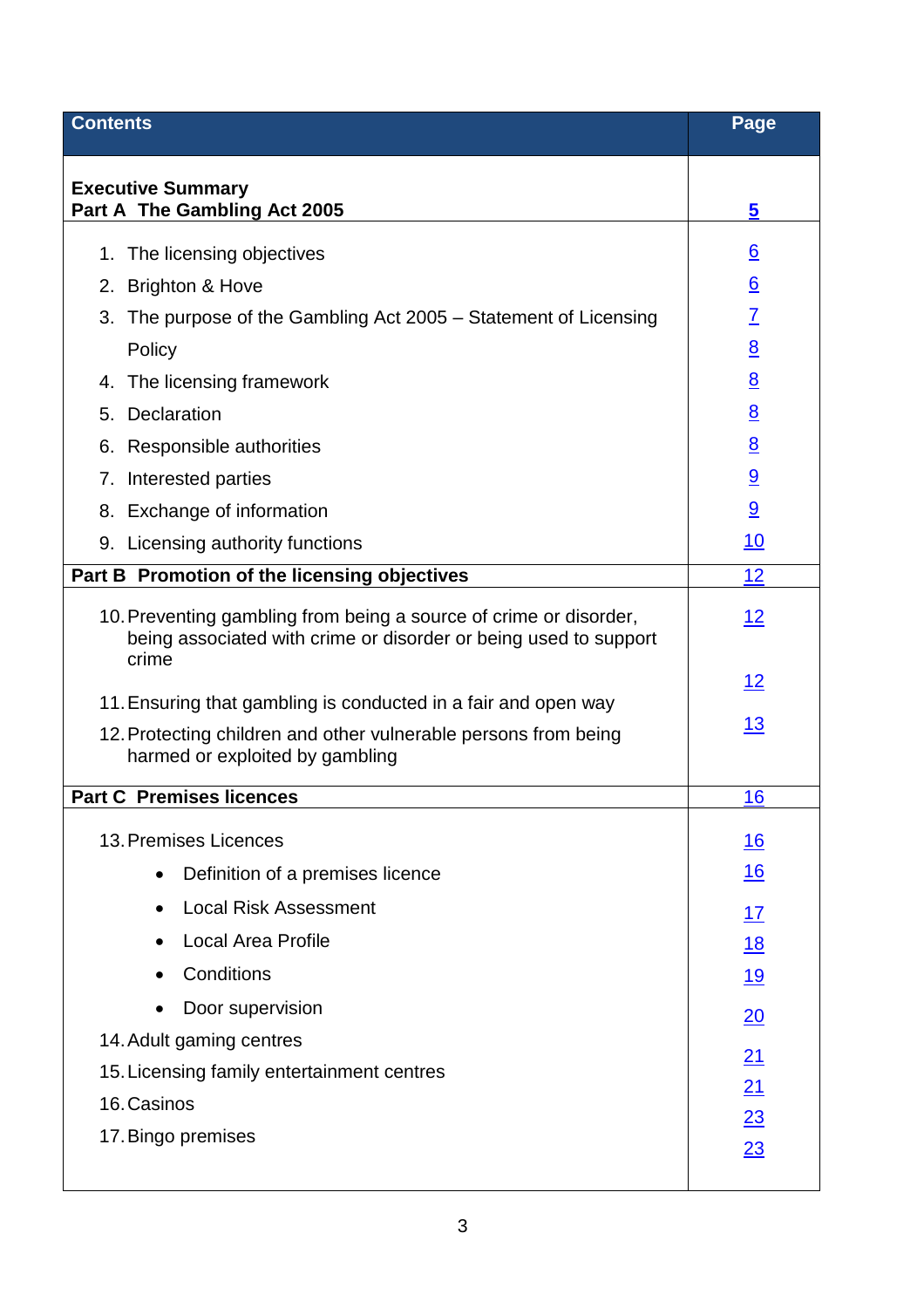| 18. Betting premises                                              | 24        |
|-------------------------------------------------------------------|-----------|
| <b>Betting Machines</b>                                           | 24        |
| 19. Tracks                                                        | 25        |
| 20. Travelling fairs                                              | 27        |
| 21. Gaming Machines                                               | 27        |
| Part D Permits, notices and lottery registrations                 | 28        |
| 22. Unlicensed family entertainment centre gaming machine permits | 28        |
| 23. Gaming machine permits in premises licensed for the sale of   | 30        |
| alcohol                                                           |           |
| 24. Prize gaming permits                                          | 32        |
| 25. Club gaming and club machine permits                          | <u>33</u> |
| 26. Temporary use notices                                         | 34        |
| 27. Occasional use notices (for tracks)                           | 35        |
| 28. Small society lottery registrations                           | 35        |
| <b>Part E Enforcement</b>                                         | 37        |
| 29. Enforcement principles                                        | 37        |
| 30. Reviews                                                       | <u>38</u> |
| 31. Test purchasing                                               | <u>39</u> |
|                                                                   |           |
| <b>Appendices</b>                                                 |           |
| Glossary of terms<br>Appendix 1                                   | <u>41</u> |
| Appendix 2 Gaming Machines                                        | 44        |
| Appendix 3<br>Summary of gaming entitlements for clubs and pubs   | 48        |
|                                                                   |           |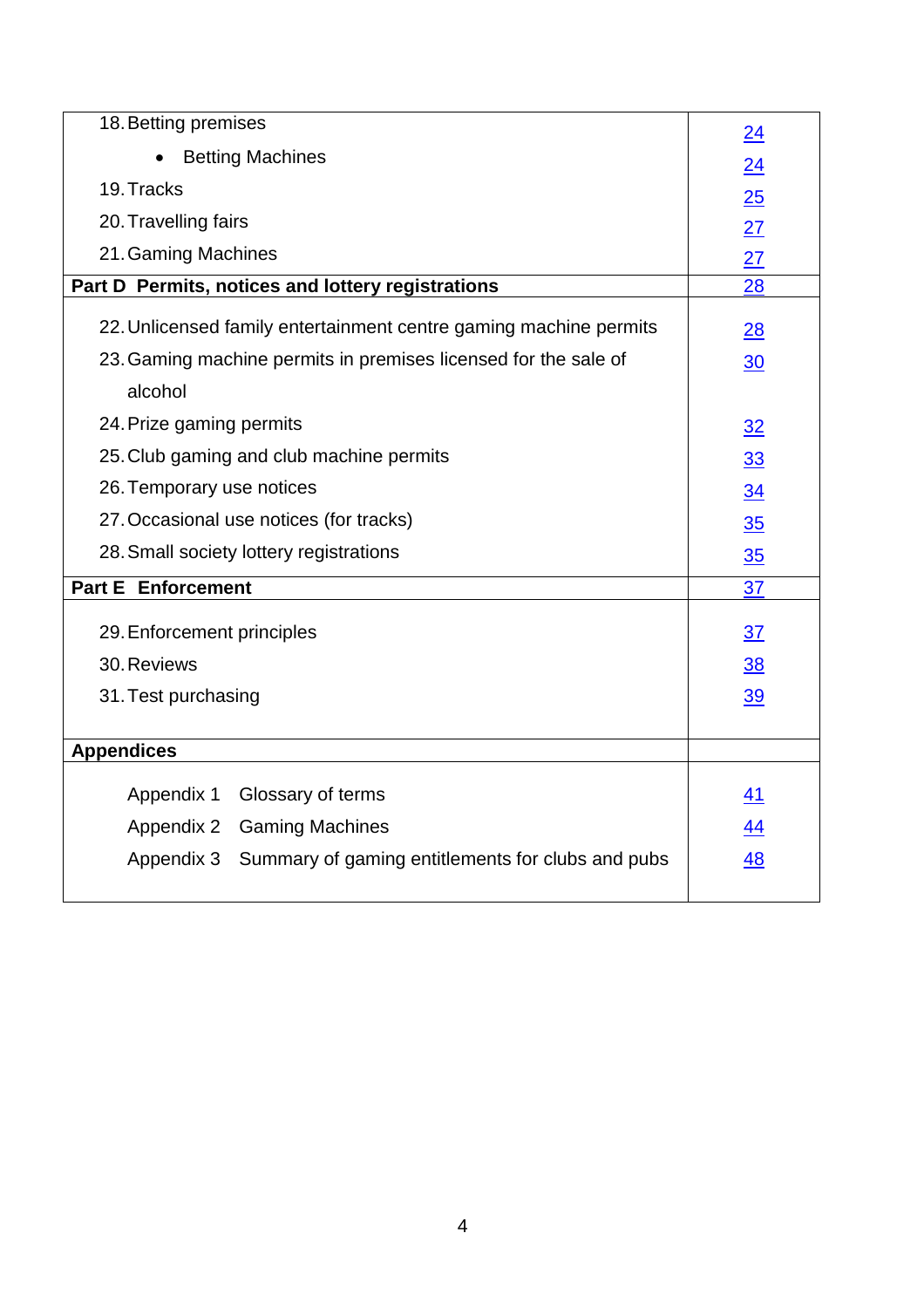#### <span id="page-4-0"></span>**Executive Summary**

The Gambling Act 2005 obtained Royal Assent in 2005 and came into effect in 2007.

Under Section 349 of the Gambling Act 2005, the Licensing Authority is required to prepare a statement of principles that they propose to apply in exercising their functions under this Act. This process is to be repeated every three years from 31<sup>st</sup> January 2007.

The consultation process is laid out clearly in the Gambling Act 2005, the Gambling Act 2005 (Licensing Authority Policy Statement) (England and Wales) Regulations 2006 and the Guidance to Licensing Authorities issued by the Gambling Commission [\(www.gamblingcommission.gov.uk\)](http://www.gamblingcommission.gov.uk/).

The purpose of the Statement of Licensing Policy is to set out the principles that the Council propose to apply when determining licences, permits and registrations under the Gambling Act 2005.

Any decision taken by the Council in regard to determination of licences, permits and registrations should aim to permit the use of premises for gambling in so far as it is reasonably consistent with the licensing objectives, which are:

- Preventing gambling from being a source of crime or disorder, being associated with crime or disorder or being used to support crime.
- Ensuring gambling is conducted in a fair and open way.
- Protecting children and other vulnerable persons from being harmed or exploited by gambling.

The principles to be applied specifically to the determination of premises licence applications include definition of premises, location, duplication with other regulatory regimes, conditions, door supervision, layout of the premises and supervision of gaming facilities. The policy also specifically mentions adult gaming centres, family entertainment centres, casinos, bingo premises, betting premises, tracks and travelling fairs.

The Council has the ability to issue permits for prize gaming and unlicensed family entertainment centres. The Council is able to specify the information it requires as part of the application process which will aid determination and this information is described in this Policy.

Club gaming and club machine permits are also issued by the Council. The process for this is described, along with other processes specified in the legislation for example temporary use notices, occasional use notices and small society lotteries.

Enforcement of the legislation is a requirement of the Act that is undertaken by the Council in conjunction with the Gambling Commission. The policy describes the Council's enforcement principles and the principles underpinning the right of review.

The policy has three appendices, describing the stakes and prizes which determine the category of a gaming machine, a glossary of terms and exempt gaming in pubs and clubs.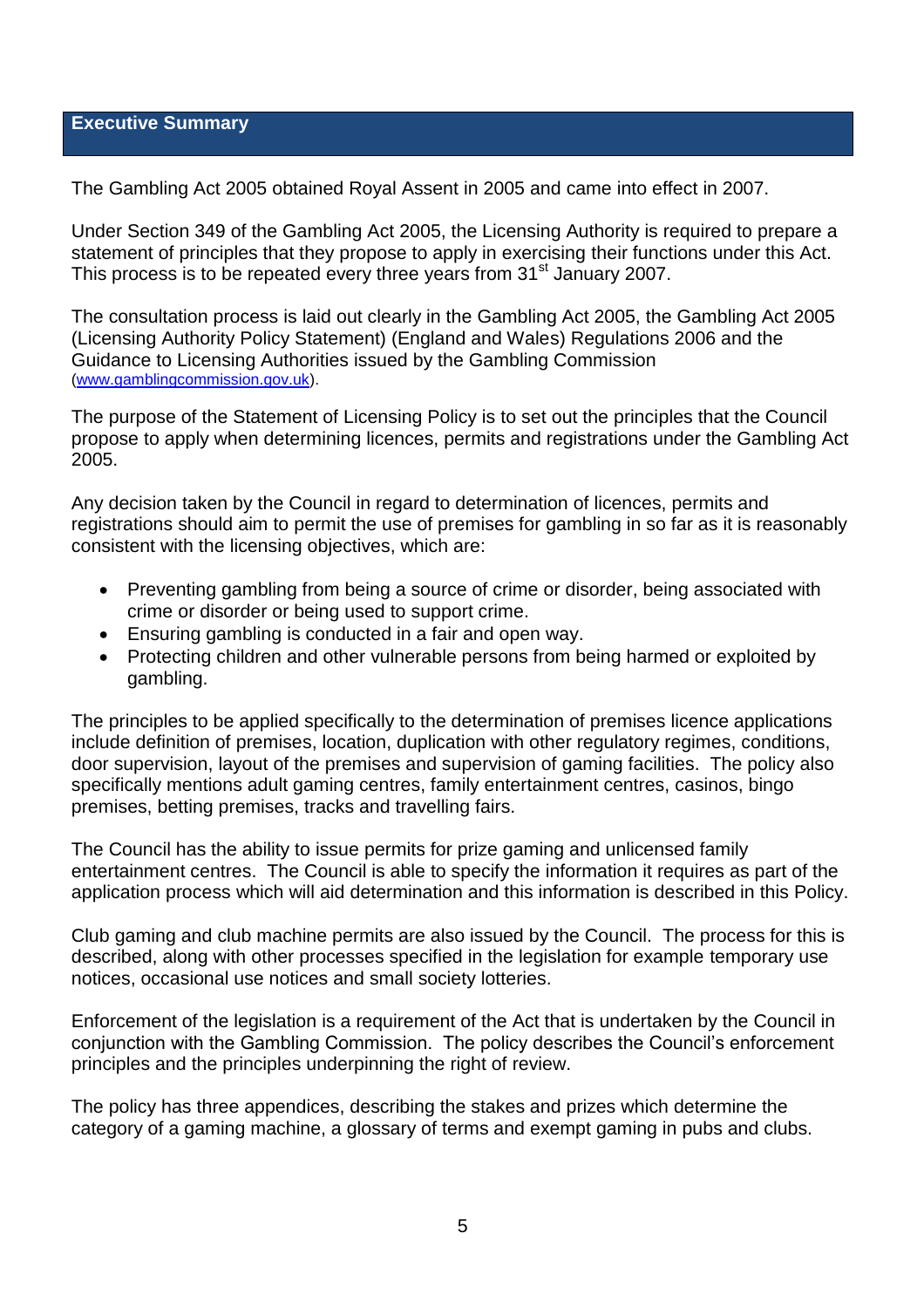## **Part A The Gambling Act 2005**

- 1. The licensing objectives
	- 1.1.Under the Gambling Act 2005 (the Act) Brighton and Hove Council is the licensing authority responsible for licensing premises for gambling activities as well as granting various other gambling permits. In this document, unless otherwise stated, any references to the Council are to the Brighton and Hove Licensing Authority.
	- 1.2.The Council will carry out its functions under the Act with a view to aiming to permit the use of premises for gambling in so far as it is reasonably consistent with the three licensing objectives set out at Section 1 of the Act. The licensing objectives are:
		- preventing gambling from being a source of crime or disorder, being associated with crime or disorder or being used to support crime;
		- ensuring that gambling is conducted in a fair and open way;
		- protecting children and other vulnerable persons from being harmed or exploited by gambling.
	- 1.1. More information can be found about how the Council will achieve this in Part B and Part C of this document.
	- 1.2. The Council will follow any regulations and statutory guidance issued in accordance with the Act and will have regard to any codes of practice issued by the national gambling regulator, the Gambling Commission.
	- 1.3. The Council is aware that in making decisions about premises licences, it should aim to permit the use of premises for gambling in so far as it thinks it is:
		- in accordance with any relevant code of practice issued by the Gambling **Commission**
		- in accordance with any relevant guidance issued by the Gambling Commission
		- reasonable consistent with the licensing objectives, and
		- in accordance with this document.
	- 1.4.The Gambling Commission's Licence Conditions and Code of Practice (LCCP) require gambling premises to undertake a risk assessment taking into consideration local information. Specific information about localities is provided in this policy at Part C.

### <span id="page-5-0"></span>2. **Brighton & Hove**

2.1.Local features

The population of Brighton & Hove is approximately 275,000, but this number increases significantly in the summer months with the influx of tourists. The local visitor economy is characterised by three sectors: conferences, leisure and English language education. The city receives 10 million tourism day trips and 1.4 million staying visitors per year. 27% of staying visitors originate from overseas. Tourism generates £829m of direct income for local businesses and supports 21,682 jobs. 18% of the total Brighton & Hove labour force is employed in jobs supported by tourism expenditure.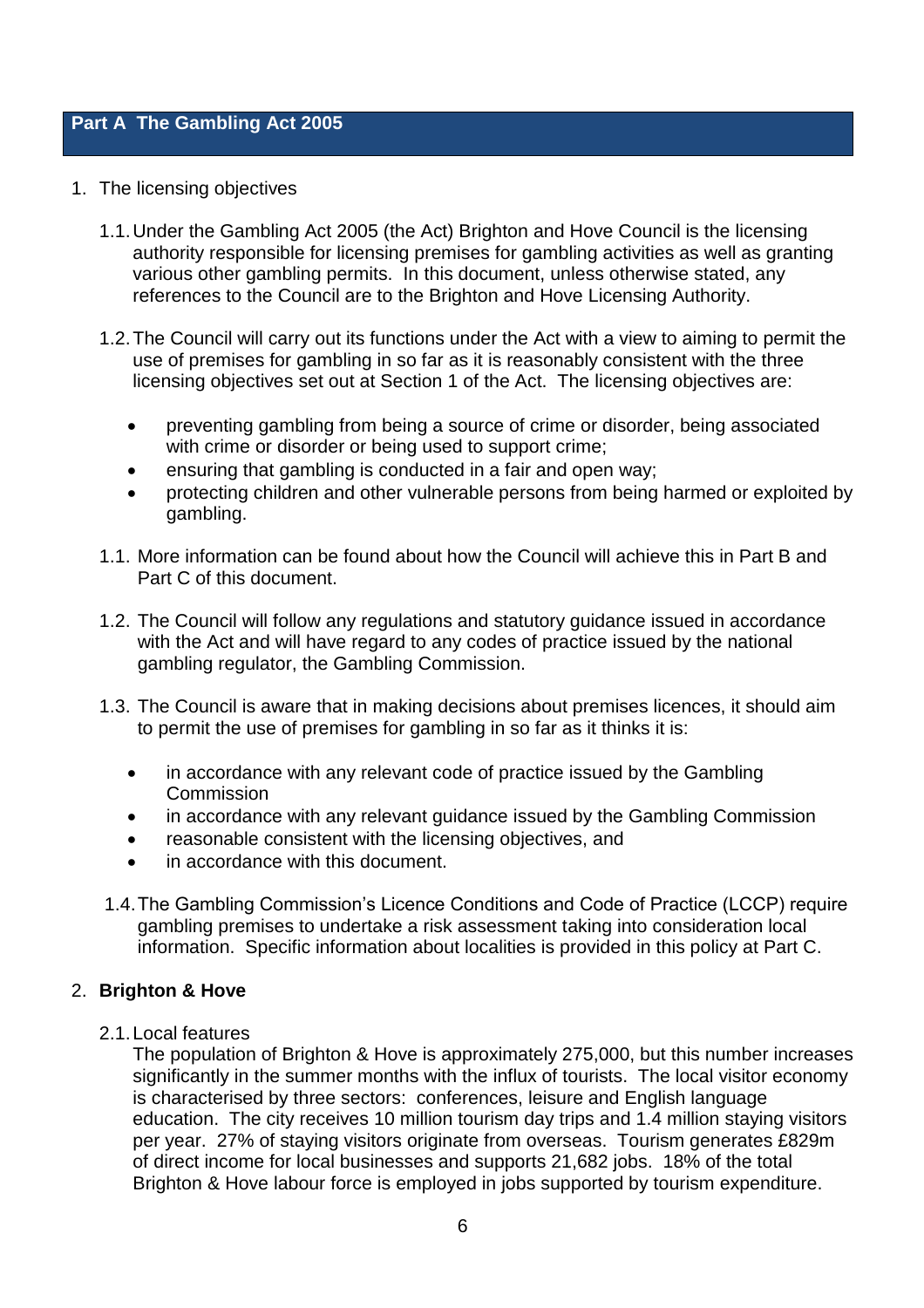Brighton Marina is one of the largest in Europe, and the City is a major centre for heritage and culture, hosting the largest annual international arts festival in England every May. There are also two Universities, a City College and a large number of language schools, which together make the City very popular with students from many parts of the world. Thirty five percent of the population is aged 20-39, which is much higher than the national average. This is quite different from the large retirement age population associated with many coastal cities and reflects the City's reputation among young people as an attractive place to live.

#### 2.2.Culture and Tourism

Licensing policy supports entrepreneurial activity, promoting the City's businesses, supporting growth of the creative industries sector, extending the business improvement district. The cultural and tourism offer in Brighton & Hove is crucial to the ongoing economic success of the City; it brings both money and jobs. This range of work also provides solutions to some of the problems of inequality in the City. VisitBrighton, the Council's tourism unit, has developed and implemented a full brand strategy and guidelines for the City's tourism offering.

The City of Brighton & Hove already provides many gambling facilities. There are two racetracks, Brighton Racecourse on Whitehawk Down which has been a site of organised public racing since the late eighteenth century and Coral Greyhound Racing Stadium in Hove. Brighton and Hove were two of the 53 permitted areas in Great Britain with four casinos under the 1968 Act. There are numerous bingo and betting premises. As a seaside resort, there is a history of amusement arcades, known as family entertainment centres, and adult gaming centres.

### <span id="page-6-0"></span>3. **The Purpose of the Gambling Act 2005 – Statement of Licensing Policy**

- 3.1.Licensing authorities are required by the Gambling Act 2005 to publish a statement of the principles which they propose when exercising their functions under the Act. This document fulfils this requirement. Such statement must be published at least every three years. The statement can also be reviewed from "time to time" and any amendments must be consulted upon. The statement must then be re-published.
- 3.2.Consultation was undertaken with the following:
	- the chief officer of police for the authority's area; and HM Revenue & Customs;
	- persons representing the interests of persons carrying on gambling businesses in the authority's area – including existing casino operators, the British Casino Association, betting shops and the Association of British Bookmakers, bingo premises, operators of amusement facilities in the area, the Racecourse Association, Brighton Business Forum;
	- persons who represent the interests of persons who are likely to be affected by the Act, including faith groups, local residents and tenants associations, voluntary and community organisations working with children and young people, operators of small lotteries, organisations working with people who are problem gamblers, medical practices, and advocacy organisations such as Citizens Advice Bureau, The Money Advice Trust and National Debtline, GamCare, Members and trade unions, and others via the Council's consultation portal.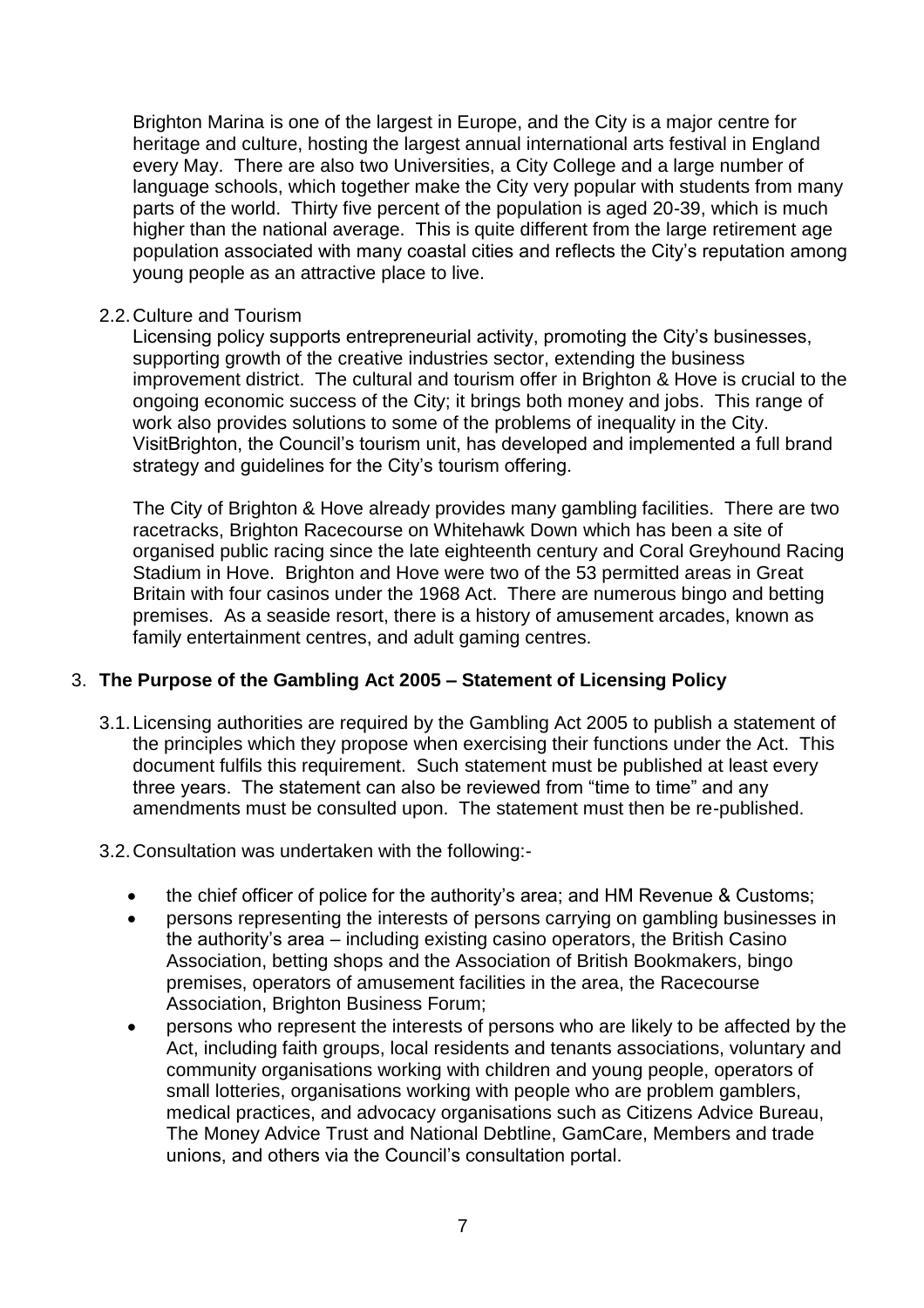3.3. The consultation took place between  $4<sup>th</sup>$  April and  $3<sup>rd</sup>$  July 2016 and followed the Council's Officer's Code of Practice on Consultation. The consultation elicited 8 responses which are available on request. The policy was approved at a meeting of the Full Council on 15<sup>th</sup> December 2016.

## <span id="page-7-0"></span>4. **The licensing framework**

- 4.1.The Gambling Act 2005 brought about changes to the way that gambling is administered in the United Kingdom. The Gambling Commission is the national gambling regulator and has a lead role in working with central government and local authorities to regulate gambling activity.
- 4.2.The Gambling Commission issues operators' licences and personal licences. Any operator wishing to provide gambling at a certain premises must have applied for the requisite personal licence and operator licence before they can approach the Council for a premises licence. In this way the Gambling Commission is able to screen applicants and organisations to ensure they have the correct credentials to operate gambling premises. The Council's role is to ensure premises are suitable for providing gambling in line with the three licensing objectives and any codes of practice issued by the Gambling Commission. The Council also issues various permits and notices to regulate smaller scale and or ad hoc gambling in various other locations such as pubs, clubs and hotels.
- 4.3.The Council does not licence large society lotteries or remote gambling through websites. These areas fall to the Gambling Commission. The National Lottery is not licensed by the Gambling Act 2005 and is regulated by the Gambling Commission under the National Lottery Act 1993.

### <span id="page-7-1"></span>5. **Declaration**

- 5.1.This statement of licensing policy will not override the right of any person to make an application, make representations about an application, or apply for a review of a licence, as each will be considered on its own merits and according to the statutory requirements of the Gambling Act 2005.
- 5.2.In producing this document, the Council declares that it has had regard to the licensing objectives of the Gambling Act 2005, the guidance issued by the Gambling Commission, and any responses from those consulted on the policy statement.

### <span id="page-7-2"></span>6. **Responsible Authorities**

- 6.1.The Act empowers certain agencies to act as responsible authorities so that they can employ their particular area of expertise to help promote the licensing objectives. Responsible authorities are able to make representations about licence applications, or apply for a review of an existing licence. Responsible authorities will also offer advice and guidance to applicants.
- 6.2.The Council is required by regulations to state the principles it will apply to designate, in writing, a body which is competent to advise the authority about the protection of children from harm. The principles are: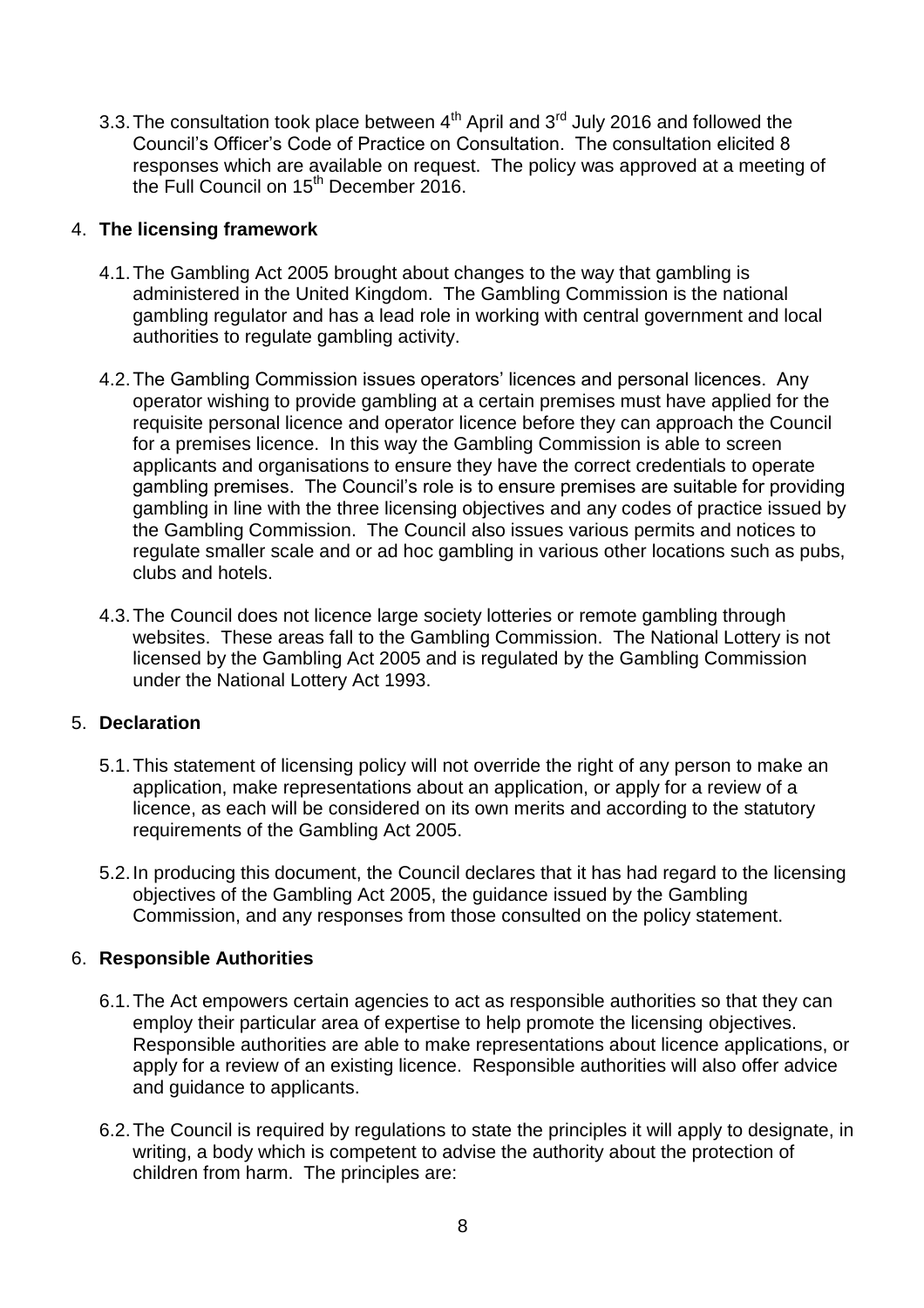- The need for the body to be responsible for an area covering the whole of the licensing authority's area;
- The need for the body to be answerable to democratically elected persons, rather than any particular vested interest group etc.
- 6.3.In accordance with the regulations, the Council designates the Local Safeguarding Children Board for this purpose. The Local Safeguarding Children Board has specific Safeguarding & Child Protection procedures which can be found at <https://sussexchildprotection.procedures.org.uk/>Applicants may find these procedures useful as a point of reference, a guide for good practice and the mechanism by which to make a referral to Children's social work, when producing their own policies and procedures in relation to the objective of protection of children and vulnerable people.
- 6.4.The contact details of all the responsible authorities under s157 of the Gambling Act 2005 are available on the Council's website within the Gambling Policy at page 39.

## <span id="page-8-0"></span>7. **Interested Parties**

7.1.Interested parties are certain types of people or organisations that have the right to make representations about licence applications, or apply for a review of an existing licence. These parties are defined in the Gambling Act 2005 as follows:

"For the purposes of this Part, a person is an interested party in relation to an application for or in respect of a premises licence if, in the opinion of the licensing authority which issues the licence or to which the application is made, the person –

- a) lives sufficiently close to the premises to be likely to be affected by the authorised activities;
- b) has business interests that might be affected by the authorised activities; or
- c) represents persons who satisfy paragraph (a) or (b)."
- 7.2 The Council is required by regulations to state the principles it will apply to determine whether a person is an interested party. The principles are:
	- Each case will be decided upon its merits. The Council will not apply a rigid rule to its decision making. It will consider the examples of considerations provided in the Gambling Commission's guidance to local authorities.
	- Within this framework, the Council will accept representations made on behalf of residents and tenants' associations
	- In order to determine if an interested party lives or has business interests sufficiently close to the premises to be likely to be affected by the gambling activities, the Council will consider factors such as the size of the premises and the nature of the activities taking place.

### <span id="page-8-1"></span>8 **Exchange of Information**

8.1 Licensing authorities are required to include in their policy statement, the principles to be applied by the authority with regards to the exchange of information between it and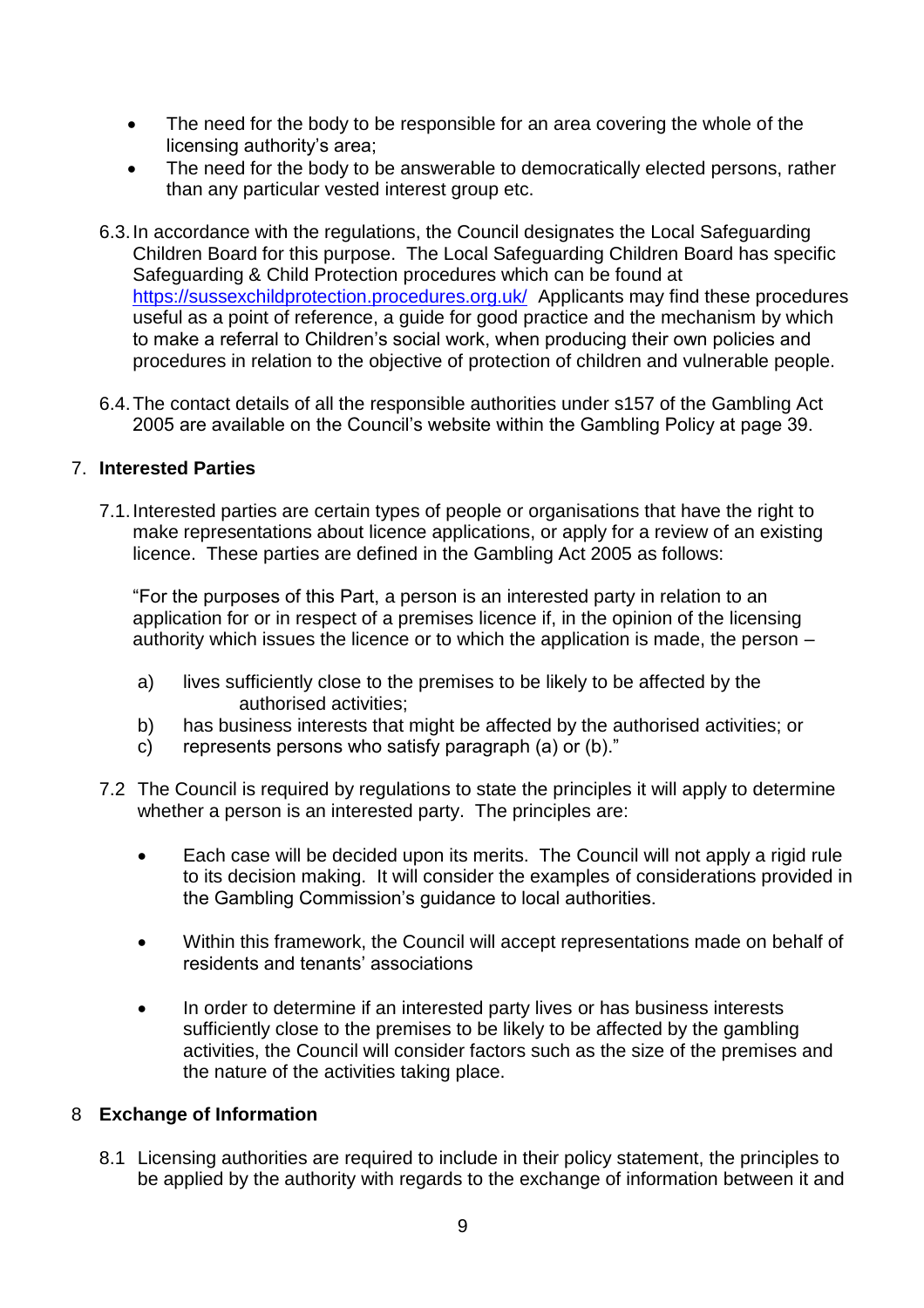the Gambling Commission, as well as other persons listed in Schedule 6 to the Act.

- 8.2 The principle that the Council applies is that it will act in accordance with the provisions of the Gambling Act 2005 in its exchange of information, which includes the provision that the Data Protection Act 1998 will not be contravened. The Council will also have regard to any guidance issued by the Gambling Commission to local authorities on this matter, as well as any relevant regulations issued by the Secretary of State under the powers provided in the Gambling Act 2005.
- 8.3 **Please note:** *names and addresses of those making representations will usually be disclosed to applicants.*
- 8.4 The gambling authority shall secure the proper integration of this policy with local crime prevention, planning, tourism and cultural strategies by:-
	- liaising and consulting with the Sussex Police, HM Revenue & Customs and the Community Safety Strategy representatives, and following the guidance in community safety and crime and disorder strategy;
	- liaising and consulting with the planning authority;
	- liaising and consulting with tourism, stakeholder groups, business groups such as the business forums and the economic development functions for the Council;
	- having regard to any future documents issued relating to the Private Security Industry Act 2001, for example liaison or information sharing protocols.

## <span id="page-9-0"></span>9 **Licensing authority functions**

- 9.1 Licensing authorities are responsible under the Act for:
	- licensing premises where gambling activities are to take place by issuing premises licences
	- issuing provisional statements
	- regulating members' clubs institutes who wish to undertake certain gaming activities via issuing Club Gaming Permits and/or Club Machine Permits
	- issuing Club Machine Permits to commercial clubs
	- granting permits for the use of certain lower stake gaming machines at Unlicensed Family Entertainment Centres
	- receiving notifications from alcohol licensed premises (under the Licensing Act 2003) of the use of two or less gaming machines
	- granting Licensed Premises Gaming Machine Permits for premises licensed to sell/supply alcohol for consumption on the licensed premises under the Licensing Act 2003, where more than two machines are required
	- registering small society lotteries below prescribed thresholds
	- issuing Prize Gaming Permits
	- receiving and endorsing Temporary Use Notices
	- receiving Occasional Use Notices (for tracks)
	- providing information to the Gambling Commission regarding details of licences issued (see section above on "Exchange of information")
	- maintaining registers of the permits and licences that are issued under these functions.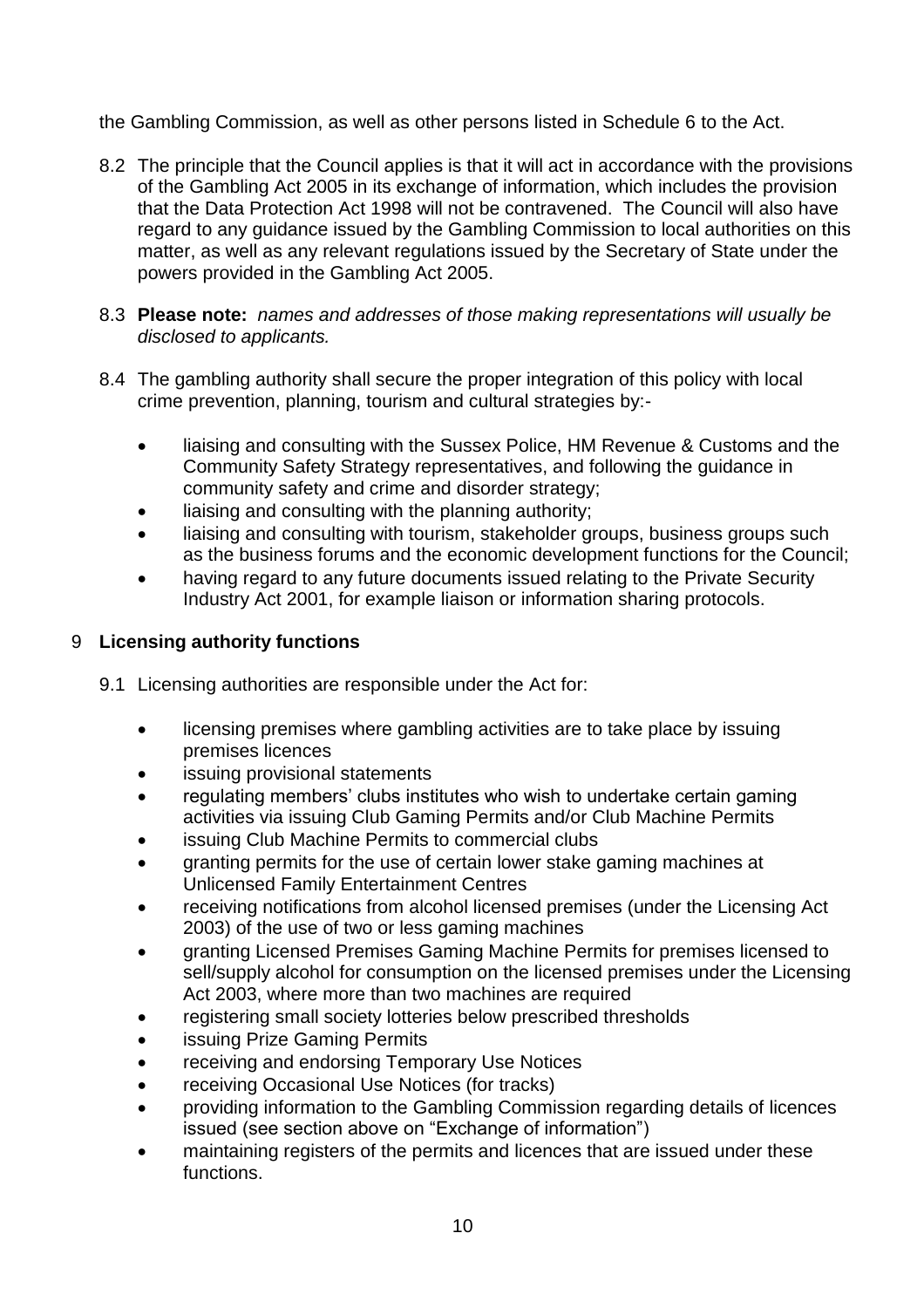9.2 Family Entertainment Centres –

Applicants for permits for family entertainment centres will be required to submit enhanced DBS (Disclosure and Barring Service) certificate and declaration from an applicant that he or she has not been convicted of a relevant offence.

9.3 The functions of the Licensing Authority under the Act may be carried out by the Licensing Committee, but a Sub-Committee or by one or more officers acting under delegated authority. Delegated powers shall be in accordance with the table below.

| Matter to be dealt with                                        | <b>Full</b><br><b>Council</b> | <b>Sub-Committee</b>        | <b>Officers</b>           |
|----------------------------------------------------------------|-------------------------------|-----------------------------|---------------------------|
| Three year licensing policy                                    | X                             |                             |                           |
| Policy not to permit casinos                                   | Χ                             |                             | X                         |
| Fee setting (when appropriate)                                 |                               | X                           |                           |
| Application for premises licence                               |                               | If a representation<br>made | If no representation made |
| Application for a variation to a<br>licence                    |                               | If a representation<br>made | If no representation made |
| Application for a transfer of a licence                        |                               | If a representation<br>made | If no representation made |
| Application for provisional statement                          |                               | If a representation<br>made | If no representation made |
| Review of a premises licence                                   |                               | X                           |                           |
| Application for club gaming/club<br>machine permits            |                               | If a representation<br>made | If no representation made |
| Cancellation of club gaming/club<br>machine permits            |                               | X                           |                           |
| Applications for other permits                                 |                               |                             | X                         |
| Cancellation of licensed premises<br>gaming machine permits    |                               |                             | X                         |
| Consideration of temporary use<br>notice                       |                               |                             | X                         |
| Decision to give a counter notice to a<br>temporary use notice |                               | X                           |                           |

9.4 At the time of adopting this Policy, the Licensing Authority was responsible for the following number of premises licences and permits:

| Number of Gambling Authorisations - Current Figures (November 2016) |                  |  |  |
|---------------------------------------------------------------------|------------------|--|--|
| <b>Betting Premises Licences</b>                                    | 39               |  |  |
| <b>Bingo Premises Licences</b>                                      |                  |  |  |
| <b>Adult Gaming Centre Premises Licences</b>                        | 12               |  |  |
| <b>Family Entertainment Centre Premises Licences</b>                | $\overline{2}$   |  |  |
| <b>Family Entertainment Centre Permits</b>                          | $\boldsymbol{4}$ |  |  |
| Alcohol licensed premises providing two or less gaming machines     | 163              |  |  |
| Alcohol licences premises providing three or more gaming machines   | 25               |  |  |
| <b>Club Gaming Permits</b>                                          | 3                |  |  |
| <b>Club Machine Permits</b>                                         | 7                |  |  |
| <b>Casinos</b>                                                      | $\overline{4}$   |  |  |
| <b>Betting Track</b>                                                | $\overline{2}$   |  |  |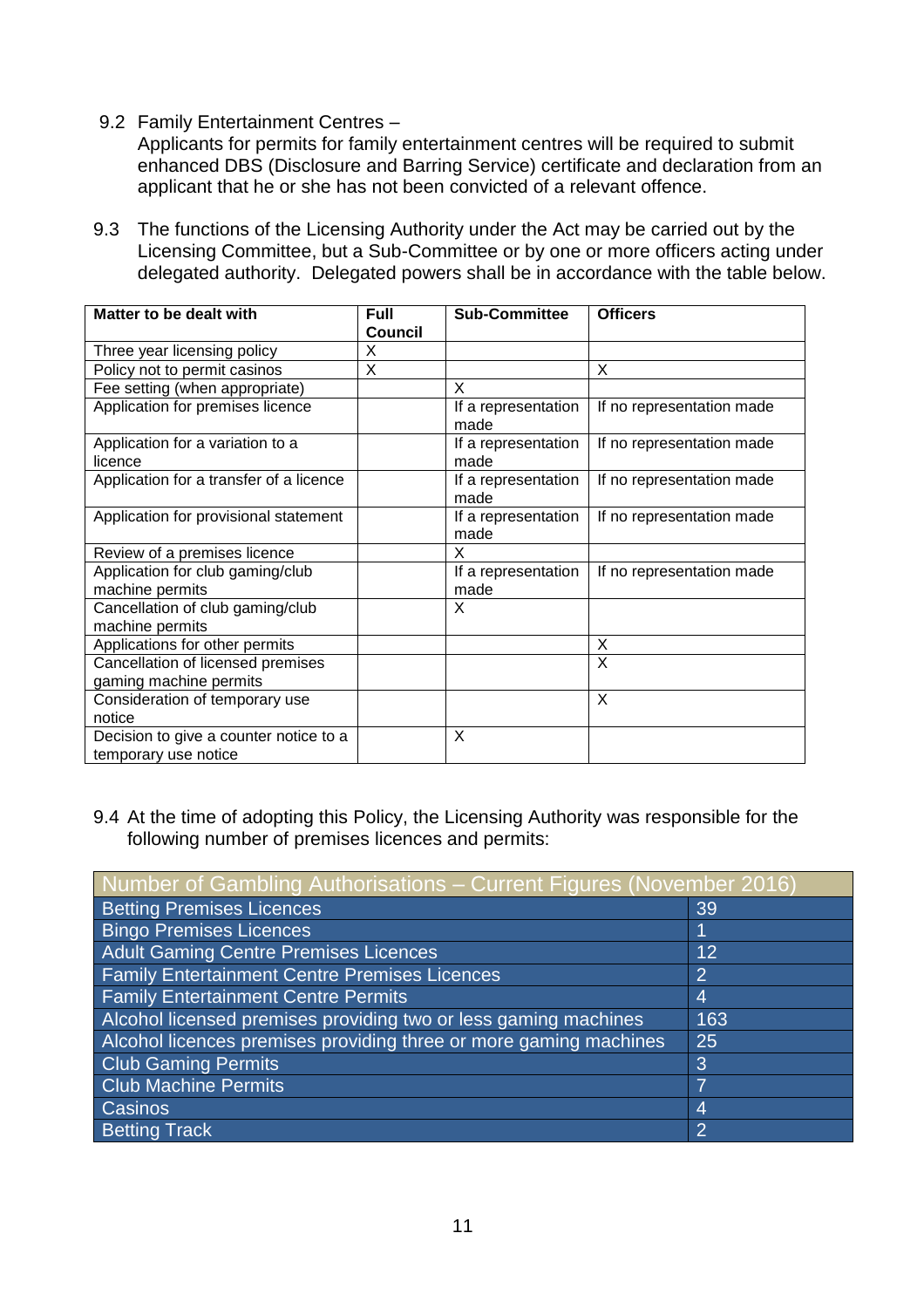#### <span id="page-11-0"></span>**Part B Promotion of the licensing objectives under the Gambling Act 2005**

#### <span id="page-11-1"></span>10 **Preventing gambling from being a source of crime or disorder, being associated with crime or disorder or being used to support crime.**

- 10.1 Applicants for premises licences will have to hold an operating licence from the Gambling Commission before the premises licence can be issued. The licensing authority will not need to investigate the suitability of an applicant since the Commission will have already done so for both operating and personal licences.
- 10.2 If, during the course of considering a premises licence application, or at any other time, the licensing authority receives information that causes it to question the suitability of the applicant to hold an operating licence, these concerns should be brought to the attention of the Commission without delay.
- 10.3 Licensing authorities will need to consider the location of premises in the context of this objective. If an application for a licence or permit is received in relation to premises that are in an area noted for particular problems, e.g. organised crime, the authority should think about what controls might be appropriate to prevent those premises becoming a source of crime. These might include conditions being put on the licence. Section 169 of the Act allows the authority to impose conditions to prevent disorder.
- 10.4 Consideration may be given to imposition of conditions concerning:
	- Security and door supervision guarding premises against unauthorised access or occupation, or against outbreaks of disorder or against damage may only be undertaken by Security Industry Authority licensed personnel.
	- As set by regulation.
- 10.5 There is no evidence that the operation of betting offices has required door supervisors for the protection of the public. The authority will make a door supervision requirement only if there is clear evidence from the history of trading at the premises, that the premises cannot be adequately supervised from the counter and that door supervision is both necessary and proportionate.

#### <span id="page-11-2"></span>11 **Ensuring that gambling is conducted in a fair and open way**

- 11.1 Generally, the Commission would not expect licensing authorities to become concerned with ensuring that gambling is conducted in a fair and open way as this will be a matter dealt with under the operating licence or personal licence.
- 11.2 In relation to the licensing of tracks, the licensing authority's role will be different from other premises in that track operators will not necessarily have an operating licence. In those circumstances, the premises licence may need to contain conditions to ensure that the environment in which betting takes place is suitable. Off-course operators with on-course facilities may be required to hold a separate betting premises licence for this area, but this will not be a mandatory requirement and will be at the discretion of the racecourse and the betting operator.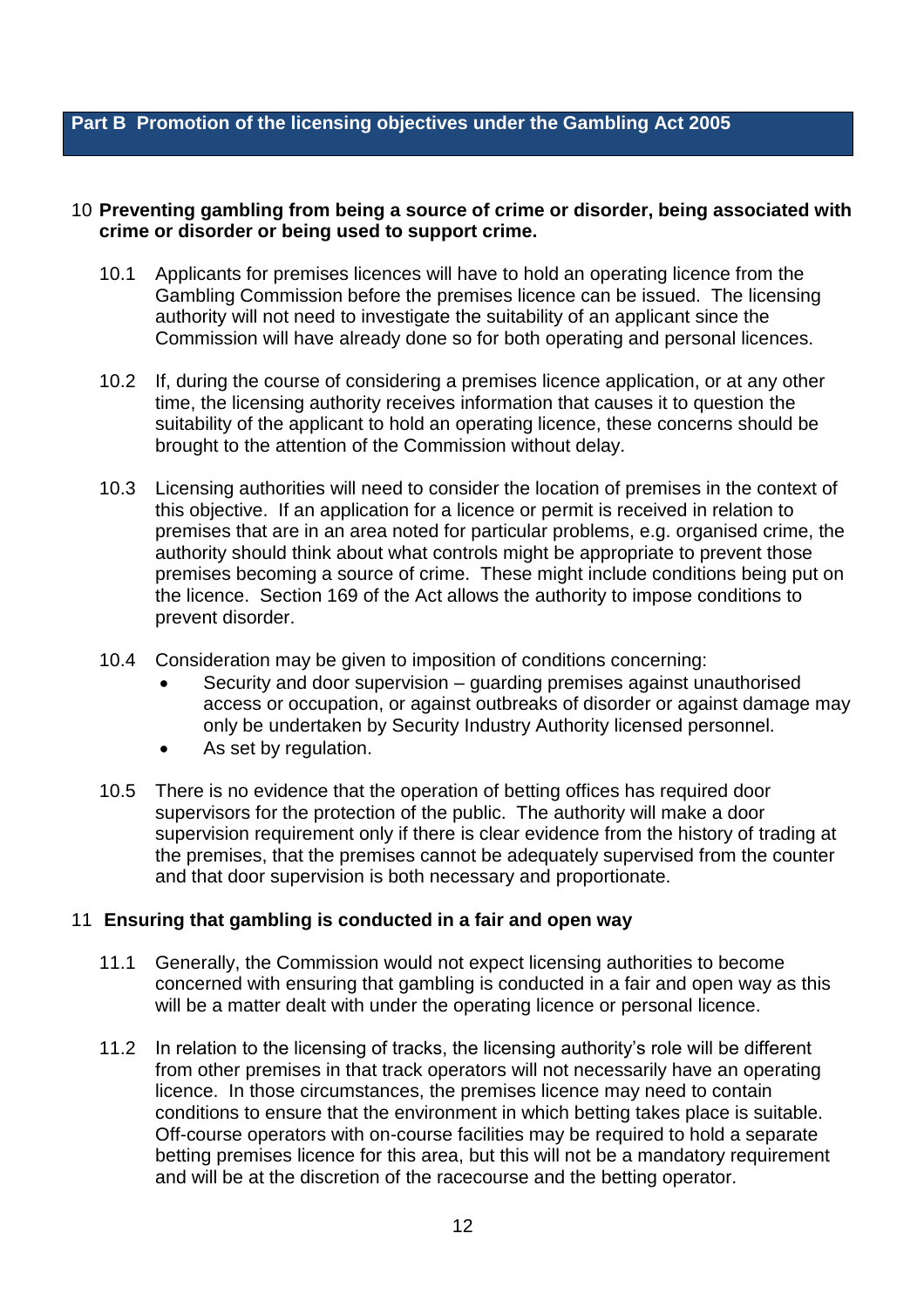## <span id="page-12-0"></span>12 **Protecting children and other vulnerable persons from being harmed or exploited by gambling**

12.1 The Act provides the following definition for child and young adult in Section 45:

Meaning of "child" and "young person"

- (1) In this Act "child" means and individual who is less than 16 years old.
- (2) In this Act "young person" means an individual who is not a child but who is less than 18 years old.

For the purpose of this section, protection of children will encompass both child and young person as defined by the Act.

- 12.2 The Council will pay particular attention to any codes of practice which the Gambling Commission issues as regards this licensing objective in relation to specific premises such as casinos.
- 12.3 Examples of the specific steps the Council may take to address this area can be found in the various sections covering specific premises types in Part C of this document and also in Part D which covers permits and notices.
- 12.4 In the case of premises licences, the Council is aware of the extensive requirements set out for operators in the Gambling Commission's Code of Practice. In this document, the Gambling Commission clearly describe the policies and procedures that operators should put in place regarding:
	- Combating problem gambling
	- Access to gambling by children and young persons
	- Information on how to gamble responsibly and help for problem gamblers
	- Customer interaction
	- Self exclusion
	- **Employment of children and young persons**
- 12.5 All applicants should familiarise themselves with the operator licence conditions and codes of practice relating to this objective, and determine if these policies and procedures are appropriate in their circumstances. The Council will communicate any concerns to the Gambling Commission about any absence of this required information.
- 12.6 Applicants may also like to make reference to the Council's Professional Standards, Safeguarding and Quality Monitoring Team document entitled "Sussex Safeguarding Adults Policy and Procedures" which provides extensive guidance on identifying vulnerable people and what can be done to reduce risk for this group. This document can be accessed via [http://sussexsafeguardingadults.procedures.org.uk/.](http://sussexsafeguardingadults.procedures.org.uk/)
- 12.7 The Act does not seek to prohibit particular groups of adults from gambling in the same way that it prohibits children. The Gambling Commission, in its Guidance to Local Authorities, does not seek to offer a definition for the term "vulnerable people" but will, for regulatory purposes, assume that this group includes people:

"who gamble more than they want to, people who gamble beyond their means,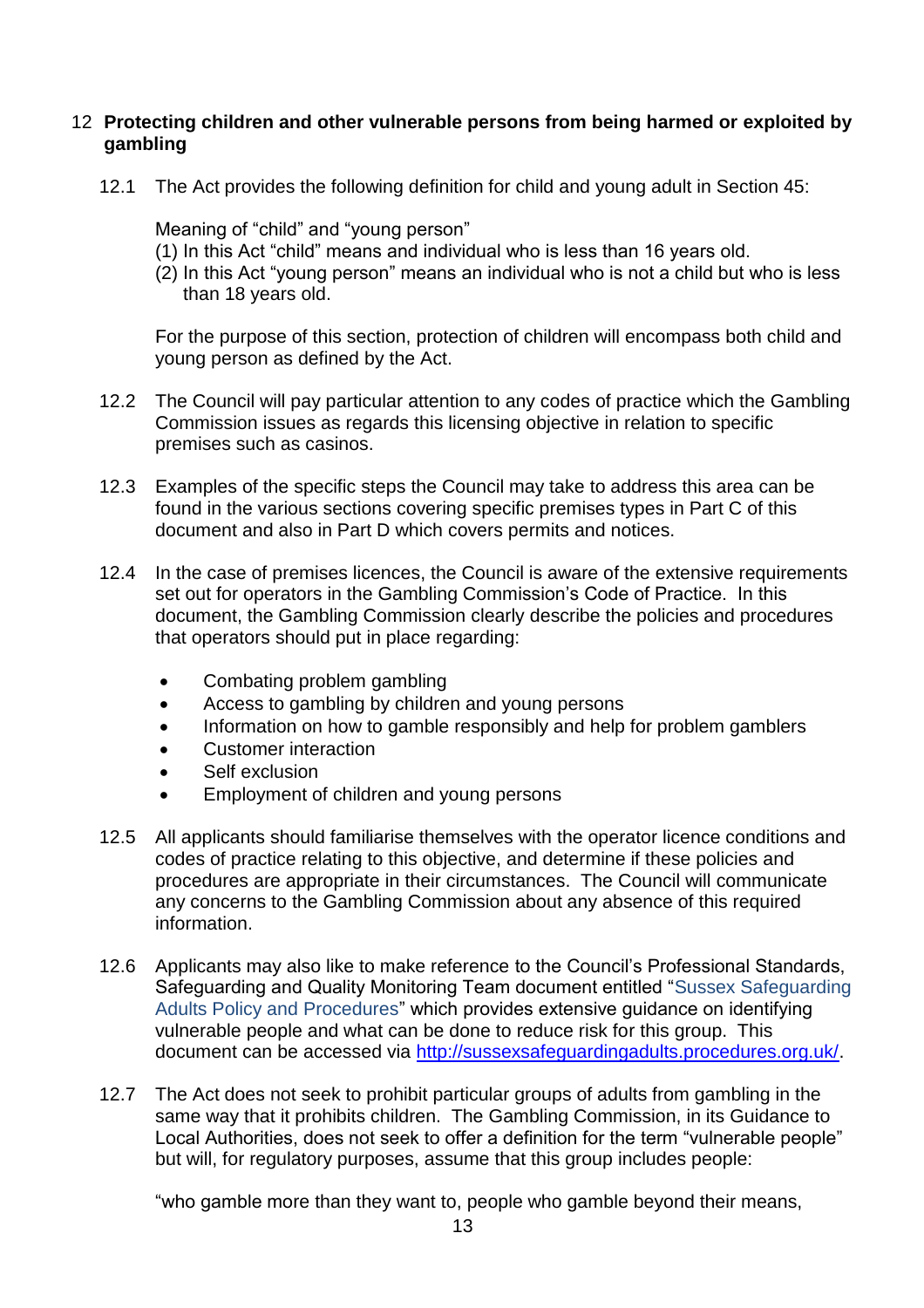elderly persons, and people who may not be able to make informed or balanced decisions about gambling due to a mental impairment, or because of the influence of alcohol or drugs".

Operators should make information publicly available via leaflets, etc about organisations that can provide advice and support, both in relation to gambling itself, to debt and mental wellbeing, e.g. GamCare, Gamblers Anonymous, Gordon House Association, National Debtline, local Citizens Advice Bureaux, Samaritans and independent advice agencies.

- 12.8 Applicants should consider the following proposed measures for protecting and supporting vulnerable persons, for example:
	- leaflets offering assistance to problem gamblers should be available on gambling premises in a location that is both prominent and discreet, such as toilets;
	- training for staff members which focuses on building an employee's ability to maintain a sense of awareness of how much (e.g. how long) customers are gambling, as part of measures to detect persons who may be vulnerable.
	- trained personnel for the purpose of identifying and providing support to vulnerable persons
	- self exclusion schemes
	- operators should demonstrate their understanding of best practice issued by organisations that represent the interests of vulnerable people
	- posters with GamCare Helpline and website in prominent locations
	- windows, entrances and advertisements to be positioned or designed not to entice passers-by.
- 12.9 It should be noted that some of these measures form part of the mandatory conditions placed on premises licences.
- 12.10 The Council may consider any of the above or similar measures as licence conditions should these not be adequately addressed by any mandatory conditions, default conditions or proposed by the applicant.
- 12.11 With limited exceptions, the intention of the Gambling Act is that children and young persons should not be permitted to gamble and should be prevented from entering those gambling premises that are adult-only environments. Children must be protected from being "harmed or exploited by gambling" which in practice means preventing them from taking part in, or being in close proximity to, gambling and for there to be restrictions on advertising so that gambling products are not aimed at children or advertised in such a way that makes them particularly attractive to children.
- 12.12 Specific measures to prevent this may include:-
	- Supervision of entrances
	- Segregation of gambling from areas frequented by children
	- Supervision of gaming machines in non-adult gambling specific premises
	- Gaming machines in betting shops should not be visible from outside the premises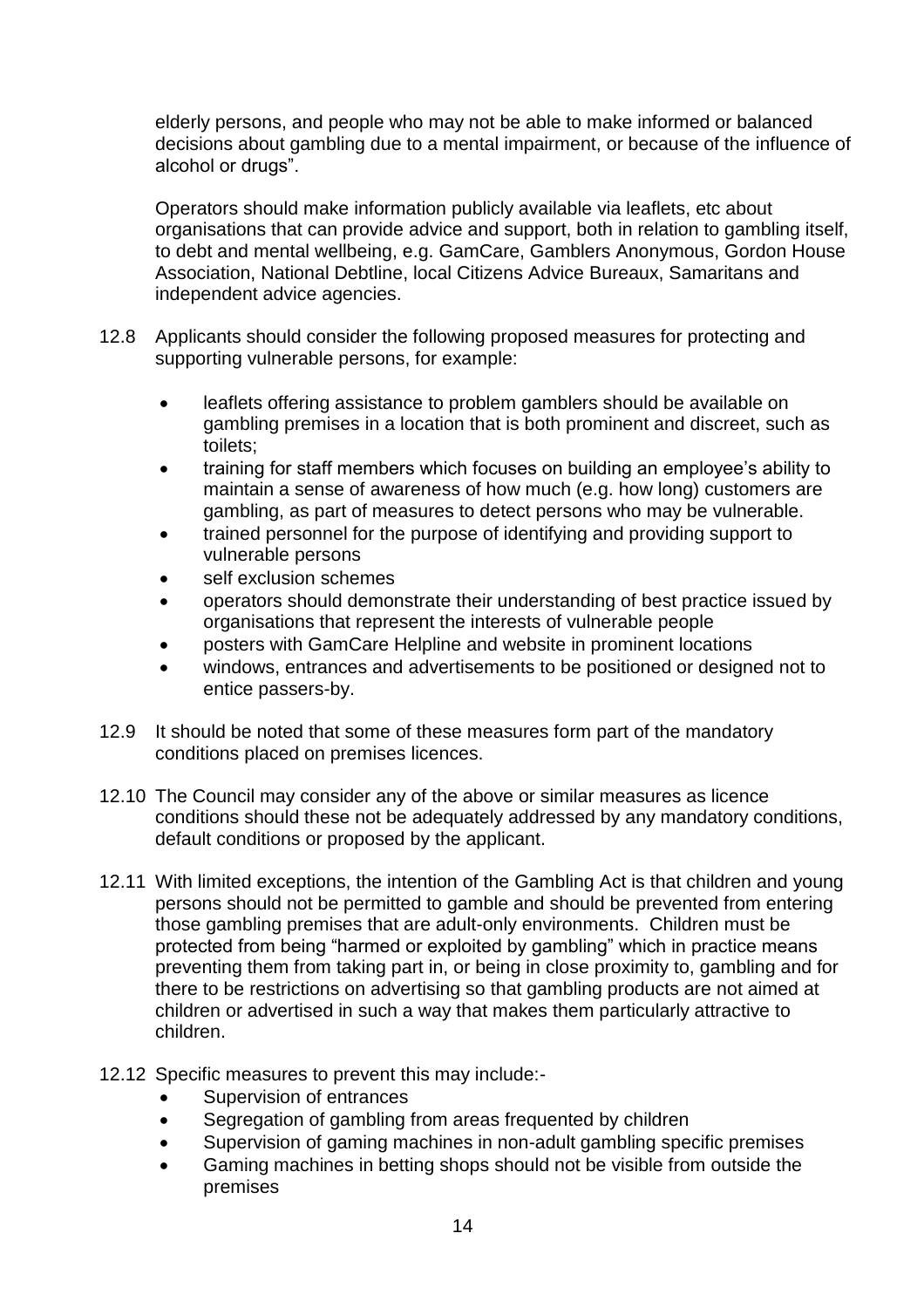Enhanced DBS (Disclosure and Barring Service) checks may be required for all applicants in relation to Family Entertainment Centres and declaration from an applicant that he or she has not been convicted of a relevant offence.

These considerations will be particularly relevant on tracks (where children will be permitted in the betting areas on race-days).

- 12.13 Consideration must be given, in relation to particular premises, whether any special considerations apply in relation to the protection of vulnerable persons. Any such considerations will need to be balanced against the authority's objective to aim to permit the use of premises for gambling.
- 12.14 The licensing authority recognises Brighton & Hove Children's Services as being competent to advise on matters relating to the protection of children from harm. Applicants shall copy their applications to: Head of Safeguarding, Brighton & Hove City Council, Children's Services, Moulsecoomb Hub North, Hodshrove Lane, Brighton, BN2 4SE in its capacity as the responsible authority.
- 12.15 Children are permitted to enter family entertainment centres and may play category D machines.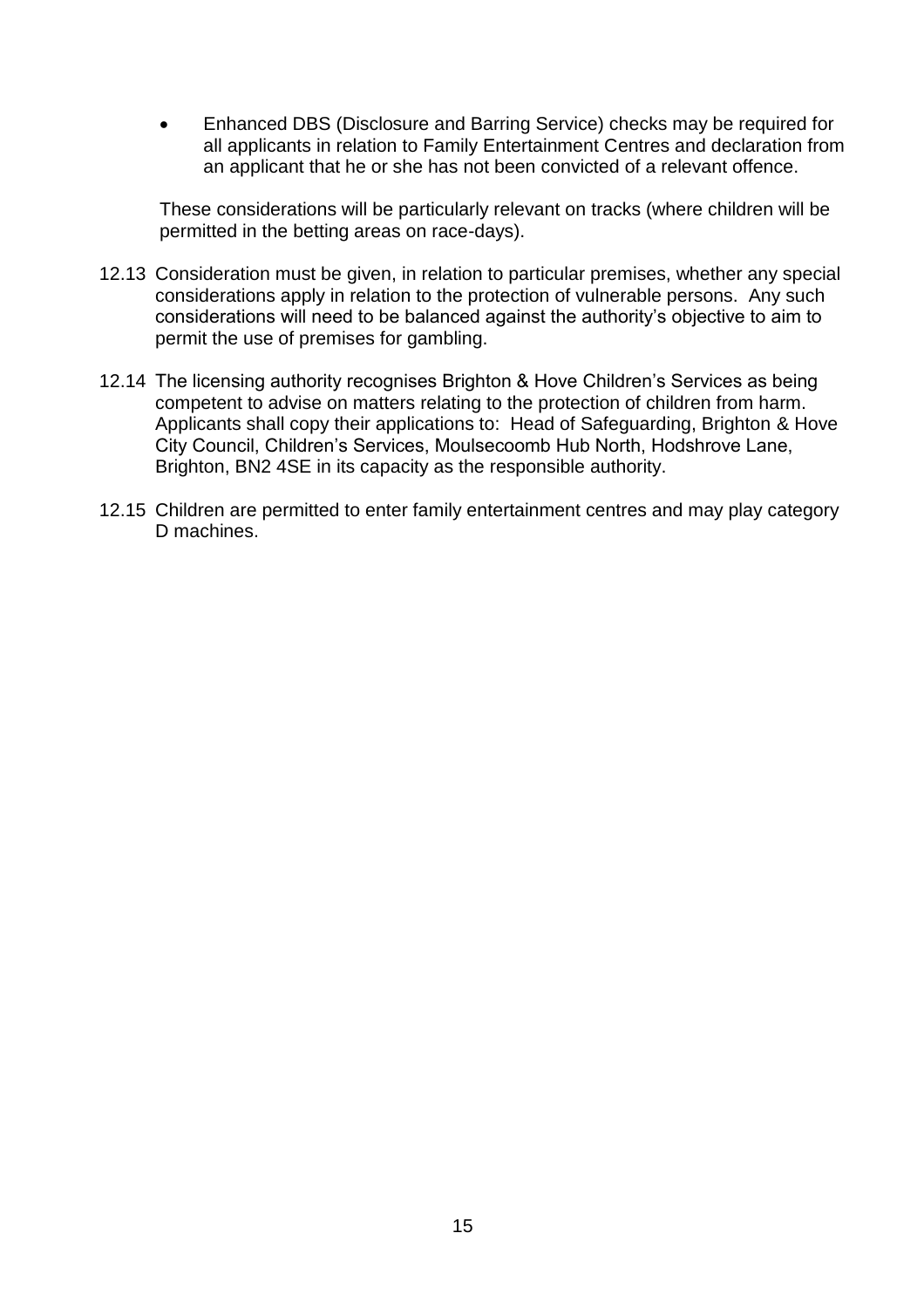#### <span id="page-15-0"></span>**Part C Premises Licences**

#### <span id="page-15-1"></span>13 **Premises Licences**

- 13.1 The Council will issue premises licences to allow those premises to be used for certain types of gambling. For example premises licences will be issued to amusement arcades, bingo halls, bookmakers and casinos.
- 13.2 Premises licences are subject to the permissions/restrictions set out in the Gambling Act 2005 and regulations, as well as specific mandatory and default conditions which are detailed in regulations issued by the Secretary of State. Licensing authorities are able to exclude default conditions and also attach other conditions, where it is believed to be necessary and proportionate.
- 13.3 Applicants should also be aware that the Gambling Commission has issued Codes of Practice for each interest area for which they must have regard. The Council will also have regard to these Codes of Practice.

### <span id="page-15-2"></span>**Definition of "premises"**

- 13.4 Premises is defined in the Act as "any place". Different premises licences cannot apply in respect of a single premises at different times. However, it is possible for a single building to be subject to more than one premises licence, provided they are for different parts of the building and the different parts of the building can be reasonably regarded as being different premises. Whether different parts of a building can properly be regarded as being separate premises will always be a question of fact in the circumstances.
- 13.5 The Council will take care in considering applications for multiple licences for a building and those relating to a discrete part of a building used for other (nongambling) purposes. In particular the Council will assess entrances and exits from parts of a building covered by one or more licences to satisfy itself that they are separate and identifiable so that the separation of different premises is not compromised and that people do not "drift" into a gambling area.
- 13.6 The Council will pay particular attention to applications where access to the licensed premises is through other premises (which themselves may be licensed or unlicensed). Issues that the Council will consider before granting such applications include whether children can gain access, compatibility of the two establishments; and the ability to comply with the requirements of the Act. In addition, an overriding consideration will be whether, taken as a whole, the co-location of the licensed premises with other facilities has the effect of creating an arrangement that otherwise would, or could, be prohibited under the Act.
- 13.7 An applicant cannot obtain a full premises licence until they have the right to occupy the premises to which the application relates.
- 13.8 The Council is aware that demand issues (eg. the likely demand or need for gambling facilities in an area) cannot be considered with regard to the location of premises but that considerations in terms of the licensing objectives can. The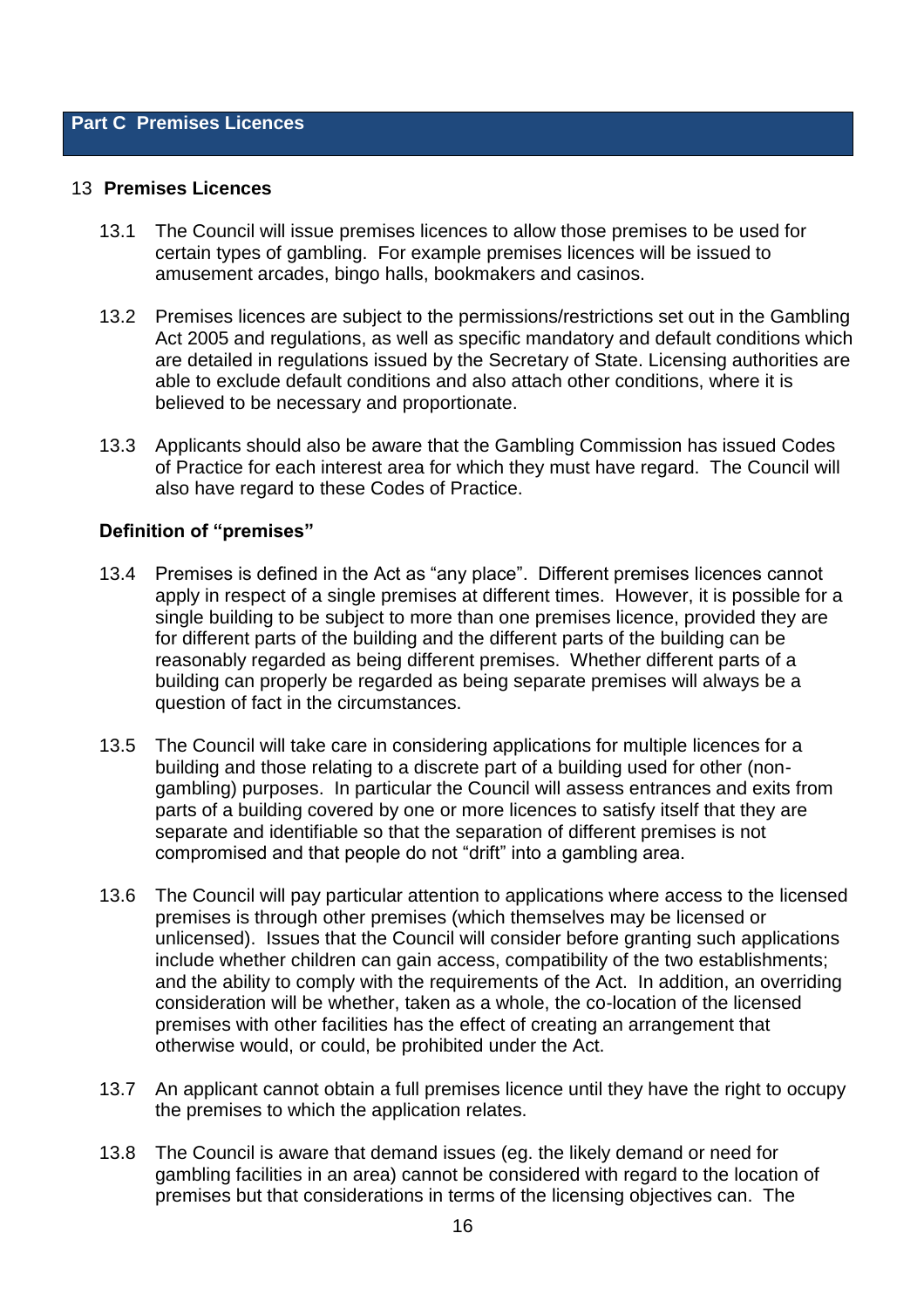Council will pay particular attention to the protection of children and vulnerable persons from being harmed or exploited by gambling, as well as issues of crime and disorder.

- 13.9 With regard to these objectives, it is the Council's policy, upon receipt of any relevant representations, to look at specific location issues, including:
	- the possible impact a gambling premises may have on any premises that provide services to children or young people, i.e. a school, or vulnerable adult centres in the area;
	- the possible impact a gambling premises may have on residential areas where there may be a high concentration of families with children;
	- the size of the premises and the nature of the activities taking place;
	- any levels of organised crime in the area.
- 13.10 In order for location to be considered, the Council will need to be satisfied that there is sufficient evidence that the particular location of the premises would be harmful to the licensing objectives.

## <span id="page-16-0"></span>**Local Risk Assessment**

l

- 13.11 From 6 April 2016, it is a requirement of the Gambling Commission's Licence Conditions and Codes of Practice (LCCP), under Section 10, for licensees to assess the local risks to the licensing objectives posed by the provision of gambling facilities at their premises and have policies, procedures and control measures to mitigate those risks. In making risk assessments, licensees must take into account relevant matters identified in this policy.
- 13.12 The LCCP goes on to say licensees must review (and update as necessary) their local risk assessments:
	- to take account of significant changes in local circumstance, including those identified in this policy;
	- when there are significant changes at a licensee's premises that may affect their mitigation of local risks;
	- when applying for a variation of a premises licence; and
	- in any case, undertake a local risk assessment when applying for a new premises licence.
- 13.13 Mental health is of particular concern locally. When compared with our benchmark partners Brighton and Hove has the highest percentage of patients with long term mental health problems, and also the highest percentage of patients with depression and anxiety1. The Council will7 expect the local risk assessment to consider as a minimum:
	- whether the premises is in an area of deprivation;

<sup>1</sup> Public Health England Fingertips Depression and Long Term Mental Health problems recorded prevalence (QOF) % of practice register aged 18+ (2016-17)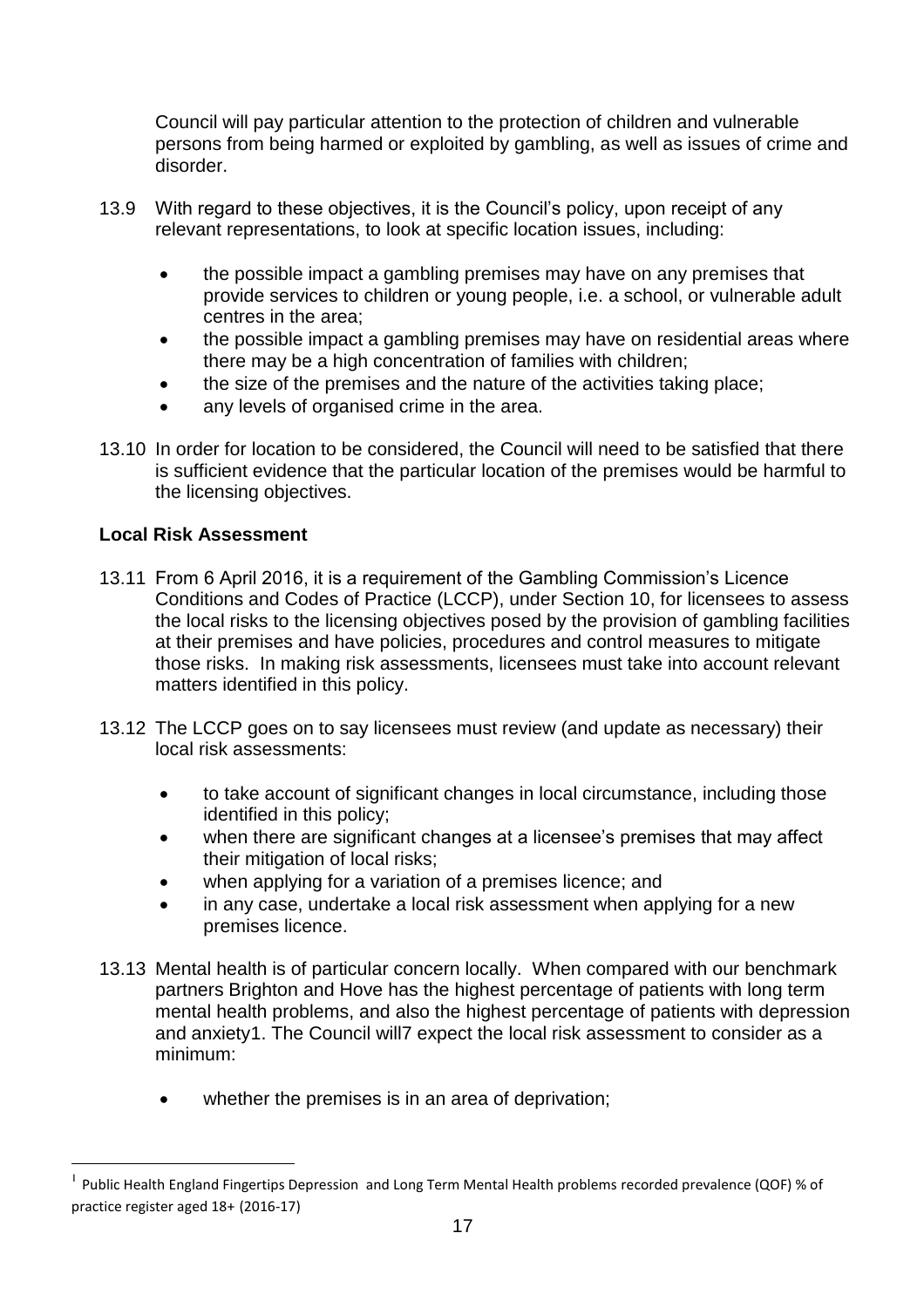- whether the premises is in an area subject to high levels of crime and/or disorder;
- the demographics of the area in relation to vulnerable groups;
- the location of services for children such as schools, playgrounds, toy shops, leisure centres and other areas where children will gather;
- significant presence of young children, both residents and visitors;
- high unemployment area;
- nearby homeless hostels;
- nearby gambling, alcohol, drug or mental health support facility;
- the area has a high number of rough sleepers/homeless people;
- the area has a specific ethnic population;
- pawn broker/pay day loan businesses in he vicinity;
- other gambling premises in the vicinity.

Information around these groups is available in the Local Area Profile (LAP) in section 13.18.

- 13.14 In any case, the local risk assessment should show how vulnerable people, including people with gambling dependencies, are protected.
- 13.15 Other matters that the assessment may include:
	- The training of staff in brief intervention when customers show signs of excessive gambling, the ability of staff to offer brief intervention and how the manning of premises affects this.
	- Details as to the location and coverage of working CCTV cameras, and how the system will be monitored.
	- The layout of the premises so that staff have an unobstructed view of persons using the premises.
	- The number of staff that will be available on the premises at any one time. If at any time that number is one, confirm the supervisory and monitoring arrangements when that person is absent from the licensed area or distracted from supervising the premises and observing those persons using the premises.
	- Arrangements for monitoring and dealing with under age persons and vulnerable persons, which may include dedicated and trained personnel, leaflets, posters, self-exclusion schemes, window displays and advertisements not to entice passers-by, etc.
	- The provision of signage and documents relating to games rules, gambling care providers and other relevant information be provided in both English and the other prominent first language for that locality.
	- Where the application is for a betting premises licence, other than in respect of a track, the location and extent of any part of the premises which will be used to provide facilities for gambling in reliance on the licence.
- 13.16 Such information may be used to inform the decision the Council makes about whether to grant the licence, to grant the licence with special conditions or to refuse the application.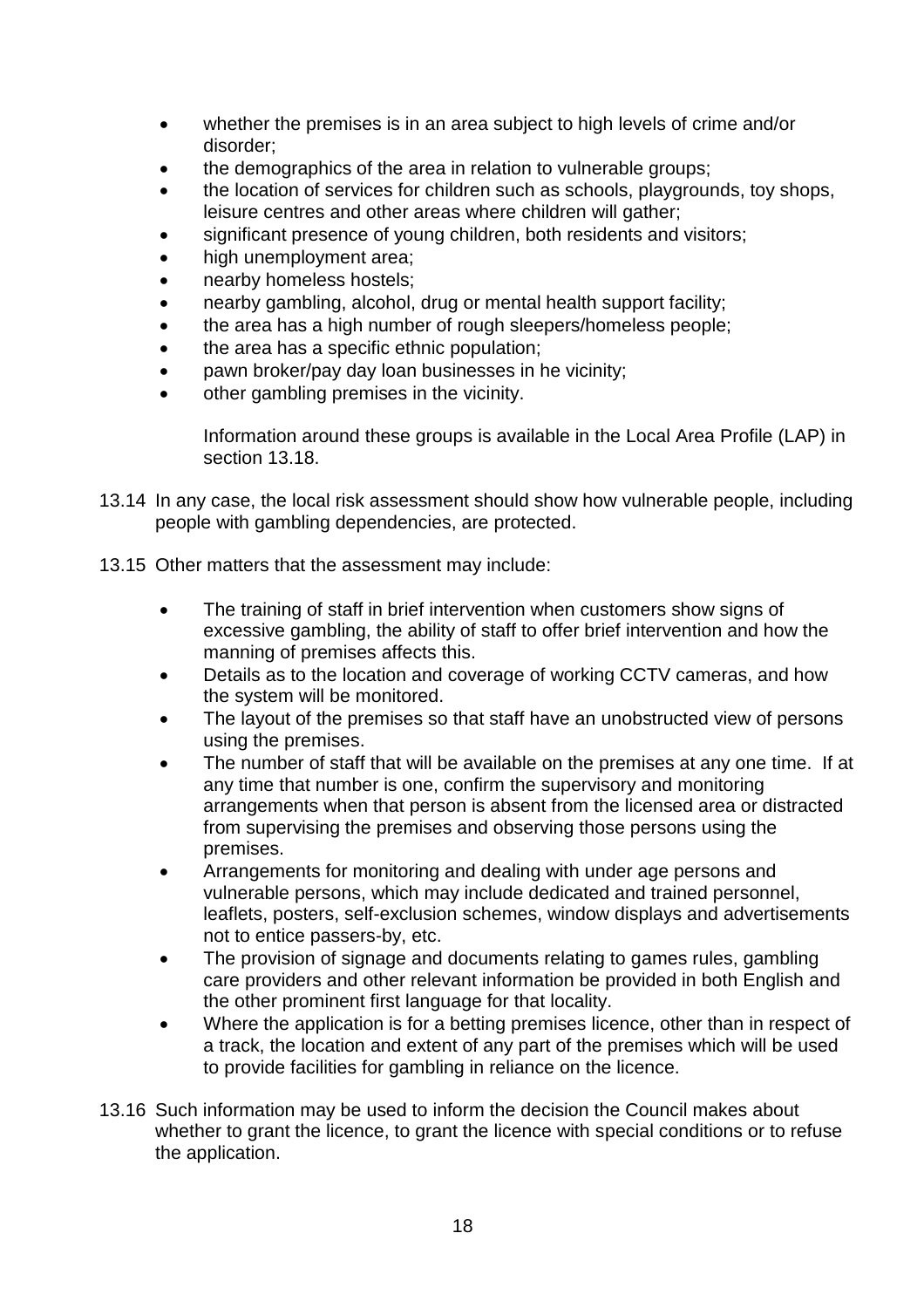- 13.17 This policy does not preclude any application being made and each application will be decided on its merits, with the onus being upon the applicant to show how the concerns can be overcome.
- 13.18 Whilst there is no statutory requirement for licensees to share their risk assessments with responsible authorities or interested parties, the Gambling Commission's Licensing Conditions & Codes of Practice document states that licensees should share their risk assessment with licensing authorities on request as best practice (ordinary code 10.1.2). We therefore consider it appropriate for operators to hold premises risks assessments on premises. Doing so can also save considerable time and expense, as well as increasing the confidence of those agencies as to the operator's awareness of their obligations.

## <span id="page-18-0"></span>**Local Area Profile**

- 13.19 Each locality has its own character and challenges. In order to assist applicants, where there is an issue in a local area which impacts on how the applicant should complete their risk assessment, the Council has published a local area profile. This profile, compiled in conjunction with the Public Health Intelligence Team, can be obtained from [http://www.brighton-hove.gov.uk/content/business-and](http://www.brighton-hove.gov.uk/content/business-and-trade/licensing-and-gambling)[trade/licensing-and-gambling.](http://www.brighton-hove.gov.uk/content/business-and-trade/licensing-and-gambling)
- 13.20 The local area profile should be given careful consideration when making an application. Applicants may be asked to attend a meeting with licensing officers to discuss the profiles, appropriate measures to mitigate risk in the area and how they might be relevant to their application. The local area profile will be presented to any subsequent licensing sub-committee when they determine an application that has received representations.
- 13.21 The Council recognises that it cannot insist on applicants using the local area profile when completing their risk assessments. However, an applicant who decides to disregard the profile may face additional representations and the expense of a hearing as a result.

### <span id="page-18-1"></span>**Conditions**

- 13.22 The Council is aware that the Secretary of State has set mandatory conditions and default conditions and the Gambling Commission has set Licence Conditions and Codes of Practice which are necessary for the general good conduct of gambling premises, therefore it is unlikely that the Council will need to impose individual conditions imposing a more restricted regime in relation to matters that have already been dealt with.
- 13.23 Where there are specific risks or problems associated with a particular locality, or specific premises, or class of premises, the Council will attach individual conditions to address this.
- 13.24 Any conditions attached to a licence issued by the Council will be proportionate and will be: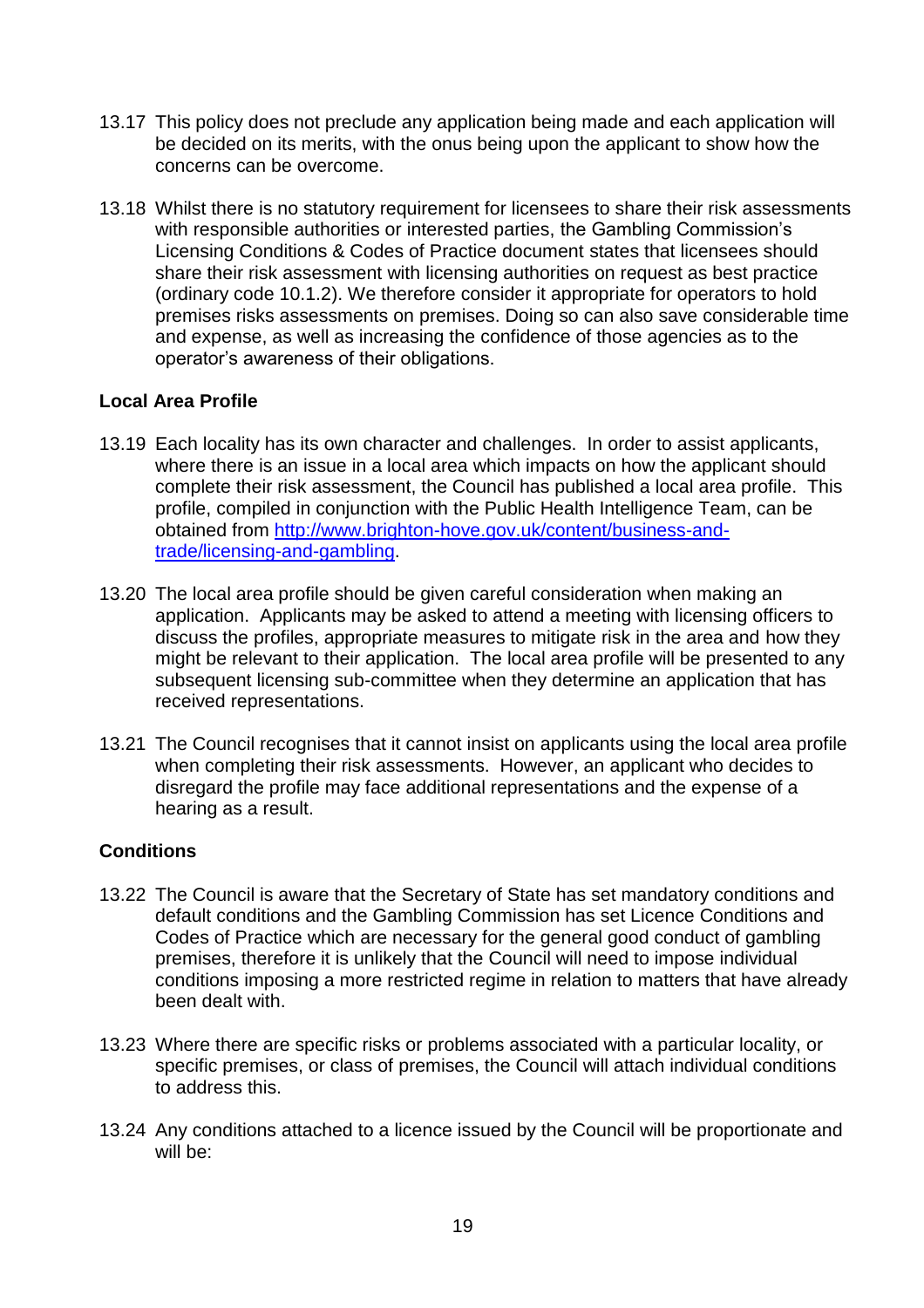- relevant to the need to make the proposed building suitable as a gambling facility
- directly related to the premises and the type of licence applied for and/or related to the area where the premises is based
- fairly and reasonably related to the scale, type and location of premises
- consistent with the licensing objectives, and
- reasonable in all other respects.
- 13.25 Decisions about individual conditions will be made on a case by case basis, although there will be a number of control measures the Council will consider using, such as supervision of entrances, supervision of adult gaming machines, appropriate signage for adult only areas, etc. There are specific comments made in this regard under each of the licence types in this policy. The Council will also expect the applicant to offer his/her own suggestions as to the way in which the licensing objectives can be met effectively.
- 13.26 Where certain measures are not already addressed by the mandatory/default conditions or by the applicant, the Council may consider licence conditions to cover issues such as:
	- proof of age schemes
	- $\bullet$  CCTV
	- supervision of entrances
	- supervision of machine areas
	- a reduction in the number of betting machines (betting premises)
	- the staffing of premises
	- physical separation of areas
	- location of entrance points
	- notices/signage
	- specific opening hours
	- a requirement that children must be accompanied by an adult
	- enhanced DBS checks of the applicant and/or staff
	- support to persons with gambling addiction
	- policies to address seasonal periods where children may more frequently attempt to gain access to premises and gamble such as pre and post school hours, and school holidays
	- policies to address the problems associated with truant children who may attempt to gain access to premises and gamble
	- any one or a combination of the measures as set out in this policy.
- 13.27 This list is not mandatory or exhaustive and is merely indicative of examples of certain measures which may satisfy the requirements of the licensing authority and the responsible authorities, depending on the nature and location of the premises and the gambling facilities to be provided.
- 13.28 There are conditions which the Council cannot attach to premises licences which are:
	- any condition on the premises licence which makes it impossible for the applicant to comply with an operating licence condition;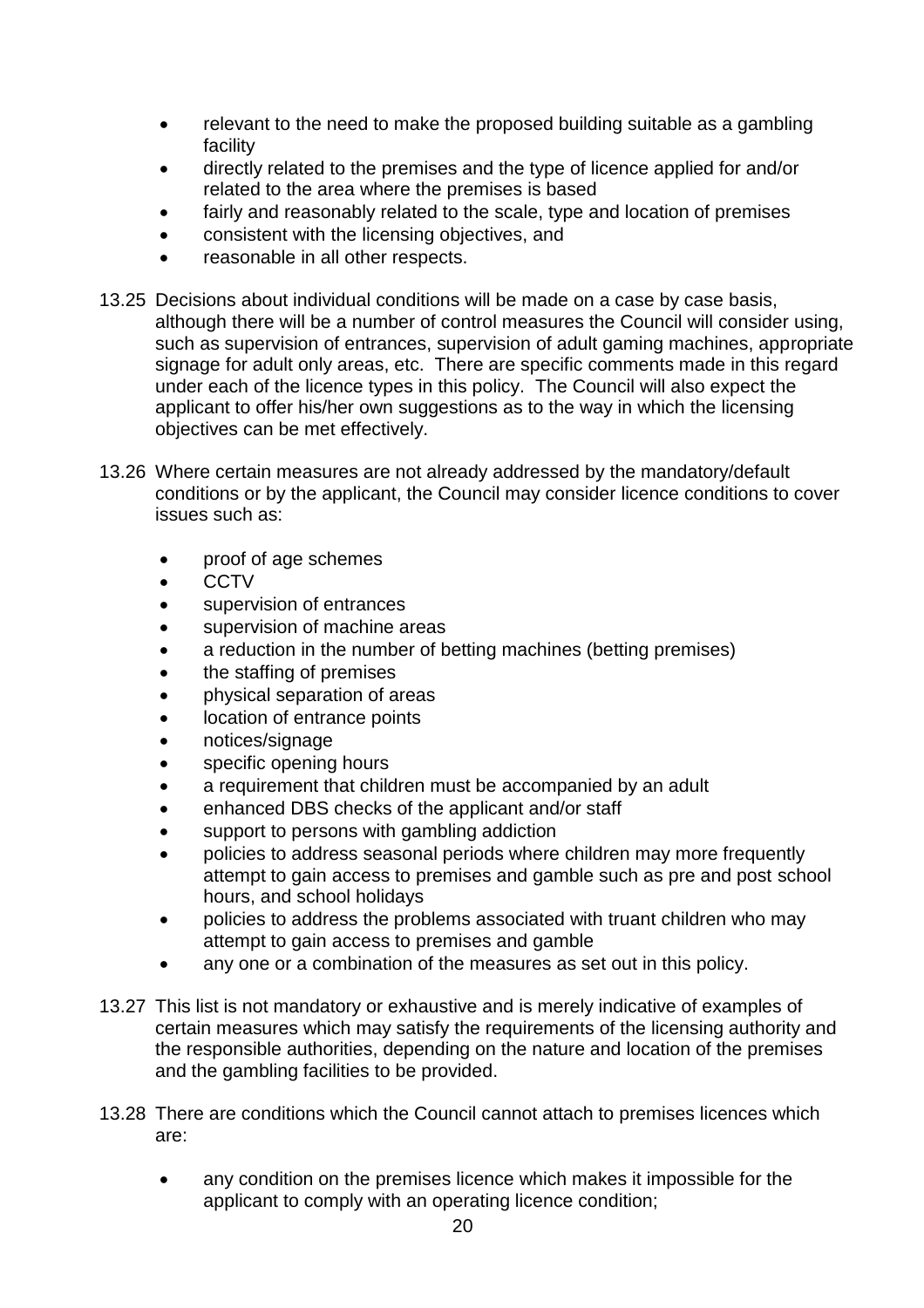- conditions relating to gaming machine categories, numbers, or method of operation;
- conditions which provide that membership of a club or body be required (the Gambling Act 2005 specifically removes the membership requirement for casino and bingo clubs and this provision prevents it being reinstated) and
- conditions in relation to stakes, fees, winnings or prizes.

## <span id="page-20-0"></span>**Door Supervision**

13.29 The Council will consider whether there is a need for door supervision in terms of the licensing objectives of protection of children and vulnerable persons from being harmed or exploited by gambling, and also in terms of preventing premises becoming a source of crime. It is noted, though, that the Gambling Act 2005 has amended the Private Security Industry Act 2001, and that the door supervisors at casinos or bingo premises are not required to be licensed by the Security Industry Authority. Where door supervisors are provided at these premises, the operator should ensure that any persons employed in this capacity are fit and proper to carry out such duties. Possible ways to achieve this could be to carry out a DBS (Disclosure and Barring Service) check on potential staff and for such personnel to have attended industry recognised training.

## <span id="page-20-1"></span>14 **Adult Gaming Centres**

- 14.1 Under the Act a premises holding an adult gaming centre licence will be able to make category B, C and D gaming machines available and no one under 18 will be permitted to enter such premises (see Appendix 2).
- 14.2 As no one under the age of 18 is permitted to enter an Adult Gaming Centre, the Licensing Authority will specifically have regard to the need to protect children and vulnerable persons from harm or being exploited by gambling, and will expect the applicant to consider their own measures to meet the Licensing Objectives and comply with all mandatory conditions and Gambling Commission Codes of Practice. However, the appropriate measure may cover issues such as:
	- CCTV
	- Minimum staffing levels
	- Induction training for new staff and refresher training for existing staff
	- Refusals register
	- Proof of age schemes (e.g. Think 21)
	- Third party test purchasing
	- Location of entry to premises
	- Infra Red Beam positioned across the entrance to the premises.

The list, however, is not mandatory, nor exhaustive and applicants are recommended to consider this Licensing Objective very carefully when applying for an Adult Gaming Centre Premises Licence.

Where the Adult Gaming Centre is situated in a complex, the Licensing Authority will pay particular attention to the location of entry so as to minimise opportunities for children gaining access. In particular, the Licensing Authority will not look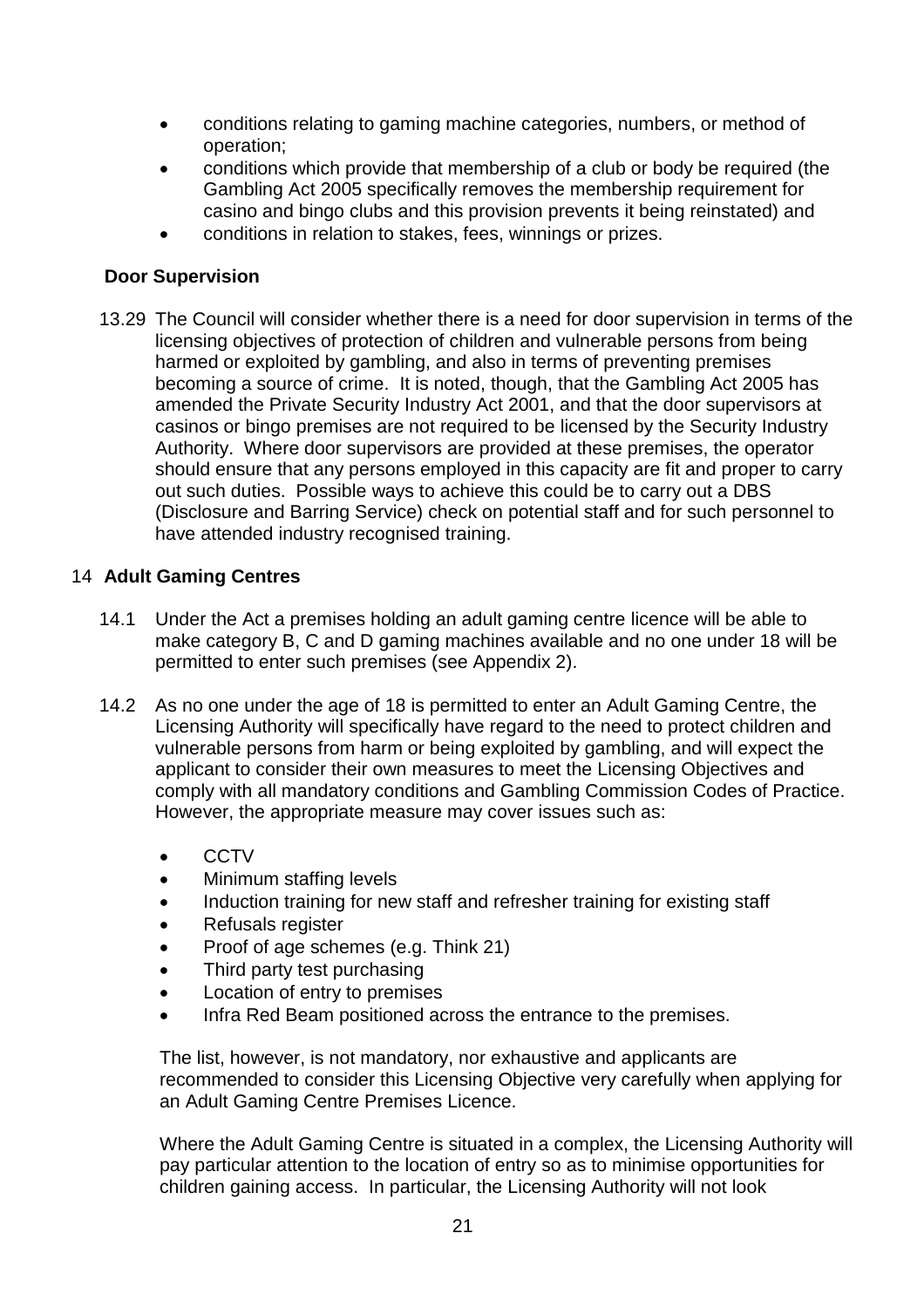favourably on situations where child orientated machines or facilities are sited close to the entrance to an Adult Gaming Centre.

## <span id="page-21-0"></span>15 **Licensing family entertainment centres (FECs)**

- 15.1 Licensed family entertainment centres are those premises which usually provide a range of amusements such as computer games, penny pushers and may have a separate section set aside for adult only gaming machines with higher stakes and prizes.
- 15.2 Licensed family entertainment centres will be able to make available unlimited category C and D machines where there is clear segregation in place so children do not access the areas where the category C machines are located (see Appendix 1).
- 15.3 Where category C or above machines are available in premises to which children are admitted then the Council will ensure that:
	- All such machines are located in an area of the premises separate from the remainder of the premises by a physical barrier which is effective to prevent access other than through a designated entrance. For this purpose, a rope, floor markings or similar provision will not suffice and the Council may insist on a permanent barrier of at least 1 meter high.
	- Only adults are admitted to the area where the machines (category C) are located
	- Access to the area where the machines are located is supervised at all times
	- The area where the machines are located is arranged so that it can be observed by staff; and
	- At the entrance to, and inside any such area, there are prominently displayed notices indicating that access to the area is prohibited to persons under 18.
- 15.4 The Council will expect the applicant to show that there are policies and procedures in place to protect children from harm. Harm in this context is not limited to harm from gambling but includes wider child protection considerations.
- 15.5 Children and young persons may enter Licensed FECs but are not permitted to play Category C machines. The Licensing Authority will expect the applicant to ensure that there will be sufficient measures to prevent under 18 year olds having access to the adult only gaming machine areas. The Licensing Authority will expect applicants to meet the Licensing Objectives and comply with all mandatory conditions and Codes of Practice issued by the Gambling Commission. However, appropriate measures may cover issues such as:
	- CCTV, specifically sited where the adult machines are likely to be situated
	- Controlled supervision of entrance and machine areas
	- Physical segregation of machines and areas
	- Provision of information leaflets/helpline numbers of organisations such as **GamCare**
	- Minimum staffing levels
	- Induction training for new staff and refresher training for existing staff
	- Refusals register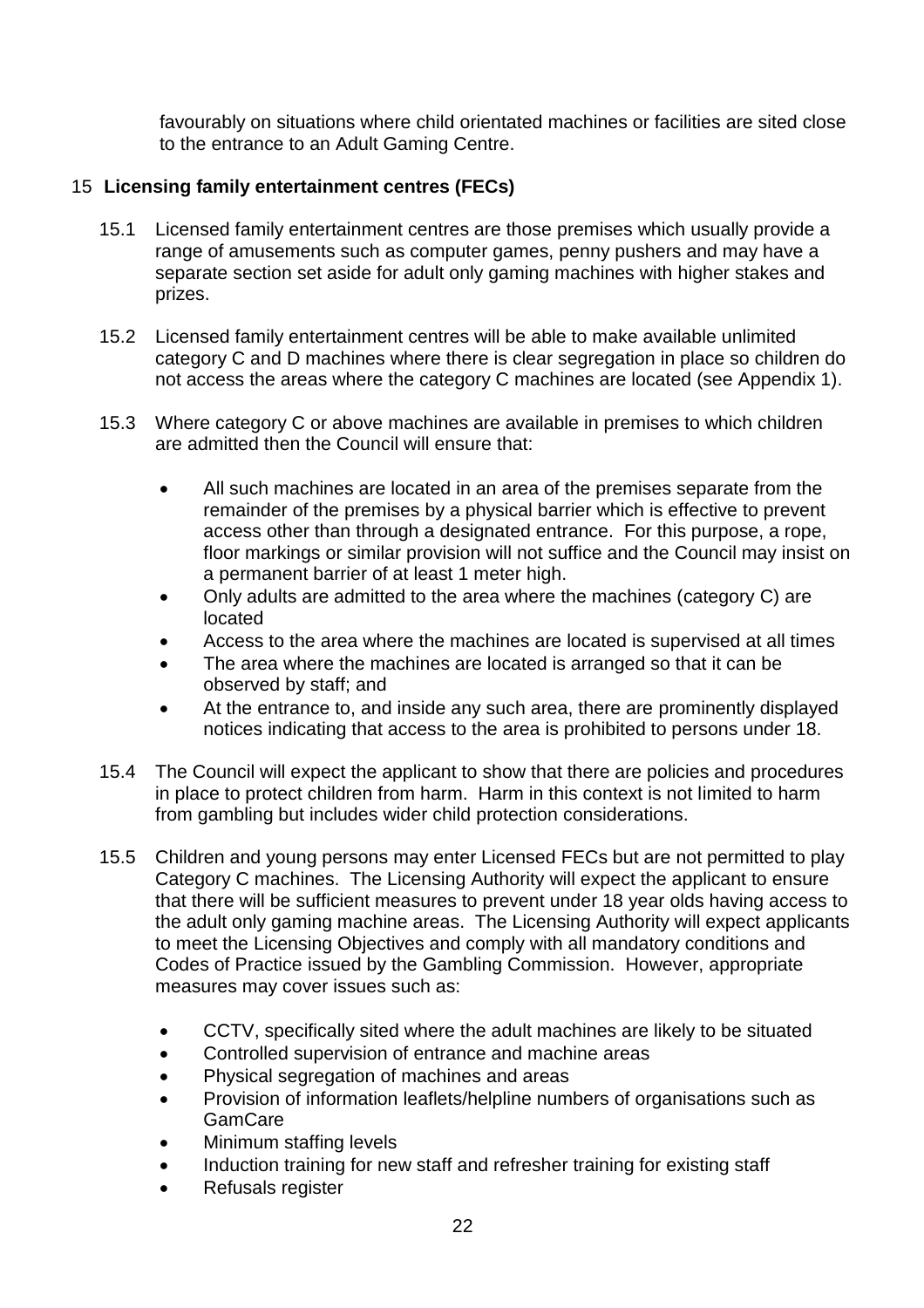- Proof of age schemes (e.g. Think 21)
- Third party test purchasing
- Location of entry to premises
- Infra Red Beam positioned across the entrance to the premises.

This list is not mandatory, nor exhaustive and is merely indicative of example measures.

With regard to vulnerable persons, the Licensing Authority will consider measures such as the use of self barring schemes, provision of information leaflets / helpline numbers for organisations such as GamCare as appropriate.

15.6 Due to the nature of these premises, which are attractive to children, applicants who employ staff to supervise the premises should consult with the Council's Performance and Safeguarding team within Children's Services to determine if their staff need to be DBS checked.

## <span id="page-22-0"></span>16 **Casinos**

- 16.1 There are four current casino licences in Brighton & Hove, three of which are currently operating, Mint Casino in Preston Street, Grosvenor Seafront Casino in Grand Junction Road and Rendezvous Casino in the Marina which were licensed under the Gaming Act 1968, and which have been subsequently converted into Gambling Act 2005 Converted Casino Premises Licences. What was the Grosvenor, Fourth Avenue, Hove, Casino licence is current but they are not operating.
- 16.2 Statement regarding casino resolution The licensing authority has taken a decision to pass a resolution not to issue new casino licences in Brighton & Hove.

### <span id="page-22-1"></span>17 **Bingo Premises**

- 17.1 There is no official definition for bingo in the Gambling Act 2005, however, from a licensing point of view there is a category of premises licence specifically for bingo premises which is used by traditional commercial bingo halls for both cash and prize bingo. In addition, this premises licence will authorise the provision of a limited number of gaming machines in line with the provisions of the Act (see Appendix 1).
- 17.2 The Council is aware that it is important that if children are allowed to enter premises licensed for bingo, they do not participate in gambling, other than on category D machines. Where category C or above machines are available in premises to which children are admitted, then the Council will ensure that:
	- All such machines are located in an area of the premises separated from the remainder of the premises by a physical barrier which is effective to prevent access other than through a designated entrance. For this purpose, a rope, floor markings or similar provision will not suffice and the Council may insist on a permanent barrier of at least one meter high
	- Only adults are admitted to the area where the machines are located
	- Access to the area where the machines are located is supervised at all times
	- The area where the machines are located is arranged so that it can be observed by staff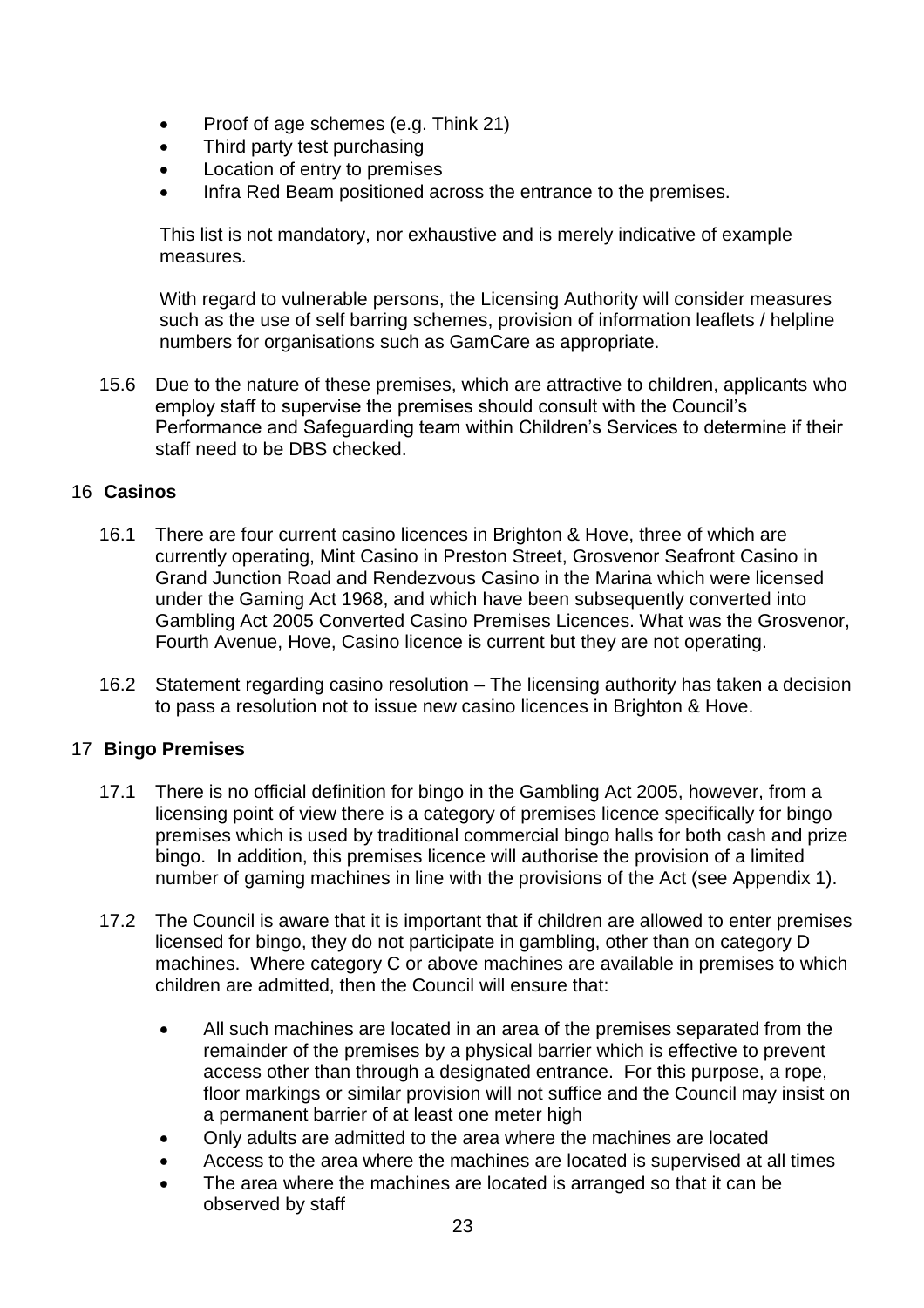- At the entrance to, and inside any such area, there are prominently displayed notices indicating that access to the area is prohibited to persons under 18
- Children will not be admitted to bingo premises unless accompanied by an adult.
- 17.3 The Gambling Commission has provided Guidance for Licensing Authorities and Licence Conditions and Code of Practice which are applied to Operators' Licences. The Council will take this into consideration when determining licence applications for bingo premises.
- 17.4 Where certain measures are not already addressed by the mandatory/default conditions, the Gambling Commission Code of Practice or the applicant, the Council may consider licence conditions to address such issues.
- 17.5 The Gambling Commission has issued Codes of Practice relating to Bingo premises and the Licensing Authority expects all applicants to comply with these codes. The Licensing Authority will not look favourably upon an application where an applicant seeks a Bingo Premises Licence with the sole intention of placing Category B2 Gaming Machines only in the premises with no provision for facilities for bingo, as this is not considered to be in the spirit of the Act. This is referred to in more detail in the Gaming Machines section of this Policy Statement. Applicants and premises licence holders are reminded of the Gambling Commission's operator licence conditions requiring that bingo is provided as the primary activity in any premises that hold or apply for bingo premises licence.
- 17.6 Where bingo is permitted in alcohol-licensed premises, this must be low turnover bingo only and applicants are expected to comply with any Codes of Practice and advice issued by the Gambling Commission. High turnover bingo will require a Bingo Operating Licence. Definitions of low and high turnover bingo are available by contacting the Licensing Team or by referring to the Gambling Commission's website.

### 18 **Betting Premises**

18.1 The Licensing Authority is responsible for issuing and monitoring Premises Licences for all betting premises and children will not be permitted entry to a premises with a Betting Premises Licence. They may, however, be permitted entry to tracks and special rules will apply. In addition, the Licensing Authority recommends that an applicant for gaming machines in such premises, considers carefully the location of betting machines to ensure that they are not in sight of the entrance to the premises.

## <span id="page-23-0"></span>**Betting Machines**

18.2 While the Licensing Authority has discretion as to the number, nature and circumstances of use of betting machines, there is no evidence that such machines give rise to regulatory concerns. The Licensing Authority will consider limiting the number of machines only where there is clear evidence that such machines have been, or are likely to be, used in breach of the Licensing Objectives. Where there is such evidence, the Licensing Authority may consider, when reviewing the licence, the ability of staff to monitor the use of such machines from the counter. When considering whether or not to impose such a condition, the Licensing Authority will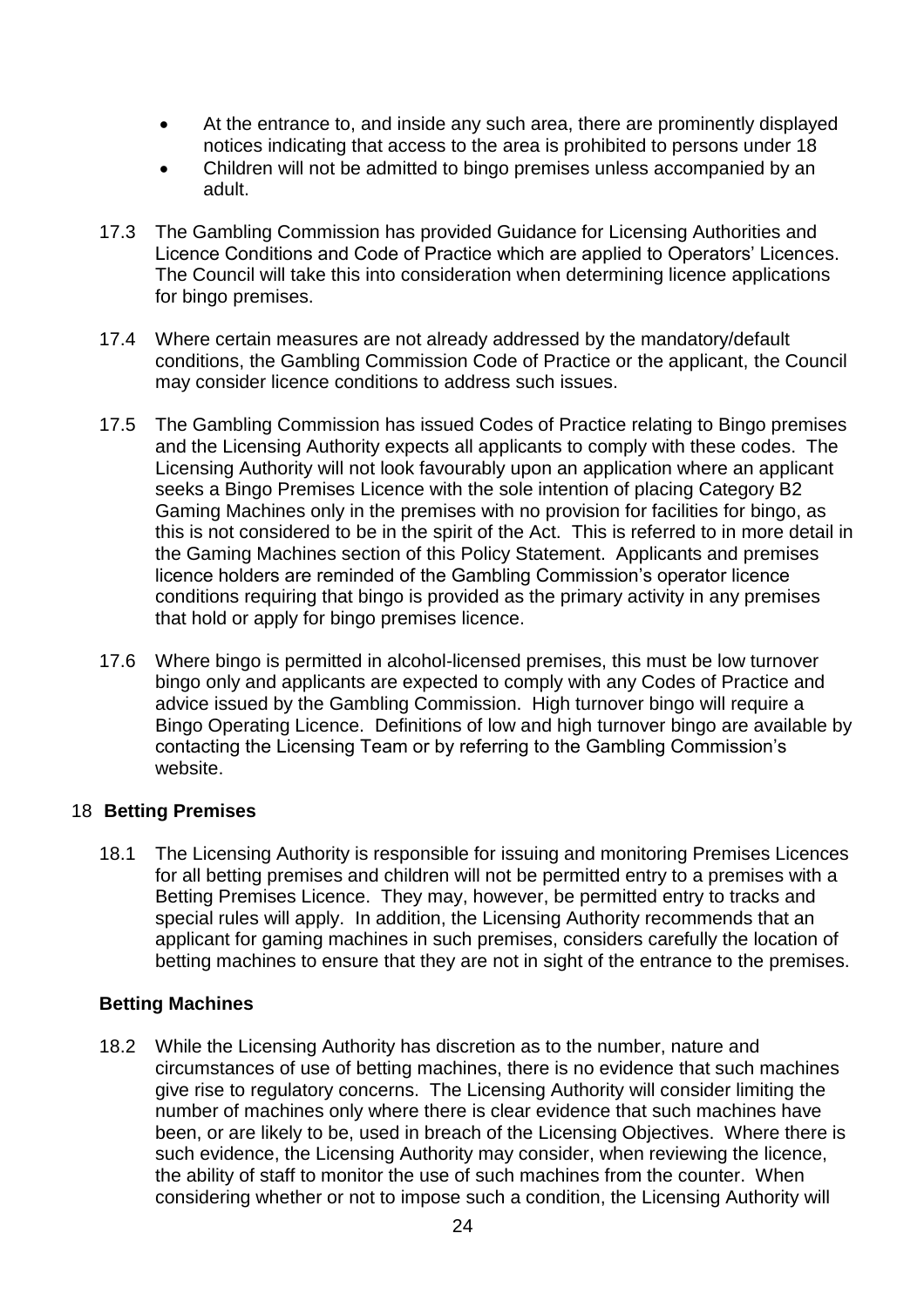take into account the following:

- The size of the premises
- The number of counter positions available for person to person transactions; and
- The ability of staff to monitor the use of the machines by children and young or vulnerable persons.
- 18.3 The Licensing Authority will expect applicants to meet the Licensing Objectives and comply with all mandatory conditions and Codes of Practice issued by the Gambling Commission. In determining whether an application meets the aforementioned criteria, the Licensing Authority may give consideration as to whether appropriate measures are or will be in place to address the matters listed below:
	- Minimum staffing levels
	- Induction training for new staff and refresher training for existing staff
	- Refusals register
	- Proof of age schemes (e.g. Think 21)
	- Provision of CCTV
	- Entry control system
	- Supervision of entrances / machine areas
	- Self-barring schemes
	- Provision of information leaflets / helpline numbers for organisations such as **GamCare**
- 18.4 This list is not exhaustive and is merely indicative of example measures. The Licensing Authority will expect applicants to offer their own measures to meet the licensing objectives.
- 18.5 With regard to vulnerable persons, the Licensing Authority will consider measures such as the use of self-barring schemes, provision of information leaflets /helpline numbers for organisations such as GamCare as appropriate measures.

## <span id="page-24-0"></span>19 **Tracks**

- 19.1 Tracks are sites (including racecourses and dog tracks) where races or other sporting events take place. The Licensing Authority recognise that tracks are different from other premises in that there may be more than one Premises Licence in effect, and that the track operator may not be required to hold an Operator's Licence as there may be several premises licence holders at the track who will need to hold their own operator licences. As children and young persons will be permitted to enter track areas where facilities for betting are provided (e.g. dog racing and/or horse racing), the Licensing Authority will expect premises licence applicants to demonstrate suitable measures to ensure that children do not have access to adult only gaming facilities. The Licensing Authority will expect applicants to consider their own measures to meet the Licensing Objectives, however, appropriate measures may cover issues such as:
	- Proof of Age schemes
	- **CCTV**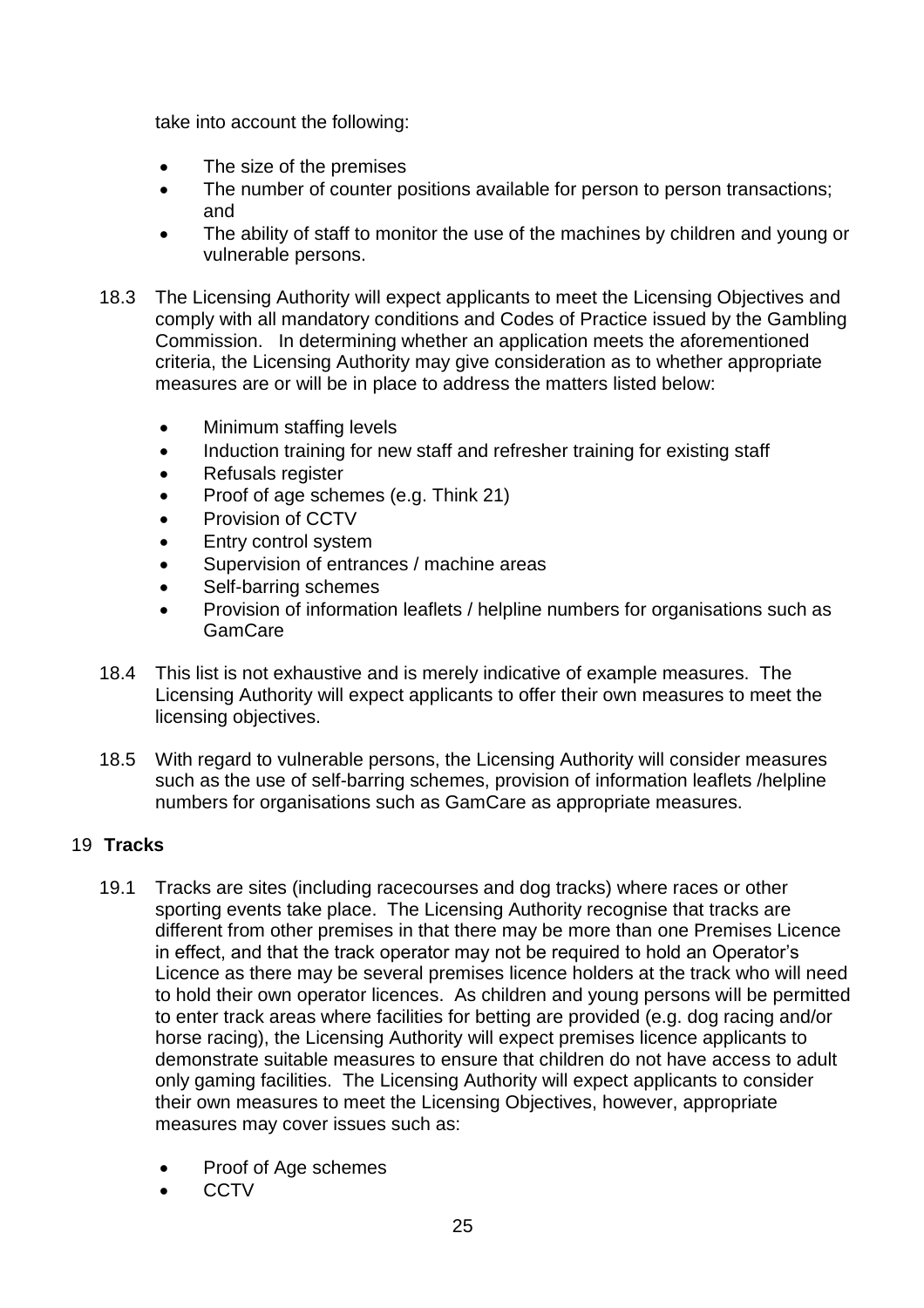- Door supervisors
- Supervision of entrances/exits/machine areas
- Physical separation of areas
- Notices / signage
- Specific opening hours
- Location of entry and gaming machines
- Provision of information leaflets/helpline numbers for organisations such as GamCare.

This list is not mandatory, nor exhaustive, and is merely indicative of example measures.

- 19.2 Where appropriate, in order for the Licensing Authority to gain a proper understanding of what it is being asked to licence, applicants will be required to:
	- Provide a detailed plan of the grounds, indicating where the betting is to take place and the location of the race track;
	- In the case of dog tracks and horse racecourses, indicate the location of any fixed and mobile pool betting facilities operated by the Tote or track operator as well as any other proposed gambling facilities;
	- Evidence measures taken to ensure the third Licensing Objective will be complied with;
	- Indicate what arrangements are being proposed for the administration of the betting; the Gambling Commission and Licensing Authority recommend that betting takes place in areas reserved for, and identified as being for, that purpose;
	- Define the areas of the track that will be used by on-course operators visiting the track on race days;
	- Define any temporary structures erected on the track for providing facilities for betting;
	- Define the location of any gaming machines (if any).
- 19.3 With regard to gaming machines on tracks, the Licensing Authority will consider carefully the location of any adult gaming machines at tracks to ensure that these machines are in areas from which children are excluded, though it is recognised that children and young persons are not prohibited from playing Category D machines on a track.
- 19.4 Betting and Gaming Machines on Tracks The Licensing Authority recognises the potential space for such machines may be considerable, bringing with it significant problems in relation to the proliferation of such machines. It is the responsibility of the track operator to ensure compliance with the law in preventing children from using these machines. It is for this reason the Licensing Authority may consider restricting the number and location of machines, however, each application will be considered on its own merit.
- 19.5 Self contained betting offices on Tracks In general, the rules that apply to betting premises away from tracks will apply to self contained betting premises on tracks and the Licensing Authority will consider future guidance from the Gambling Commission about how such premises should be delineated, both to make it clear to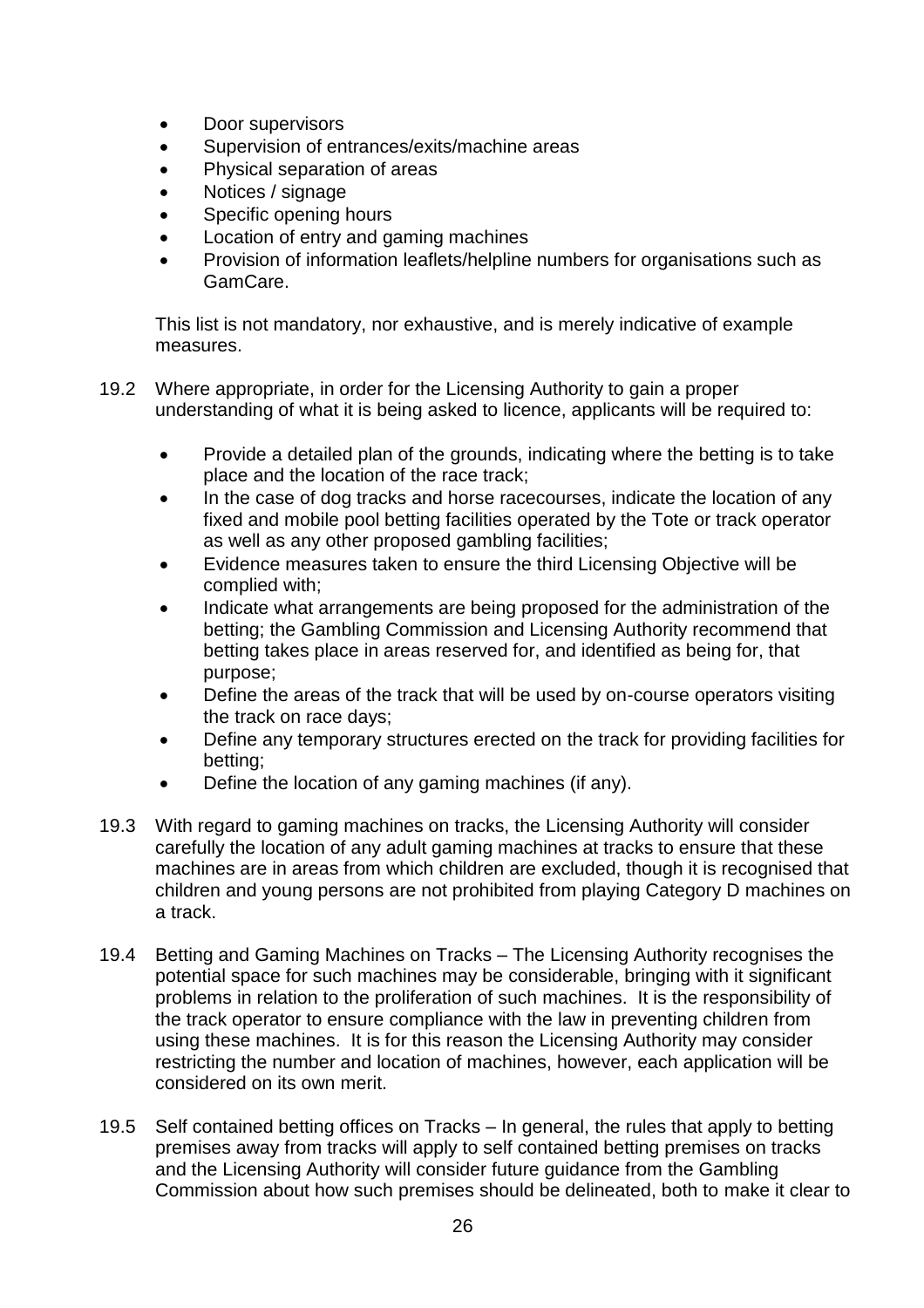the public that they are entering a "betting office" and to prevent the entry of children and young persons. Applicants are recommended to consider the Gambling Commission's view that it would be preferable for all self-contained premises operated by off course betting operators on track to be the subjects of separate premises licences. This would ensure that there was clarity between the respective responsibilities of the track operator and the off course betting operator running a self-contained unit on the premises.

19.6 On advice from the Gambling Commission, the Licensing Authority may attach a condition to track premises licences requiring the track operator to ensure that the rules are prominently displayed in or near the betting areas, or that other measures are taken to ensure that they are made available to the public. For example, the rules could be printed in the race card or made available in leaflet form from the track office. The Licensing Authority would welcome other suitable methods.

## <span id="page-26-0"></span>20 **Travelling Fairs**

- 20.1 Travelling fairs have traditionally been able to provide various types of low stake gambling without the need for a licence or permit, provided that certain conditions are met, and this provision continues in similar fashion under the Act.
- 20.2 Travelling fairs have the right to provide an unlimited number of Category D gaming machines and/or equal chance prize gaming (without the need for a permit) as long as the gambling amounts to no more than an ancillary amusement at the fair (see Appendix 1).
- 20.3 The Council will consider whether any fairs which take up the above entitlement fall within the statutory definition of a travelling fair.
- 20.4 The Council is aware that the 27 day statutory maximum for the land being used as a fair is per calendar year, and that it applies to the piece of land on which the fairs are held, regardless of whether it is the same or different travelling fairs occupying the land. The Council will work with its neighbouring authorities to ensure that land which crosses the Council boundary is monitored so that the statutory limits are not exceeded.

### <span id="page-26-1"></span>21 **Gaming Machines**

- 21.1 Where the Licensing Authority is uncertain of whether or not a machine is a gaming machine as defined under the Act, it will seek the advice of the Gambling Commission.
- 21.2 Where the Licensing Authority has concerns about the manufacture, supply or repair of a gaming machine, it will bring this to the attention of the Gambling Commission.
- 21.3 The Licensing Authority will expect the holder of a Permit or Premises Licence to comply with the Codes of Practice issued by the Commission on the location of, and access to, Category D machines by children and young persons and their separation from Category C and B machines where those are also located on the same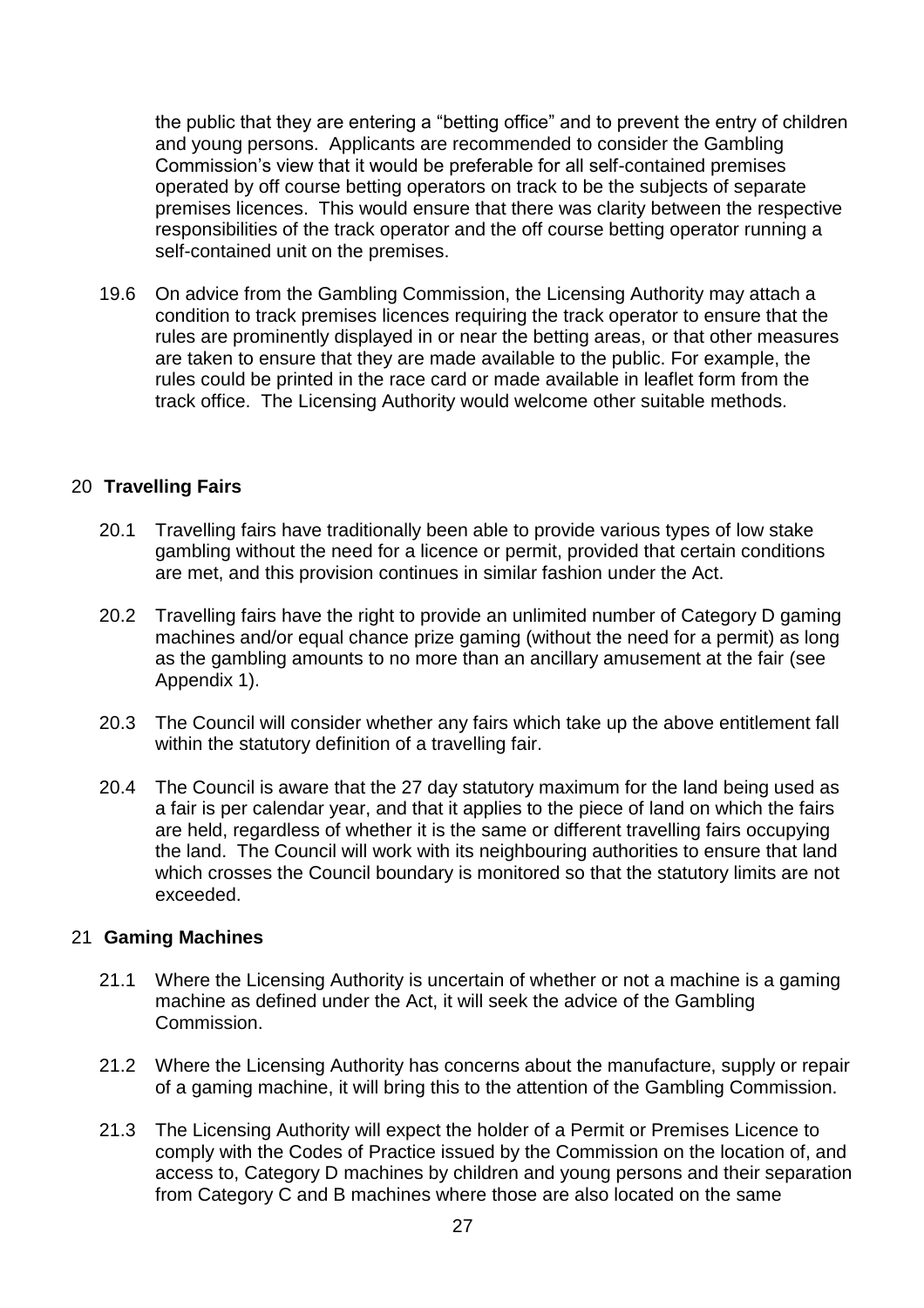premises.

- 21.4 The Licensing Authority seeks to discourage applications for Premises Licences for the sole purpose of obtaining the ancillary provision of additional gaming machines where the principal activity either does not take place or is minimal. The Licensing Authority believes that the Gambling Act 2005 intended to set restrictions on the number of gaming machines for certain premises and considers that the fact that the licence authorised the holder to provide facilities for betting or bingo means that the operator must provide those facilities to qualify for the ancillary entitlement to gaming machines. Whilst this has not yet been legally contested, the Licensing Authority fully supports this view. The Licensing Authority is aware that the Gambling Commission has amended its operator licence conditions to address the issue of the primary gambling activity.
- 21.5 Brighton & Hove have a long history of providing family type gaming machines, such as penny falls and cranes. Such machines are primarily aimed at children and family type gaming. We recognise that, on the whole, such machines provide a low risk in relation to the licensing objectives. However, as with all gaming machines, such machines must be operated in a fair and open manner and in line with the protection of children from harm licensing objective.
- 21.6 Facilities for gambling must only be offered in a manner which provides for appropriate supervision of those facilities by staff at all times. The Licensing Authority has concerns that the use of gaming machines in privacy booths may prevent adequate supervision and protection of vulnerable persons and problem gamblers. The Licensing Authority seeks to discourage the use of privacy screens.
- 21.7 Any non-monetary prizes within such machines must comply with the maximum prize limits laid down in the regulations prescribing gaming machine categories and entitlements. If items such as toy mobile phones (or other similar novelty items) are offered as prizes, then this Authority will expect to see clear signage (displayed on or near the machine in question) indicating that such items are toys / novelty items.
- 21.8 This Authority will bring to the attention of specific machine operators any examples of prizes which it feels are inappropriate or require clarification to prospective machine users. In addition, where it is able to do so, this Authority will undertake appropriate compliance action when it feels that prizes within penny falls, cranes and other similar machines are outside the scope of the open and fair and protection of children licensing objectives.

## <span id="page-27-0"></span>**Part D Permits, notices and lottery registrations**

### **Permits /Temporary & Occasional Use Notice**

Note for information: The Gambling Act 2005 introduced a range of permits for gambling. Permits are required when premises provide a gambling facility but either the stakes and prizes are very low or gambling is not the main function of the premises. The permits regulate gambling and the use of gaming machines in a specific premises. The Licensing Authority may only grant or reject an application for a permit and cannot impose or attach any conditions. There are different considerations to be taken into account when considering the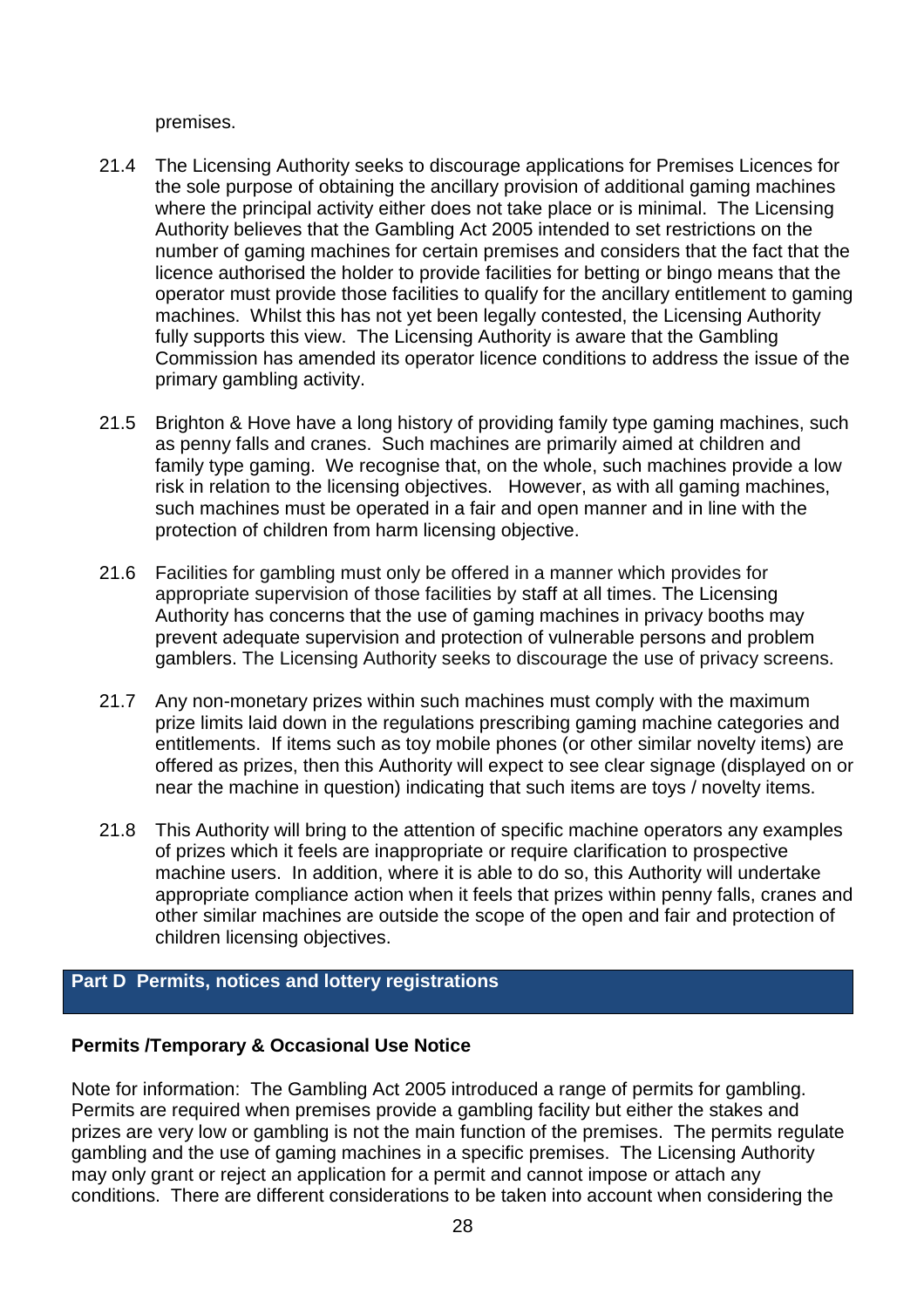different types of permit applications. Where a Permit is granted, the Licensing Authority will issue the Permit as soon as is reasonably practicable.

## <span id="page-28-0"></span>22 **Unlicensed Family Entertainment Centre (uFEC) Gaming Machine Permits**

- 22.1 The term "unlicensed family entertainment centre" is one defined in the Act and refers to a premises which provides category D gaming machines along with various other amusements such as computer games and penny pushers. The premises is "unlicensed" in that it does not require a premises licence but does require a permit to be able to provide category D machines. It should not be confused with a "licensed family entertainment centre" which requires a premises licence because it contains both category C and D gaming machines.
- 22.2 The Licensing Authority must be satisfied that the premises will be used as an unlicensed Family Entertainment Centre and Sussex Police must be consulted on all applications.
- 22.3 When determining a permit, the Licensing Authority will have regard to the Gambling Commission's Guidance to Licensing Authorities and although not required to, will have regard to the three Licensing Objectives.
- 22.4 As these premises particularly appeal to children and young persons, the Licensing Authority will give weight to child protection issues. An application for a permit may be granted only if the Licensing Authority is satisfied that the premises will be used as an unlicensed FEC, and the Licensing Authority will expect applicants to demonstrate:
	- A full understanding of the maximum stakes and prizes of the gambling, which is permissible in unlicensed FECs;
	- That staff are trained to have a full understanding of the maximum stakes and prizes;
	- The applicant's previous history and experience of running similar premises;
	- Applicants must produce a DBS check dated within one calendar month of the date of the application being submitted to the Licensing Authority. The Disclosure will reveal the existence and content of any criminal record (not spent under the terms of the Rehabilitation of Offenders Act) held in the name of the applicant.
- 22.5 Where an applicant provides evidence that he has an Operating Licence and has as a result undergone rigorous checks by the Gambling Commission, then a DBS check will not normally be required.
- 22.6 When considering any convictions revealed in an application, the Licensing Authority will consider the nature and relevance of the offence, how long ago the offence took place and any other factors that may be relevant. The application will be subject to the terms of the Rehabilitation of Offenders Act and "spent" convictions may not be referred to when considering the permit application. The application process will make specific reference to the Relevant Offences listed in Schedule 8 to the Gambling Act 2005.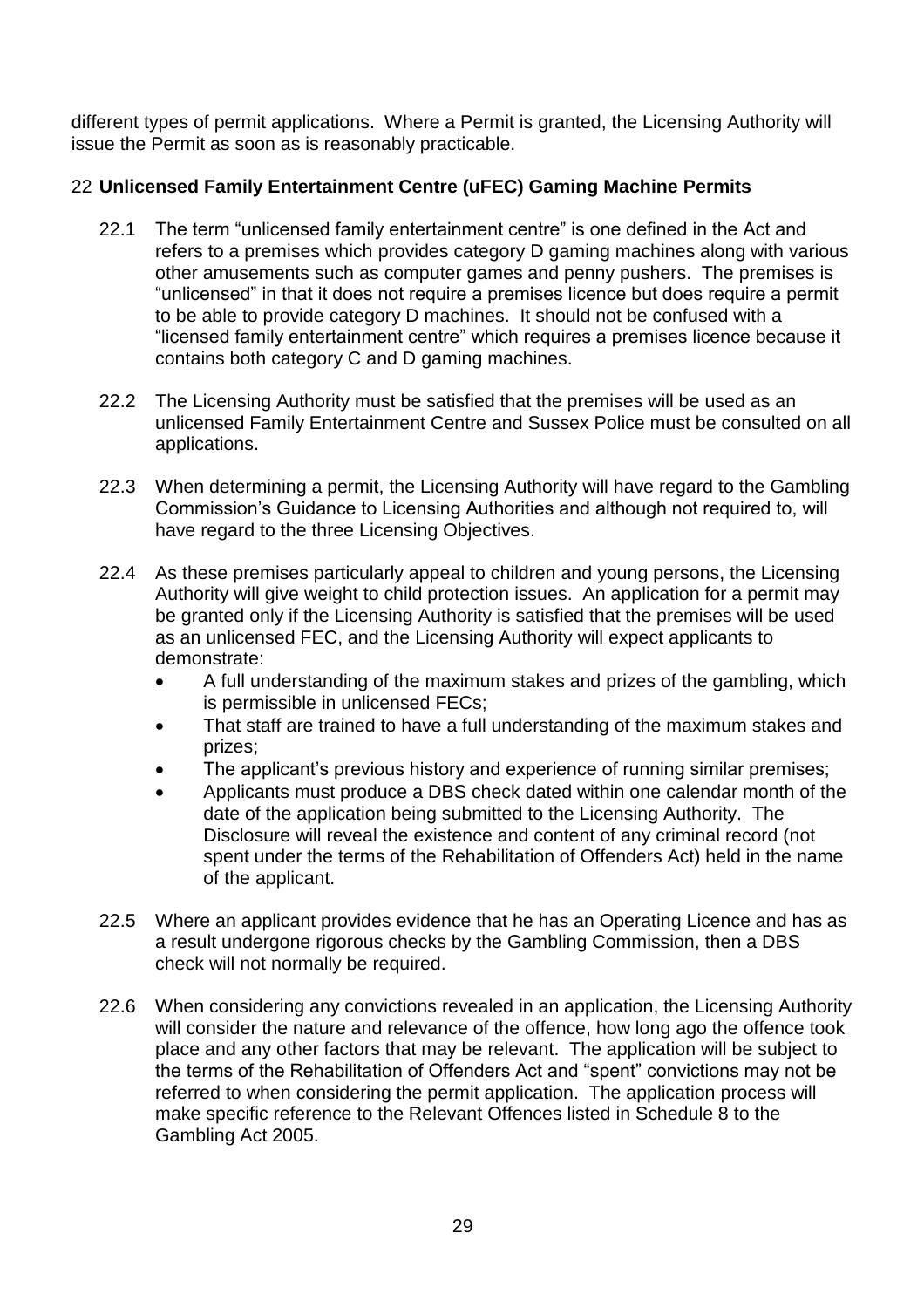- 22.7 Statement of Principles for Unlicensed Family Entertainment Centres As these premises are open to children and young persons, the Licensing Authority will require additional information when an applicant applies for this Permit, as follows:
	- A scaled plan of the premises indicating the location of Category D machines, Automated Teller Machines and any appropriate notices that are to be displayed;
	- The approximate number of Category D machines that will be provided;
	- Evidence that staff are trained to have a full understanding of the maximum stakes and prizes that are permissible;
	- A basic DBS check dated within one calendar month of the date of the application being submitted to the Licensing Authority (unless the applicant holds a current Operators' Licence issued by the Gambling Commission);
	- Evidence of staff training by way of a Premises Log Book which should be signed and dated by staff to prove that training has been undertaken and understood;
	- Training for staff as regards dealing with suspected truant school children on the premises;
	- Policies and procedures in place to protect children from harm. Harm in this case is not limited to harm from gambling but includes wider child protection considerations. The efficiency of such policies and procedures will each be considered on their merits, however, they may include appropriate measures such as training, covering how staff would deal with unsupervised very young children being on the premises, or children causing perceived problems on or around the premises;
	- The amount of space around gaming machines to prevent jostling of players or intimidation;
	- Details of opening hours;
	- Approximate numbers of staff employed.
- 22.8 Where an applicant fails to comply with the above requirements, the Licensing Authority may refuse the application. Where there is a reason for such a refusal, the Licensing Authority will notify the applicant of its intention to refuse and the reasons for the refusal. The applicant will then have an opportunity to make representations orally, in writing, or both, and will have a right of appeal against any decision made.
- 22.9 With regard to renewal applications, the Licensing Authority may refuse an application for renewal of a permit only on the grounds that an authorised local authority officer has been refused access to the premises without reasonable excuse, or that renewal would not be reasonably consistent with the pursuit of the Licensing Objectives.
- 22.10 Where the Permit has been granted, the Licensing Authority will issue the permit as soon as is reasonably practicable, and in any event in line with the Regulations issued by the Secretary of State. The permit will then remain in effect for 10 years unless surrendered or lapsed.
- 22.11 The Licensing Authority recommends that applicants for unlicensed FEC Permits consider adopting BACTA's voluntary Code of Practice for Amusement with Prizes Machines in Family Entertainment Centres. This Code of Practice promotes awareness of social responsibility and acknowledges that proactive, specific and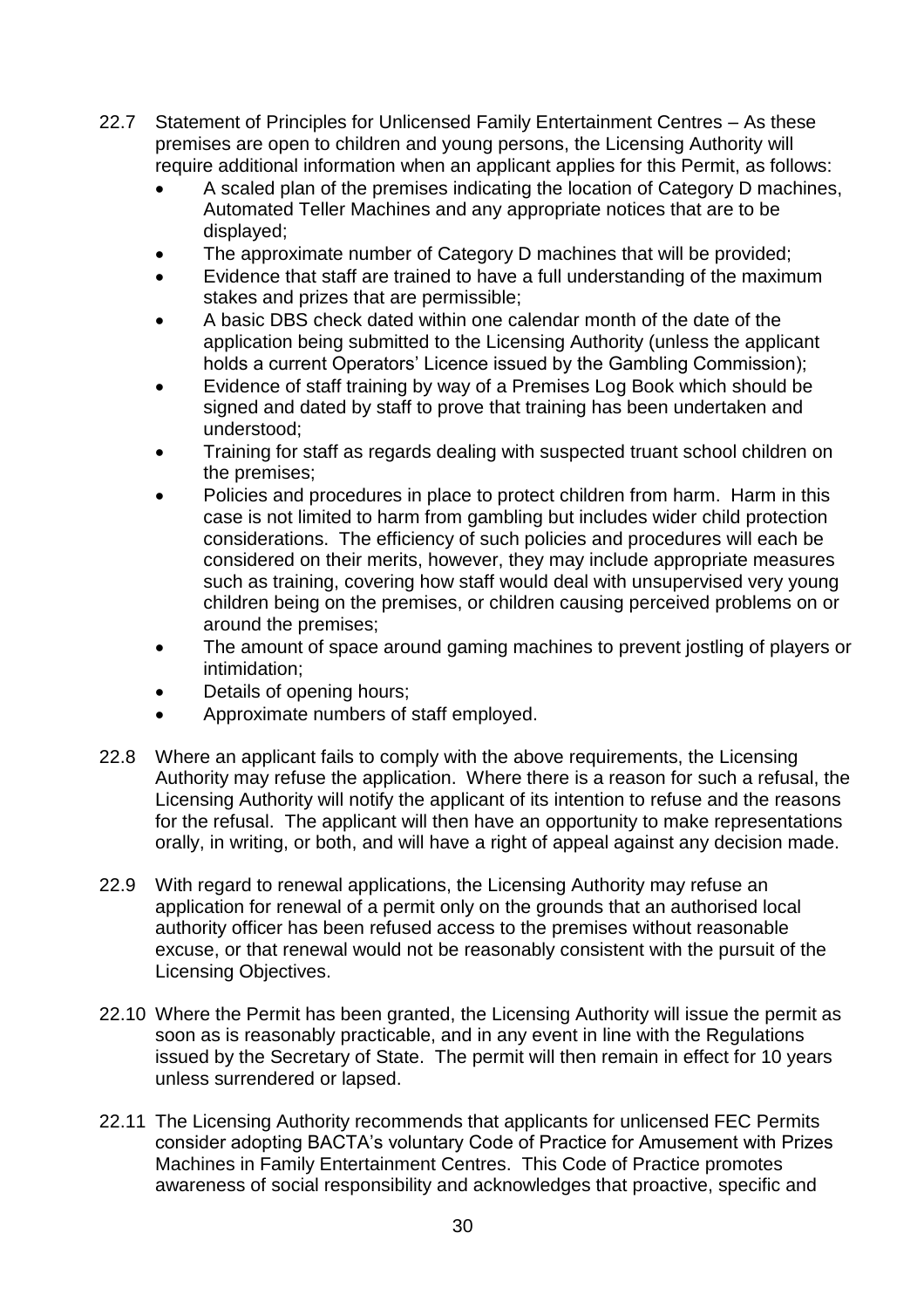appropriate commitment will be given to educating children and young persons, thereby minimising the potential for harm.

## <span id="page-30-0"></span>23 **Gaming Machine Permits in Premises Licensed for the Sale of Alcohol**

- 23.1 With regard to gaming machines on premises that sell alcohol, the applicant is entitled to up to 2 gaming machines of Category C or D machines, subject to the applicant notifying the Licensing Authority, paying the prescribed fee and complying with any relevant Codes of Practice issued by the Gambling Commission.
- 23.2 The Licensing Authority may remove the automatic authorisation if:
	- Provision of the machines is not reasonably consistent with the pursuit of the Licensing Objectives;
	- Provision of the machines is not compliant with the mandatory conditions relating to location and operation of machines;
	- Gaming has taken place on the premises that breaches a condition of Section 282 of the Gambling Act;
	- An offence under the Gambling Act has been committed on the premises; or
	- The premises are mainly used for gaming.
- 23.3 The Licensing Authority will expect the applicant to comply with any Codes of Practice issued by the Gambling Commission and consider such measures to ensure that the under 18s do not have access to the adult only gaming machines. The Licensing Authority recommends considering such measures as:
	- The adult machines being sited close to the bar;
	- The adult machines being sited where staff can monitor them;
	- Appropriate notices and signage;
	- Provision of information leaflets/helpline numbers for organisations such as GamCare.
- 23.4 If a premises wishes to have more than 2 machines, then it needs to apply for a permit and the Licensing Authority must consider that application based upon the licensing objectives, any guidance issued by the Gambling Commission issued under Section 25 of the Gambling Act 2005, and "such matters as they think relevant". This Licensing Authority considers that "such matters" will be decided on a case by case basis, but generally there will be regard to the need to protect children and vulnerable persons from harm or being exploited by gambling, and will expect the applicant to satisfy the Authority that there will be sufficient measures to ensure that under 18 year olds do not have access to the adult only gaming machines. Measures which will satisfy the Authority that there will be no access may include the adult machines being in sight of the bar, or in the sight of staff who will monitor that the machines are not being used by those under 18. Notices and signage may also help. As regards the protection of vulnerable persons, applicants may wish to consider the provision of information leaflets/helpline numbers for organisations such as GamCare.

It should be noted that the Licensing Authority can decide to grant the application with a smaller number of machines and/or a different category of machines than that applied for. Conditions (other than these) cannot be attached.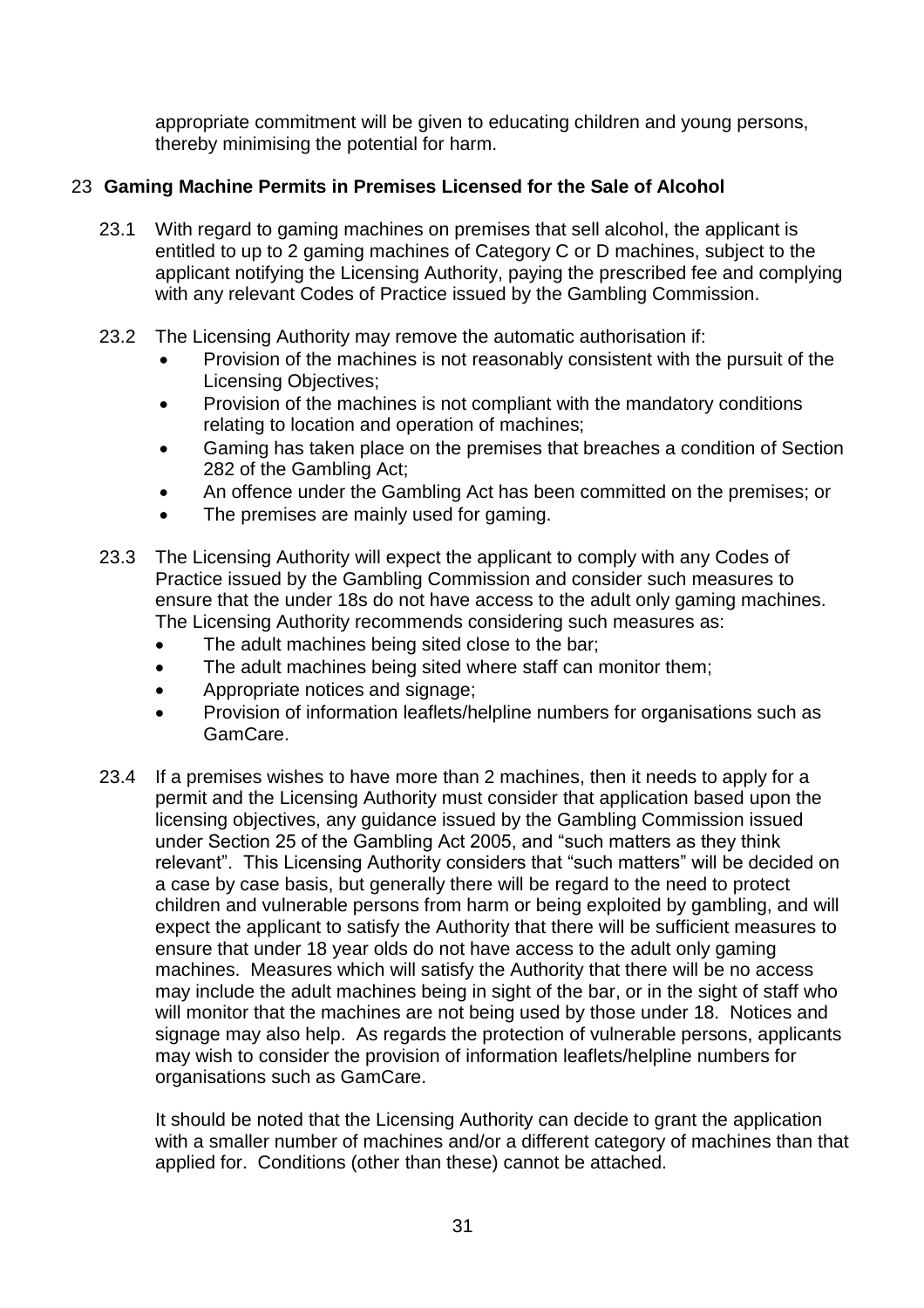- 23.5 There is no statutory limit on the number of machines which may be applied for. However, it is the Licensing Authority's policy that a licensing hearing must consider any application for three or more machines where Officers are of the opinion that the premises is not suitable for the number of machines applied for. It is important to note that the hearing is unlikely to grant a permit for more than six machines and even then six machines will normally only be granted to exceptionally large premises.
- 23.6 It should also be noted that the holder of a permit must comply with any Code of Practice issued by the Gambling Commission about the location and operation of machines.
- 23.7 It is recognised that some alcohol-licensed premises may apply for a premises licence or an uFEC permit for their non-alcohol licensed areas. For the room in question to obtain a permit, its predominant use must be that of an amusement arcade. There must also be some form of acceptable delineation, which indicates that the alcohol area and family entertainment centre are two separate premises.
- 23.8 Gaming in alcohol-licensed premises The Licensing Authority recognises that low level gaming may take place in alcohol-licensed premises. Exempt gaming being equal chance gaming that should be ancillary to the purposes of the premises. This gaming, however, is subject to statutory stakes and prize limits determined by the Secretary of State. A nominated gaming supervisor should therefore supervise gaming in alcohol-licensed premises, (i.e. the Designated Premises Supervisor (DPS)) and all gaming should comply with Codes of Practice issued by the Gambling Commission. As there is likely to be limited regulatory scrutiny of gaming provided in these premises, the Licensing Authority expects the applicant to be aware of, and adopt, these Codes of Practice and to ensure that all gaming in such premises is suitably managed.

## <span id="page-31-0"></span>24 **Prize Gaming Permits**

- 24.1 Prize Gaming Permits must be obtained where a Casino or Bingo Operating Licence is not in effect. However, a casino is not entitled to provide bingo without a Prize Gaming Permit. As children and young persons may participate in equal chance prize gaming, and given that the premises will particularly appeal to children and young persons, the Licensing Authority has prepared a Statement of Principles that it proposes to apply in exercising its functions which specifies matters that the Licensing Authority propose to consider in determining the suitability of an applicant for a Prize Gaming Permit.
- 24.2 The Licensing Authority will require detailed information when an applicant applies for this Permit, as follows:
	- A scaled plan of the premises indicating the location of the machines, other prize gaming facilities, etc., and any appropriate notices that are to be displayed;
	- Evidence that applicants have a full understanding of the maximum stakes and prizes that are permissible;
	- Evidence that staff are trained to have a full understanding of the maximum stakes and prizes that are permissible;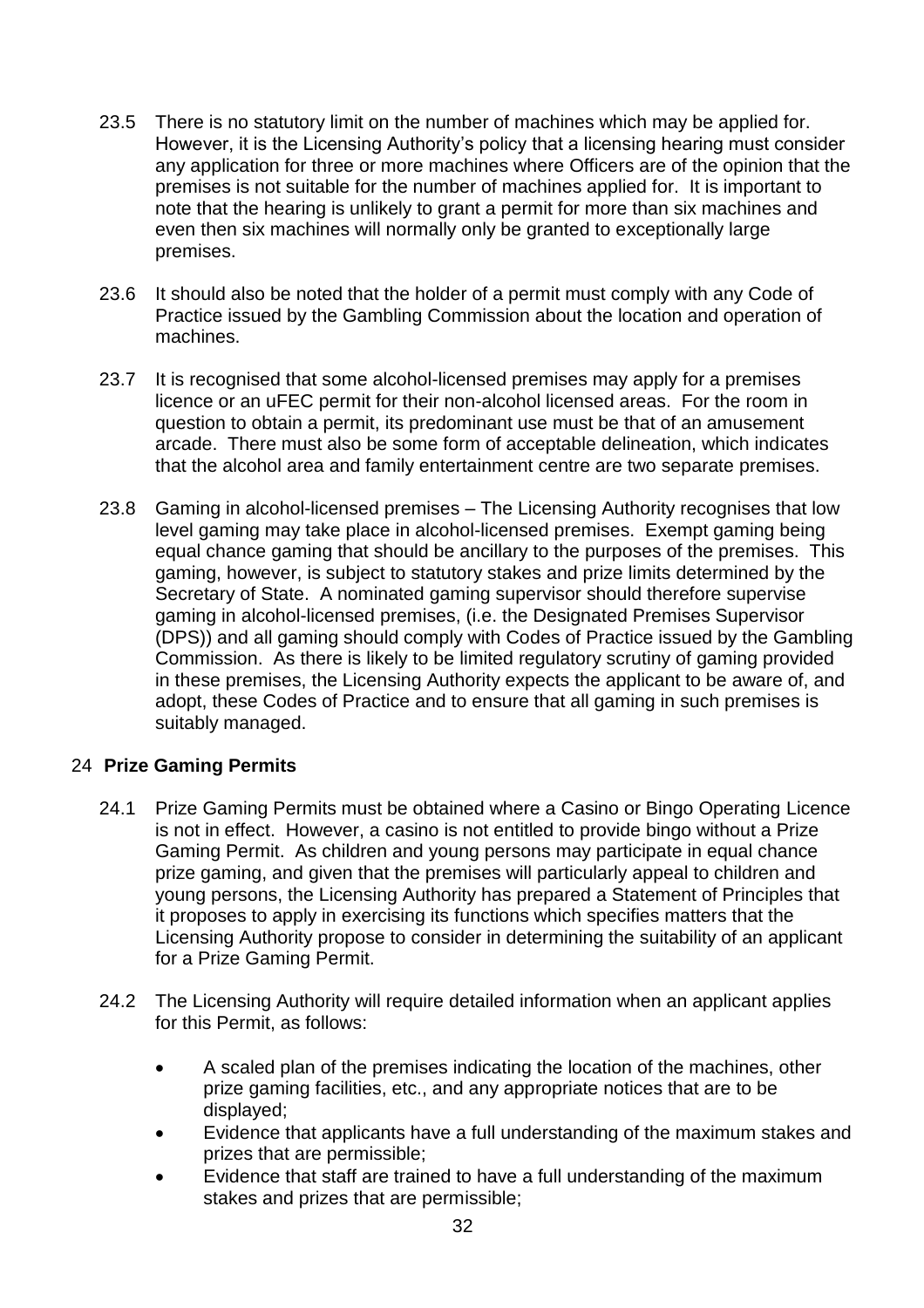- A basic DBS check dated within one calendar month of the date of the application being submitted to the Licensing Authority (unless the applicant holds a current Operator's Licence issued by the Gambling Commission);
- Evidence of staff training by way of a Premises Log Book which should be signed and dated by staff to prove that training has been undertaken and understood;
- Policies and procedures in place to protect children from harm. Harm in this case is not limited to harm from gambling but includes wider child protection considerations. The efficiency of such policies and procedures will each be considered on their merits, however, they may include appropriate measures such as training, covering how staff would deal with unsupervised very young children being on the premises or children causing perceived problems on or around the premises;
- The amount of space around gaming machines to prevent jostling of players or intimidation;
- Details of opening hours;
- Approximate numbers of staff employed.
- 24.3 Where an applicant provides evidence that he has an Operating Licence and has as a result undergone rigorous checks by the Gambling Commission, then a DBS check will not normally be required.
- 24.4 When considering any convictions revealed in an application, the Licensing Authority will consider the nature and relevance of the offence, how long ago the offence took place, and any other factors which may be relevant. The application will be subject to the terms of the Rehabilitation of Offenders Act and "spent" convictions may not be referred to when considering the permit application. The application process will make specific reference to the Relevant Offences listed in Schedule 8 to the Gambling Act 2005.
- 24.5 In making its decision on a application for this permit, the Licensing Authority does not need to have regard to the Licensing Objectives and will take into account, after consultation, any objections that the Police may wish to make, whether relevant to the Licensing Objectives. The grounds for decision-making as regards renewals are the same as for initial applications.
- 24.6 Where the Licensing Authority intends to refuse the application for a permit, it will notify the applicant of its intention to refuse it, stating the reasons and offering the applicant an opportunity to make representations orally, in writing, or both.
- 24.7 Where an application is granted, the Licensing Authority will issue it as soon as is reasonably practicable.
- 24.8 The Council will expect the applicant to show that there are policies and procedures in place to protect children from harm. Harm in this context is not limited to harm from gambling, but includes wider child protection considerations.

### <span id="page-32-0"></span>25 **Club Gaming and Club Machine Permits**

25.1 Members' clubs and miners' welfare institutes may apply for a "club gaming permit" or a "club machine permit". The "club gaming permit" will enable the premises to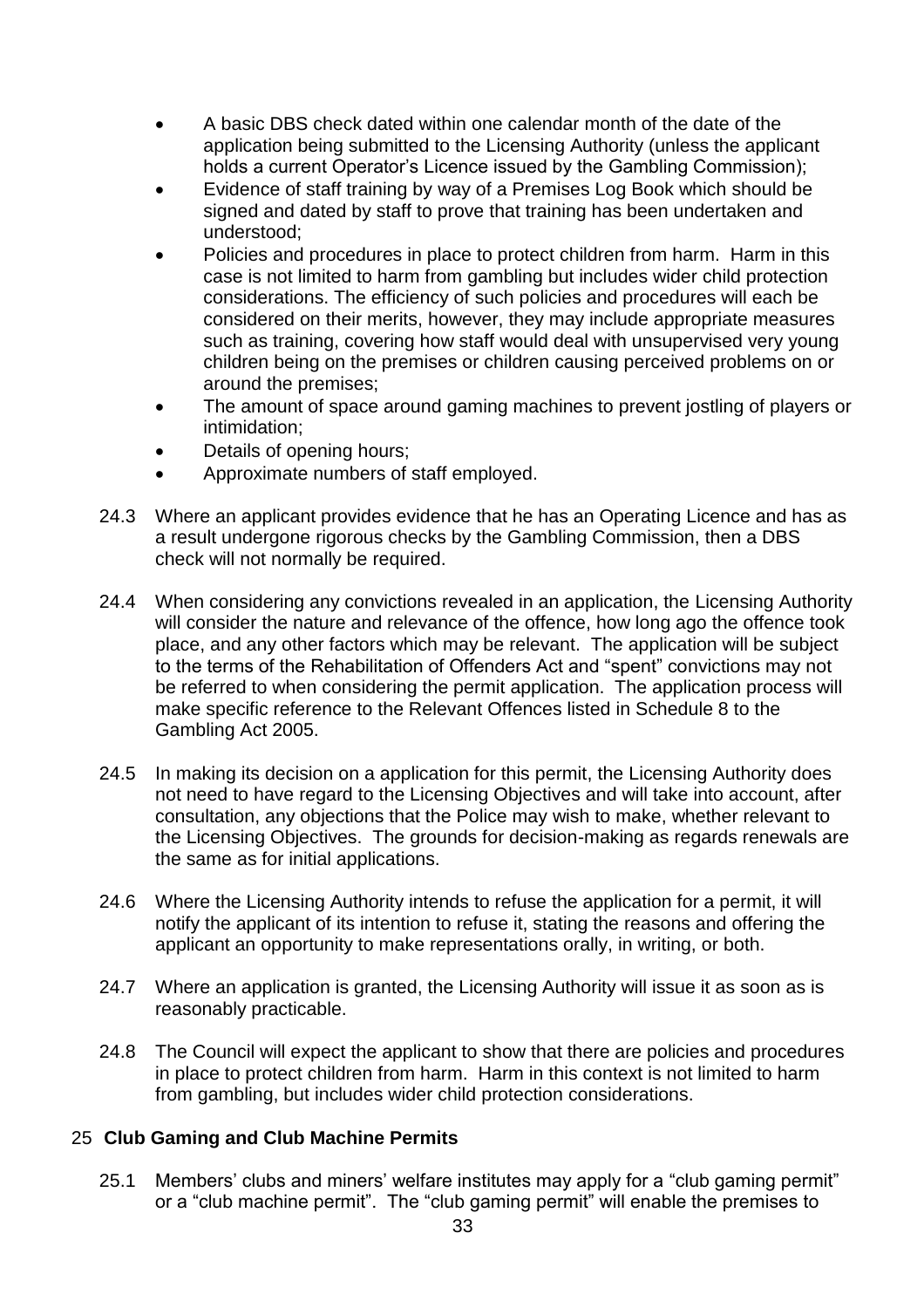provide gaming machines (three machines of categories B4, C or D), equal chance gaming, i.e. poker, bingo, etc. A "club machine permit" will enable the premises to provide gaming machines (three machines of categories B4, C or D). Commercial clubs may apply for a "club machine permit" only.

- 25.2 To qualify for these special club permits, a members club must have at least 25 members and be established and conducted "wholly or mainly" for purposes other than gaming. A members' club must be permanent in nature, not established to make commercial profit, and controlled by its members equally. Examples include working men's clubs, branches of the Royal British Legion and clubs with political affiliations.
- 25.3 Clubs must have regard to the protection of children and vulnerable persons from harm or being exploited by gambling. They must provide sufficient measures to ensure that any under 18 year olds do not use the adult only gaming machines. These measures may include:
	- The machines being in close proximity to the bar, or in any other area where they are capable of being adequately supervised;
	- Notices and signage;
	- The provision of information leaflets/helpline numbers for organisations such as GamCare.
- 25.4 Before granting the permit, the Council will need to satisfy itself that the premises meets the requirements of a members' club, and that the majority of members are over 18.
- 25.5 The Council may only refuse an application on the grounds that:
	- The applicant does not fulfil the requirements for a members' or commercial club or miners' welfare institute and therefore is not entitled to receive the type of permit for which they have applied;
	- The applicant's premises are used wholly or mainly by children and/or young persons;
	- An offence under the Act or a breach of a permit has been committed by the applicant while providing gaming facilities;
	- A permit held by the applicant has been cancelled in the previous ten years;
	- An objection has been lodged by the Commission or the police.
- 25.6 There is also a "fast-track" procedure available for premises which hold a club premises certificate under the Licensing Act 2003. Under the fast-track procedure, there is no opportunity for objections to be made by the Commission or the police, and the grounds upon which the Council can refuse a permit is reduced. The grounds on which an application under the process may be refused are:
	- That the club is established primarily for gaming:
	- That in addition to the prescribed gaming, the applicant provides facilities for other gaming; or
	- That a club gaming permit or club machine permit issued to the applicant in the last ten years has been cancelled.

## <span id="page-33-0"></span>26 **Temporary Use Notices**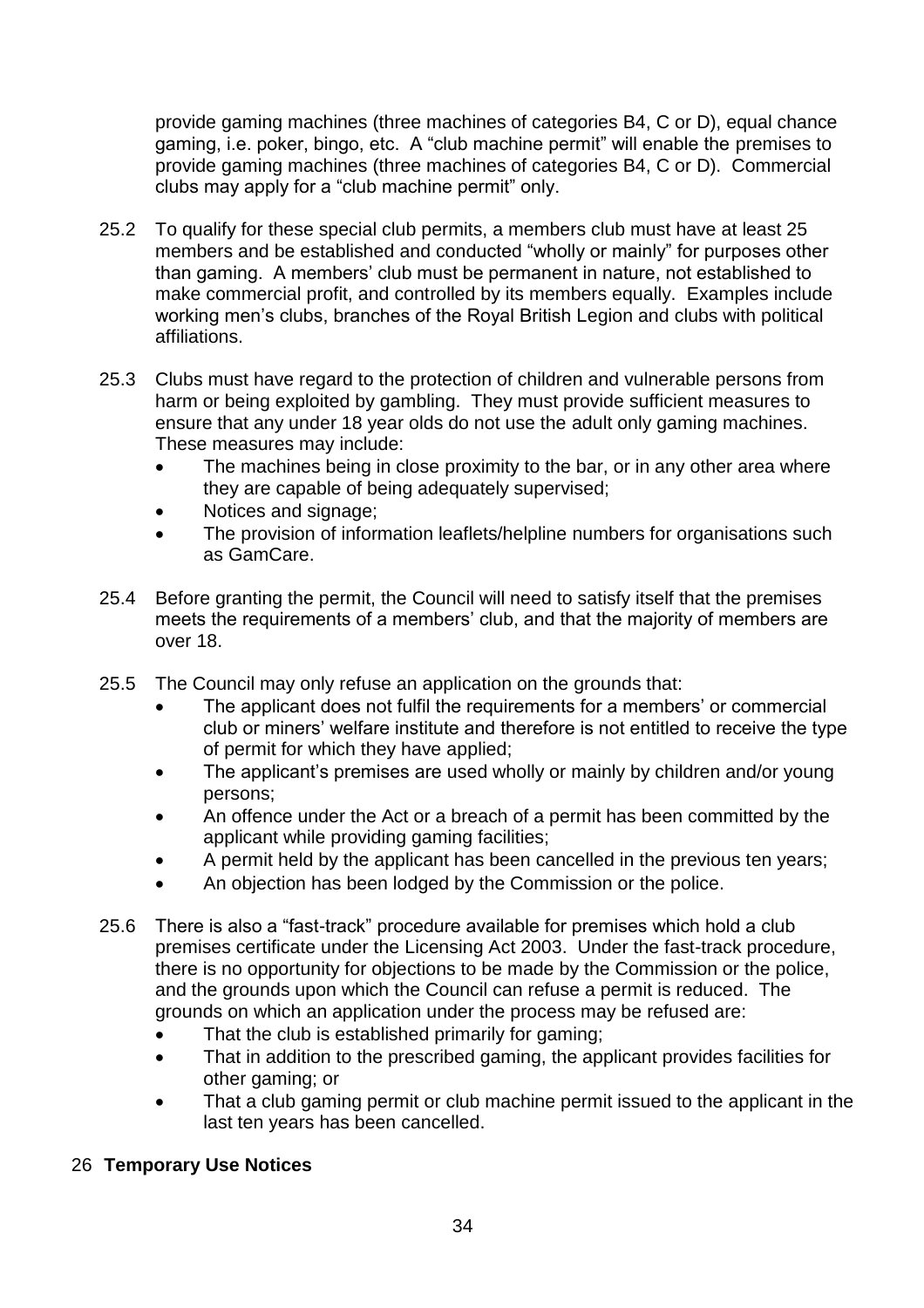- 26.1 Temporary use notices allow the use of premises on not more than 21 days in any 12 months period for gambling where there is no premises licence, but where a gambling operator wishes to use the premises temporarily for providing facilities for gambling. Premises that might be useful for a temporary use notice would include hotels, conference centres and sporting venues.
- 26.2 Temporary Use Notices allow the use of premises for any form of equal chance gambling where those participating in the gaming are taking part in a competition which is intended to produce a single, overall winner.
- 26.3 Only persons or companies holding a relevant operating licence can apply for a temporary use notice to authorise the particular class of gambling permitted by their operating licence.
- 26.4 A temporary use notice must be lodged with the licensing authority not less than three months and one day before the day on which the gambling is due to take place. Detailed information about how to serve a temporary use notice will be available in a separate guidance note.
- 26.5 The Act makes a special reference, in the context of temporary use notices, to a "set of premises" to try and ensure that large premises which cannot reasonably be viewed as separate are not used for more temporary use notices than permitted under the Act. The Council considers that the determination of what constitutes "a set of premises" will be a question of fact in the particular circumstances of each notice that is given. In considering whether a place falls within the definition of a "set of premises", the Council will look at, amongst other things, the ownership/ occupation and control of the premises. The Council will be ready to object to notices where it appears that their effect would be to permit regular gambling in a place that could be described as one set of premises.

### <span id="page-34-0"></span>27 **Occasional Use Notices (for tracks)**

- 27.1 There is a special provision in the Act which provides that where there is betting on a track on eight days or less in a calendar year, betting may be permitted by an occasional use notice without the need for a full premises licence. Track operators and occupiers need to be aware that the procedure for applying for an occasional use notice is different to that for a temporary use notice. The application may be made in writing to the Council by the person responsible for the administration of the events on a track, or by an occupier of the track.
- 27.2 The Council has very little discretion as regards these notices aside from ensuring that the statutory limit of 8 days in a calendar year is not exceeded. The Council will, however, consider the definition of a "track" and whether the applicant is entitled to benefit from such notice.

## <span id="page-34-1"></span>28 **Small Society Lottery Registrations**

28.1 A lottery generally refers to schemes under which prizes are distributed by chance among entrants who have given some form of value for their chance to take part.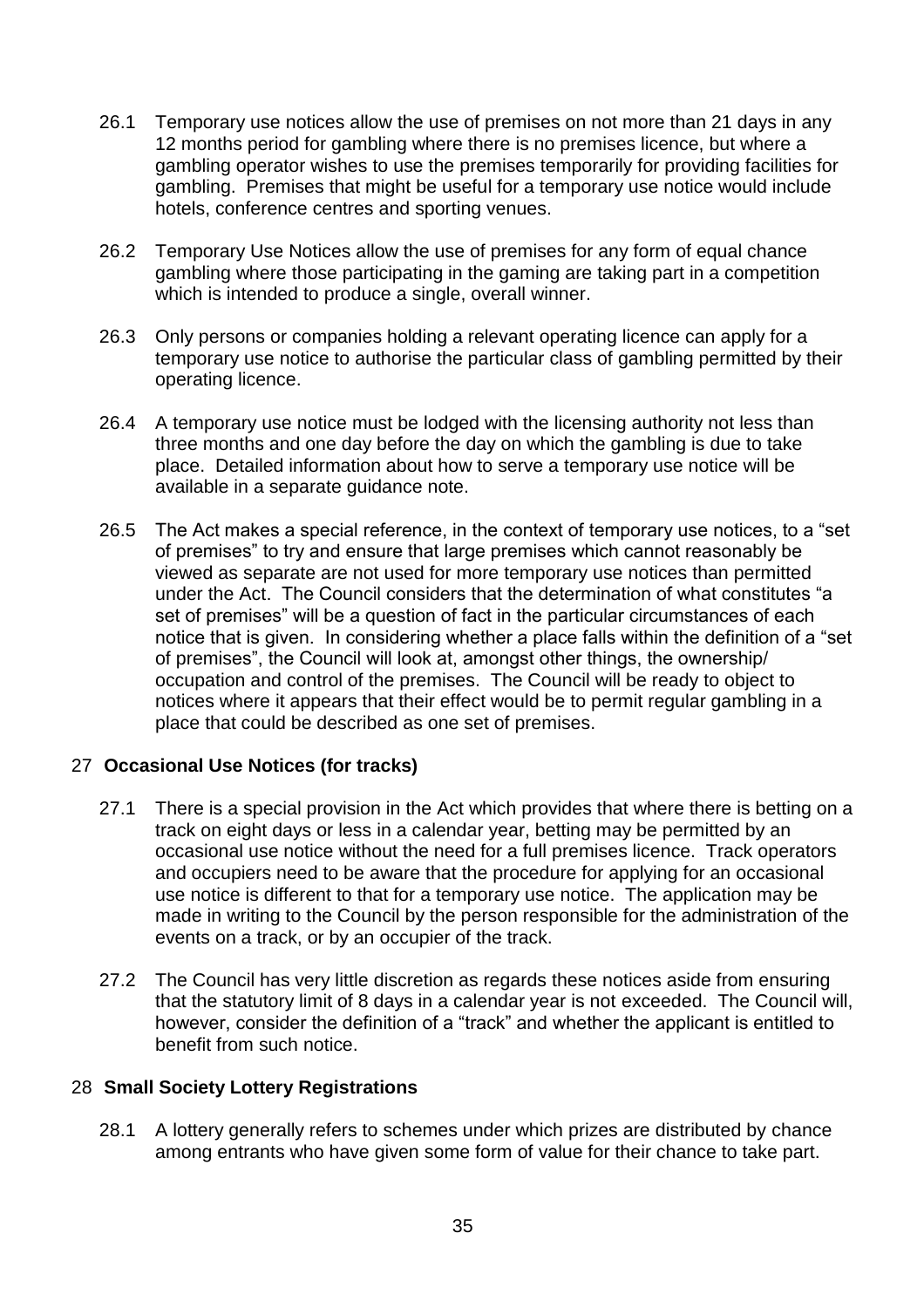- 28.2 The Act creates two principal classes of lotteries: Licensed lotteries and exempt lotteries. Licensing lotteries are large society lotteries and lotteries run for the benefit of local authorities. These will be regulated by the Gambling Commission. Within the class of exempt lotteries, there are four sub-classes, one of which is small society lotteries.
- 28.3 A small society lottery is a lottery promoted on behalf of a non-commercial society as defined in the Act which also meets specific financial requirements set out in the Act. These will be administered by the Council for small societies who have a principal office in Brighton & Hove and want to run such lottery.
- 28.4 A lottery is small if the total value of tickets put on sale in a single lottery is £20,000 or less and the aggregate value of the tickets put on sale in a calendar year is £250,000 or less.
- 28.5 To be "non-commercial" a society must be established and conducted:
	- For charitable purposes;
	- For the purpose of enabling participation in, or supporting, sport, athletics or a cultural activity; or
	- For any other non-commercial purpose other than that of private gain.
- 28.6 The other types of exempt lotteries are "incidental non-commercial lotteries", "private lotteries" and "customer lotteries". If you require guidance on the different categories of lotteries, please contact the Council's Licensing Team.
- 28.7 The National Lottery is not licensed by the Gambling Act 2005, and continues to be regulated by the National Lottery Commission under the National Lottery Act 1993.

## 28.8 **Small Society Lotteries**

The Licensing Authority registers and deals with small society lotteries. Promoting or facilitating a lottery falls within one of the following categories:

- Licensed Lotteries (requiring an Operating Licence from the Gambling Commission);
- Small Society Lotteries (registered with the Licensing Authority); and
- Exempt Lotteries.
- 28.9 Lotteries permitted to be conducted without a licence from the Gambling Commission and these are:
	- Small Society Lotteries (registered with the Licensing Authority);
	- Incidental Non-Commercial Lotteries;
	- Private Lotteries: (Private Society Lottery, Work Lottery, Residents' Lottery);
	- Customer Lotteries.
- 28.10 Societies may organise lotteries if they are licensed by the Gambling Commission, registered with the Licensing Authority or fall within the exempt category. The Licensing Authority recommends those seeking to run lotteries take their own legal advice on which type of lottery category they fall within. However, guidance notes with regard to all lotteries, limits placed on small society lotteries and information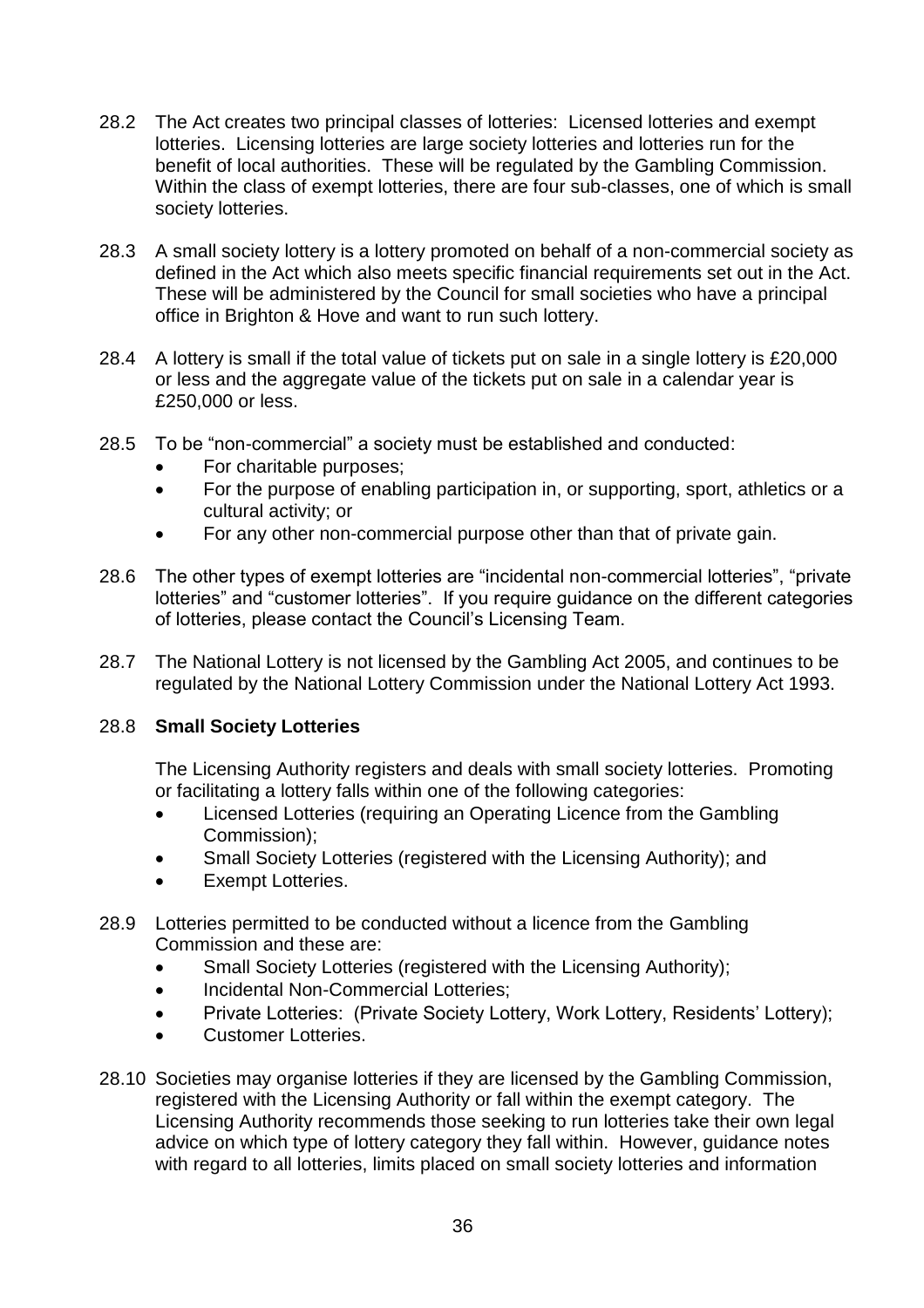setting out financial limits are available by contacting the Licensing Team.

- 28.11 Applicants for lottery licences must apply to the Licensing Authority in the area where the principal office is located. Where the Licensing Authority believes that the Society's principal office is situated in another area, it will inform the Society as soon as possible, and where possible, will inform the other Licensing Authority.
- 28.12 The Licensing Authority will keep a Public Register of all applications and will provide information to the Gambling Commission on all lotteries registered by the Licensing Authority. As soon as the entry on the Register is completed, the Licensing Authority will notify the applicant of registration.
- 28.13 The Licensing Authority will ask applicants to set out the purposes for which the Society is established and will ask the Society to declare that they represent a bona fide non-commercial society and have no relevant convictions. The Licensing Authority may, however, seek further information from the Society and in particular may require a copy of the society's constitution.
- 28.14 Where the Licensing Authority intends to refuse registration of a Society, it will give the Society an opportunity to make representations and will inform the Society of the reasons why it is minded to refuse registration, and supply evidence on which it has reached that preliminary conclusion.
- 28.15 The Licensing Authority may revoke the registered status of a society if it thinks that they would have had to, or would be entitled, to refuse an application for registration if it were being made at that time. However, no revocations will take place unless the Society has been given the opportunity to make representations. The Licensing Authority will inform the society of the reasons why it is minded to revoke the registration and will provide an outline of the evidence on which it has reached that preliminary conclusion.
- 28.16 With regards to where small society lottery tickets may be sold, the Licensing Authority applies the following guidance criteria to all small society lotteries it registers:
	- Tickets should not be sold in a street street includes any bridge, road, land, footway, subway, square, court or passage (including passages through enclosed premises such as shopping malls); and
	- Tickets may be sold from a kiosk, in a shop or door-to-door.

This approach is consistent with the operating licence conditions imposed by the Gambling Commission upon operators of large lotteries.

## <span id="page-36-0"></span>**Part E Enforcement**

### <span id="page-36-1"></span>29 **Enforcement Principles**

29.1 The Council will work closely with the responsible authorities in accordance with a locally established joint enforcement protocol and will aim to promote the licensing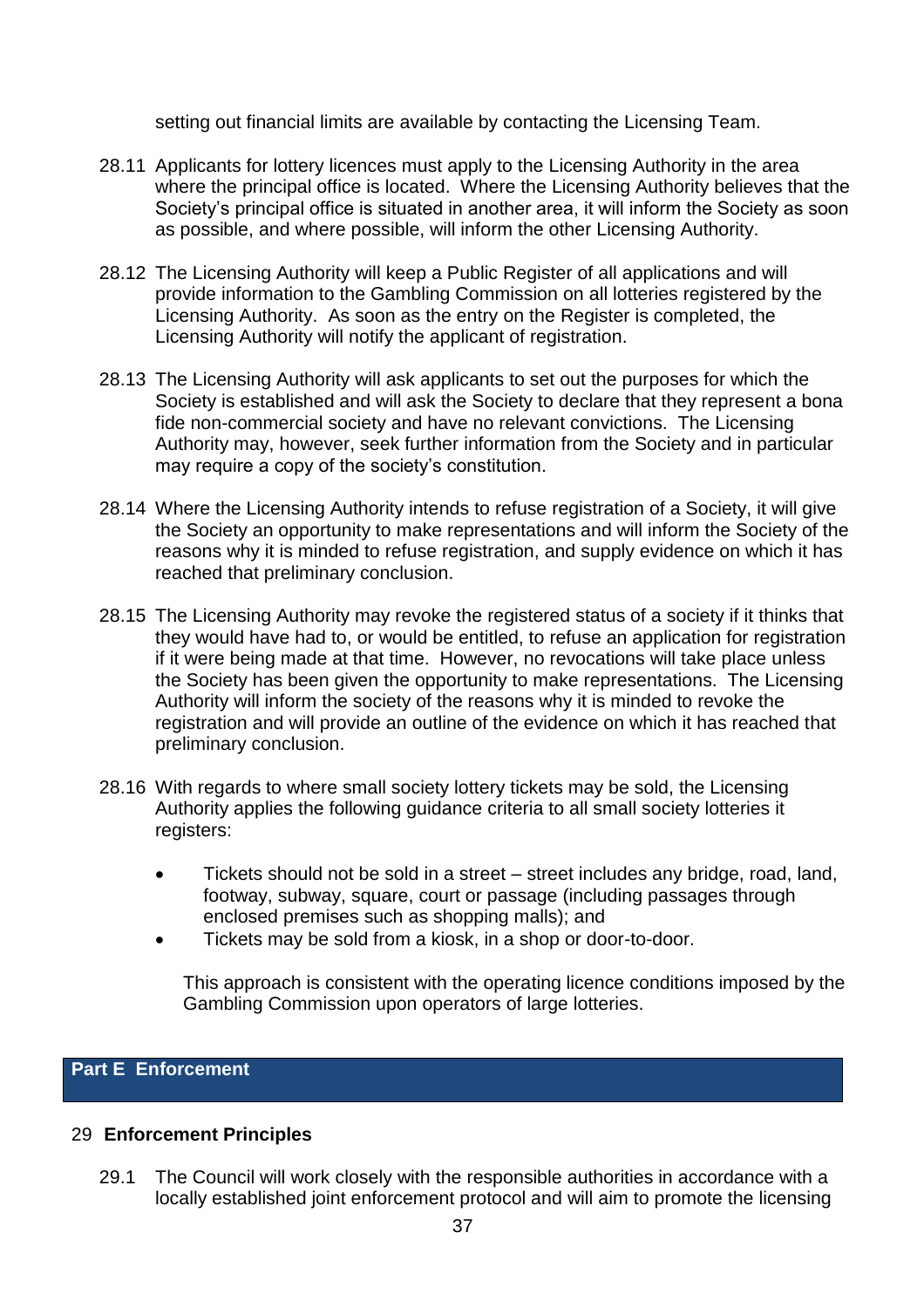objectives by targeting known high risk premises following government guidance around better regulation.

29.2 In carrying out its enforcement duties with regards to the inspection of premises; and the powers to institute criminal proceedings in respect of certain offences under the Act, the Council will endeavour to be:

| <b>Proportionate:</b> | regulators should only intervene when necessary:<br>remedies should be appropriate to the risk posed, and<br>costs identified and minimised; |
|-----------------------|----------------------------------------------------------------------------------------------------------------------------------------------|
| <b>Accountable:</b>   | regulators must be able to justify decisions, and be subject<br>public scrutiny;                                                             |
| <b>Consistent:</b>    | Rules and standards must be joined up and implemented<br>fairly;                                                                             |
| Transparent:          | Regulators should be open, and keep regulators simple<br>and user friendly; and                                                              |
| Targeted:             | Regulation should be focused on the problem,<br>and minimise side effects.                                                                   |

- 29.3 The Council will endeavour to avoid duplication with other regulatory regimes so far as possible.
- 29.4 Where there is a Primary Authority scheme in place, the Council will seek guidance from the Primary Authority before taking any enforcement action. At the time of the publication of this policy, there were four Primary Authority arrangements with host local authorities:

| Coral               | London Borough of Newham   |
|---------------------|----------------------------|
| <b>William Hill</b> | <b>City of Westminster</b> |
| Ladbrokes           | <b>Milton Keynes</b>       |
| <b>Paddy Power</b>  | Reading                    |

- 29.5 Further information, including an index of all Primary Authority arrangements, can be found at<https://primaryauthorityregister.info/par/index.php/home>
- 29.6 The Council will also adopt a risk-based inspection programme in line with government recommendations around better regulation and the principles of the Hampton Review.
- 29.7 The main enforcement and compliance role for the Council in terms of the Gambling Act 2005, will be to ensure compliance with the premises licences and other permissions which it authorises. The Gambling Commission will be the enforcement body for the operator and personal licences. Concerns about the manufacture, supply or repair of gaming machines will not be dealt with by the Council, but will be notified to the Gambling Commission. In circumstances where the Council believes a premises requires a premises licence for gambling activities and no such licence is in force, the Council will alert the Gambling Commission.
- 29.8 The Council will also keep itself informed of developments as regards the work of the Better Regulation Executive in its consideration of the regulatory functions of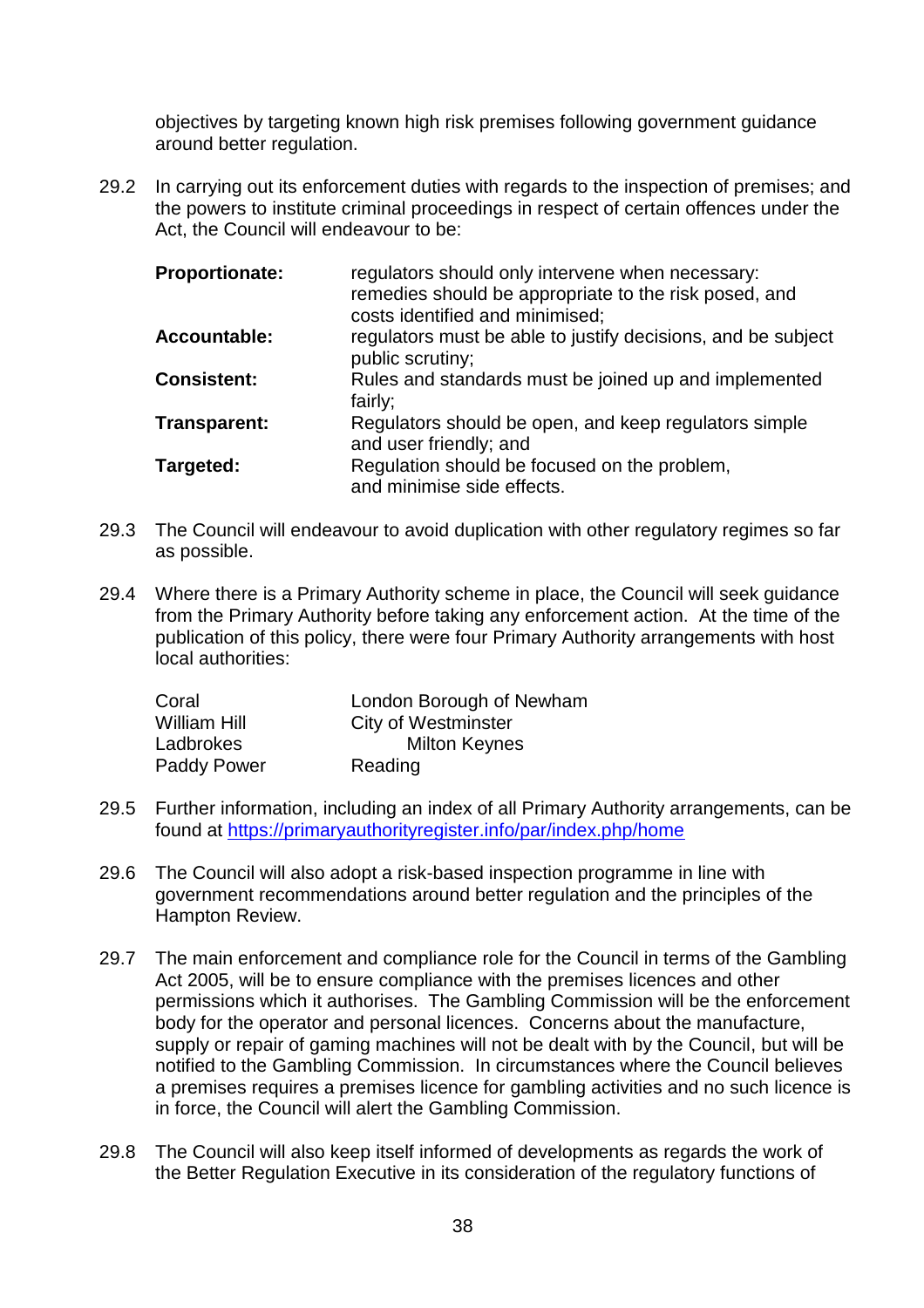local authorities.

29.9 The Council's enforcement/compliance protocols/written agreements will be available upon request.

## <span id="page-38-0"></span>30 **Reviews**

- 30.1 A review is a process defined in the legislation which ultimately leads to a licence being reassessed by the Licensing Committee with the possibility that the licence may be revoked, suspended or that conditions may be amended or new conditions added.
- 30.2 Requests for a review of a premises licence can be made by interested parties or responsible authorities; however, it is for the Council to decide whether the review is to be carried out. This will be on the basis of whether the request for the review is:
	- In accordance with any relevant code of practice issued by the Gambling Commission;
	- In accordance with any relevant guidance issued by the Gambling Commission;
	- Reasonably consistent with the licensing objectives; and
	- In accordance with this authority's Gambling Act 2005 Statement of Licensing Policy.

In addition, the Council may also reject the application on the grounds that the request is frivolous, vexatious, will certainly not cause this authority to wish to alter, revoke or suspend the licence, or is substantially the same as previous representations or requests for review.

30.3 The Council can also initiate a review of a licence on the basis of any reason which it thinks is appropriate.

## <span id="page-38-1"></span>31 **Test Purchasing**

- 31.1 This Authority will undertake covert test purchasing exercises in order to check compliance with the requirement that under-18s do not access "adult only" gambling facilities. This exercise is in response to concerns about underage gambling vulnerabilities in particular sub-sectors of the gambling industry. Under the terms of the Gambling Commission's Licence Conditions and Codes of Practice, operators must monitor the effectiveness of their policies and procedures for preventing underage access to gambling premises and products. At the time of the drafting of this policy, certain sub-sectors of the gambling industry had not provided the Gambling Commission with any assurances that this was happening. Those subsectors are, broadly, the small and medium-sized Betting Premises, Adult Gaming Centres and Family Entertainment Centres.
- 31.2 Both this Authority and the Gambling Commission have particular concerns with regards to access to adult only gaming machines, which may be accessible without any interaction between the player and a member of staff. With this in mind, this Authority will continue with its policy of targeted test purchasing exercises.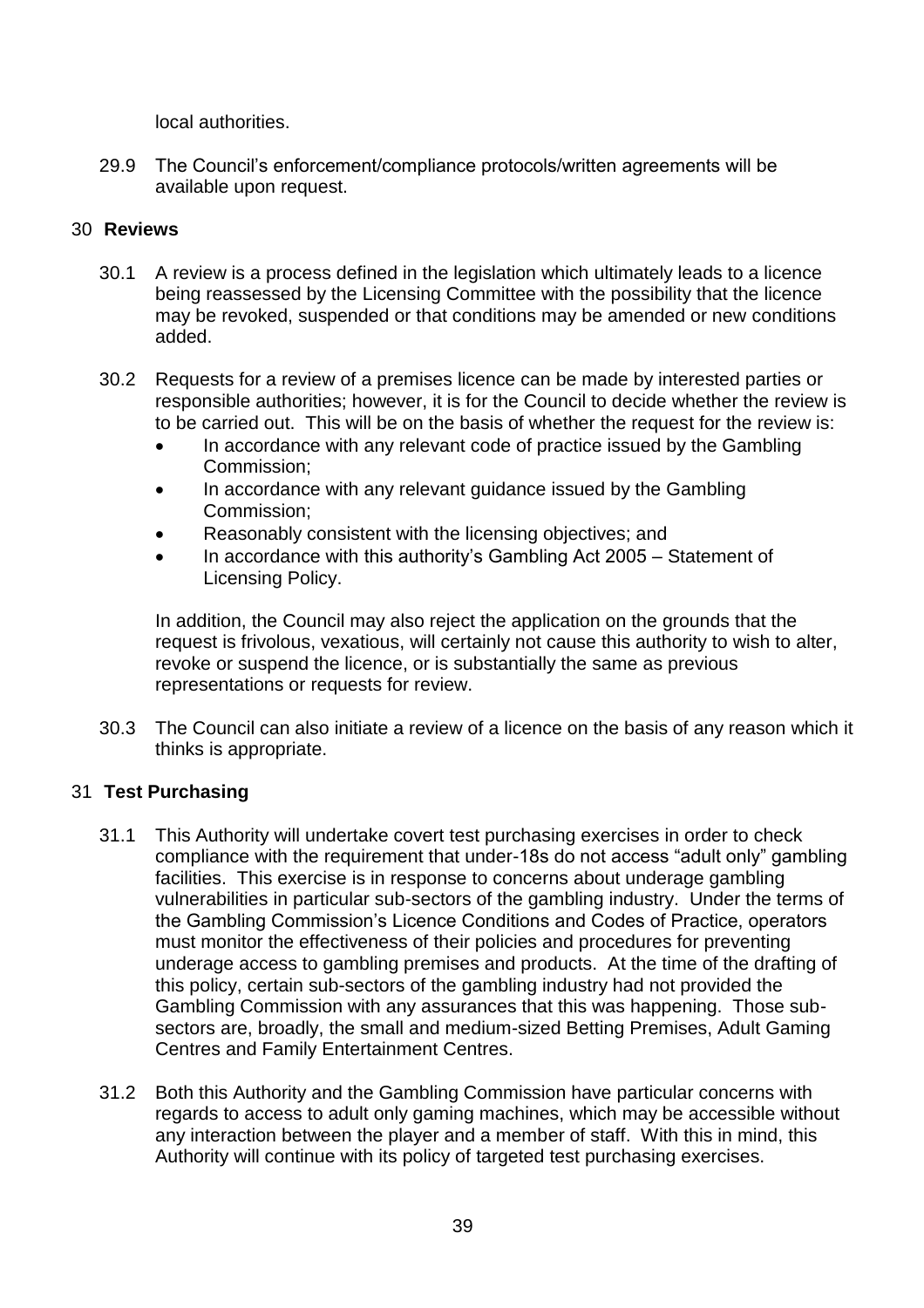- 31.3 Those premises that fail a test purchase will be asked to address the weaknesses in their underage gambling procedures shown by this test and submit improvement plans, and in appropriate cases, enforcement action will be taken. There are a number of steps which this Authority would recommend to operators in order to prevent underage access and monitor the effectiveness of their policies, including:
	- Re-positioning of machines and change of layout
	- Infra red security beam to alert staff to presence of customers in age-restricted areas and maglocks to restrict access
	- Maintenance of a Refusal Register
	- Independent test purchasing
	- Upgrade CCTV
	- Induction and refresher training for staff
	- Challenge 25
	- Signage and Prominent GamCare Documentation
	- Minimum levels of supervision.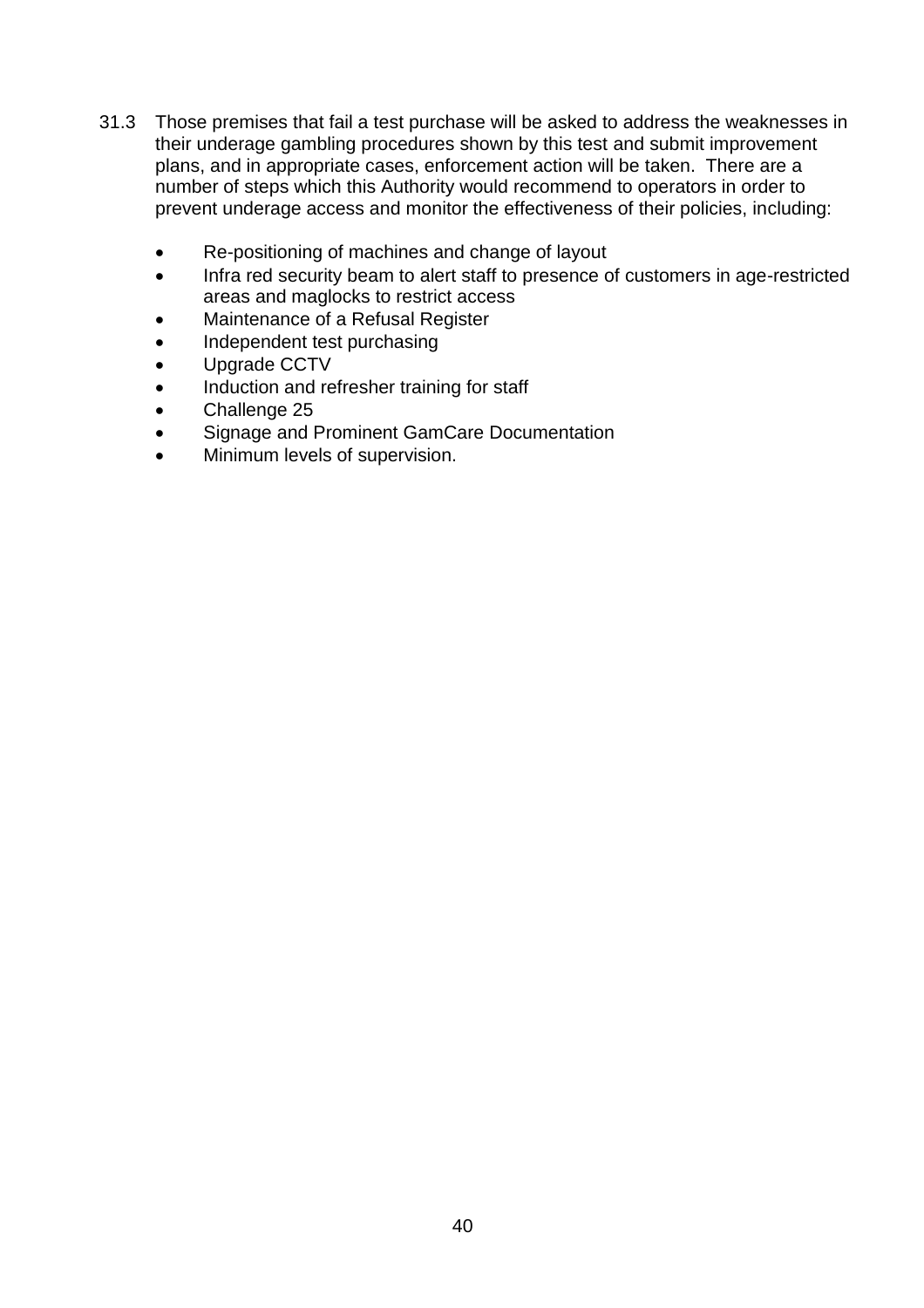## **Contact Details, Advice and Guidance**

Further details for applicants about the gambling and application process, including application forms, can be found:

- By contacting the Licensing Team at: Bartholomew House, Bartholomew Square, Brighton, BN1 1JP. Tel. 01273 294429, E-mail [ehl.safety@brighton](mailto:ehl.safety@brighton-hove.gov.uk)[hove.gov.uk,](mailto:ehl.safety@brighton-hove.gov.uk) via [www.brighton-hove.gov.uk](http://www.brighton-hove.gov.uk/) (search under Licensing Act 2003 and follow the gambling links), or via Customer Services Contact Centre.
- Gambling Commission, Victoria Square House, Victoria Square, Birmingham, B2 4BP
- Police Licensing Unit, Police Station, John Street, Brighton, BN2 2LA. Tel: 01273 665523
- Fire Authority, East Sussex Fire and Rescue Service, Brighton & Hove Fire Safety Office, Hove Fire Station, English Close, Hove, BN3 7EE. Tel: 01323 462130
- Planning, Development Control, Hove Town Hall, Norton Road, Hove, BN3 1PT. Tel: 01273 290000
- Environmental Health, Environmental Protection Team, Bartholomew House, Bartholomew Square, Brighton, BN1 1JP. Tel: 01273 290000
- Child protection Children and Young People's Trust, Assistant Director, (Children's Social Care), Hove Town Hall, Hove, BN3 4AH.
- HMRC, Excise Processing Teams, BX9 1GL, United Kingdom contact telephone number is now 0300 322 7072 Option 7. Email address: [NRUBetting&Gaming@hmrc.gsi.gov.uk](mailto:NRUBetting&Gaming@hmrc.gsi.gov.uk)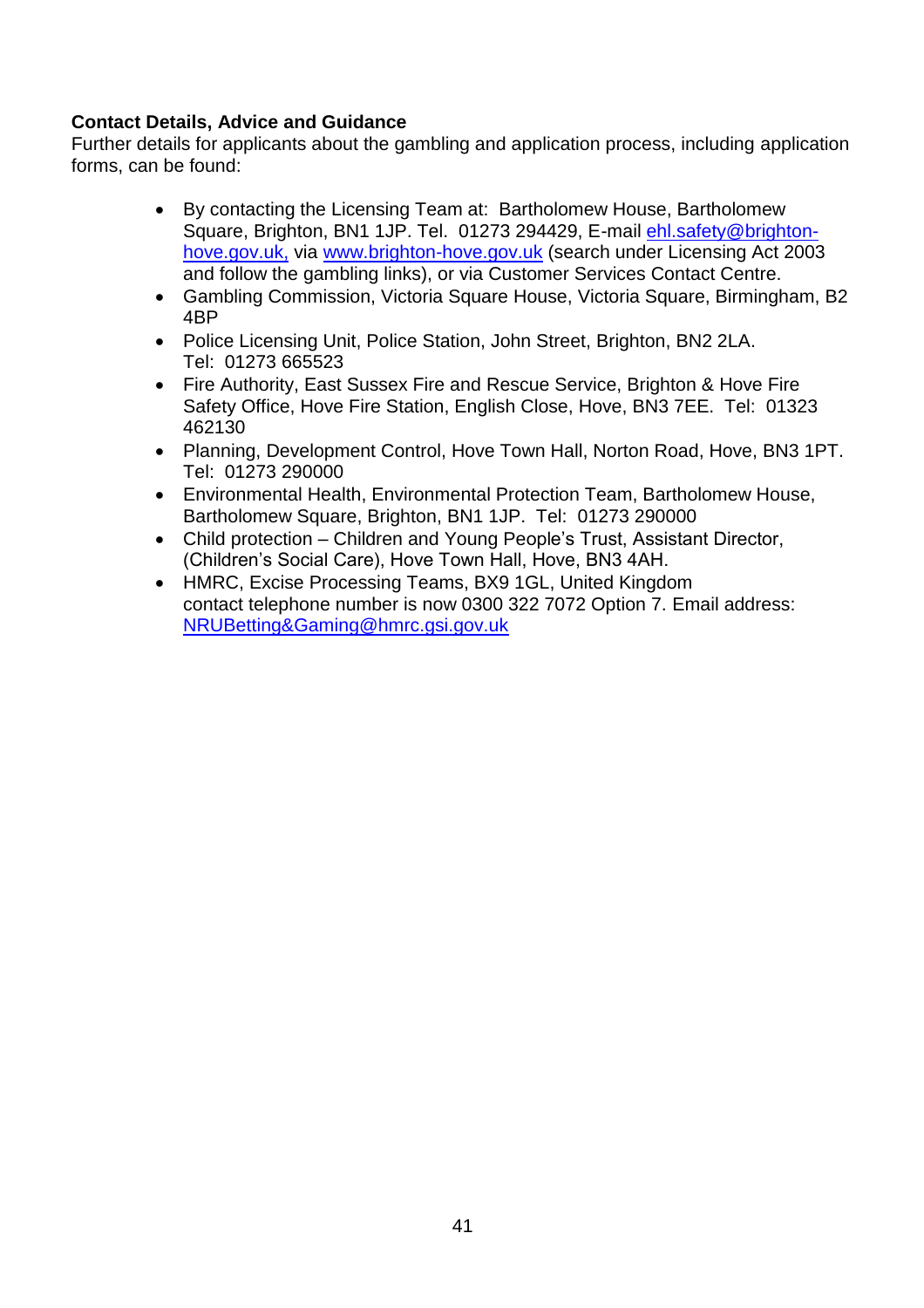## <span id="page-41-0"></span>**Appendix 1 Glossary of terms**

| <b>Term</b>                | <b>Description</b>                                                    |
|----------------------------|-----------------------------------------------------------------------|
| ATM                        | Auto teller machine or cash machine                                   |
| <b>Betting</b>             | Betting is defined as making or accepting a bet on the outcome of     |
|                            | a race, competition or other event or process or on the outcome of    |
|                            | anything occurring or not occurring or on whether anything is or is   |
|                            | not true. It is irrelevant if the event has already happened or not,  |
|                            | and likewise whether one person knows the outcome or not.             |
|                            | (Spread betting is not included within this definition).              |
| Betting Machines / Bet     | Betting machines can be described as automated betting terminals      |
| <b>Receipt Terminal</b>    | where people can place bets on sporting events removing the need      |
|                            | to queue up and place a bet over the counter.                         |
| <b>Bingo</b>               | There are essentially two types of bingo: cash bingo, where the       |
|                            | stakes paid make up the cash prizes that can be won and prize         |
|                            | bingo, where various forms of prizes can be won, not directly         |
|                            | related to the stakes paid.                                           |
| <b>Book</b>                | Running a "book" is the act of quoting odds and accepting bets on     |
|                            | an event. Hence the term "Bookmaker".                                 |
| Casino games               | A game of chance, which is not equal chance gaming. Casino            |
|                            | games includes Roulette and black jack, etc.                          |
| Chip                       | Casinos in the UK require you use chips to denote money. They         |
|                            | are usually purchased and exchanged at a cashier's booth.             |
| Coin pusher or penny       | A machine of the kind which is neither a money prize machine nor      |
| falls machine              | a non-money prize machine.                                            |
| Crane grab machine         | A non-money prize machine in respect of which every prize which       |
|                            | can be won consists of an individual physical object (such as a       |
|                            | stuffed toy) won by a person's success in manipulating a device       |
|                            | forming part of the machine so as to separate, and keep separate,     |
|                            | one or more physical objects from a group of such objects.            |
| Default condition          | These are prescribed in regulations and will be attached to all       |
|                            | classes of premises licence, unless excluded by the Council.          |
| <b>Equal Chance Gaming</b> | Gaming which does not involve playing or staking against a bank.      |
| Fixed odds betting         | If a gambler is able to establish what the return on a bet will be    |
|                            | when it is placed, (and the activity is not "gaming" see below), then |
|                            | it is likely to be betting at fixed odds.                             |
| <b>Fixed Odds betting</b>  | FOBTs are a type of gaming machine which generally appear in          |
| terminals (FOBTs)          | licensed bookmakers. FOBTs have "touch screen" displays and           |
|                            | look similar to quiz machines familiar in pubs and clubs. They        |
|                            | normally offer a number of games, roulette being the most popular.    |
| Gaming                     | Gaming can be defined as "the playing of a game of chance for         |
|                            | winnings in money or monies worth, whether any person playing         |
|                            | the game is at risk of losing any money or monies worth or not".      |
| <b>Gaming Machine</b>      | Any type of machine allowing any sort of gambling activity,           |
|                            | including betting on virtual events but not including home            |
|                            | computers even though users can access online gaming websites.        |
|                            |                                                                       |
|                            |                                                                       |
|                            |                                                                       |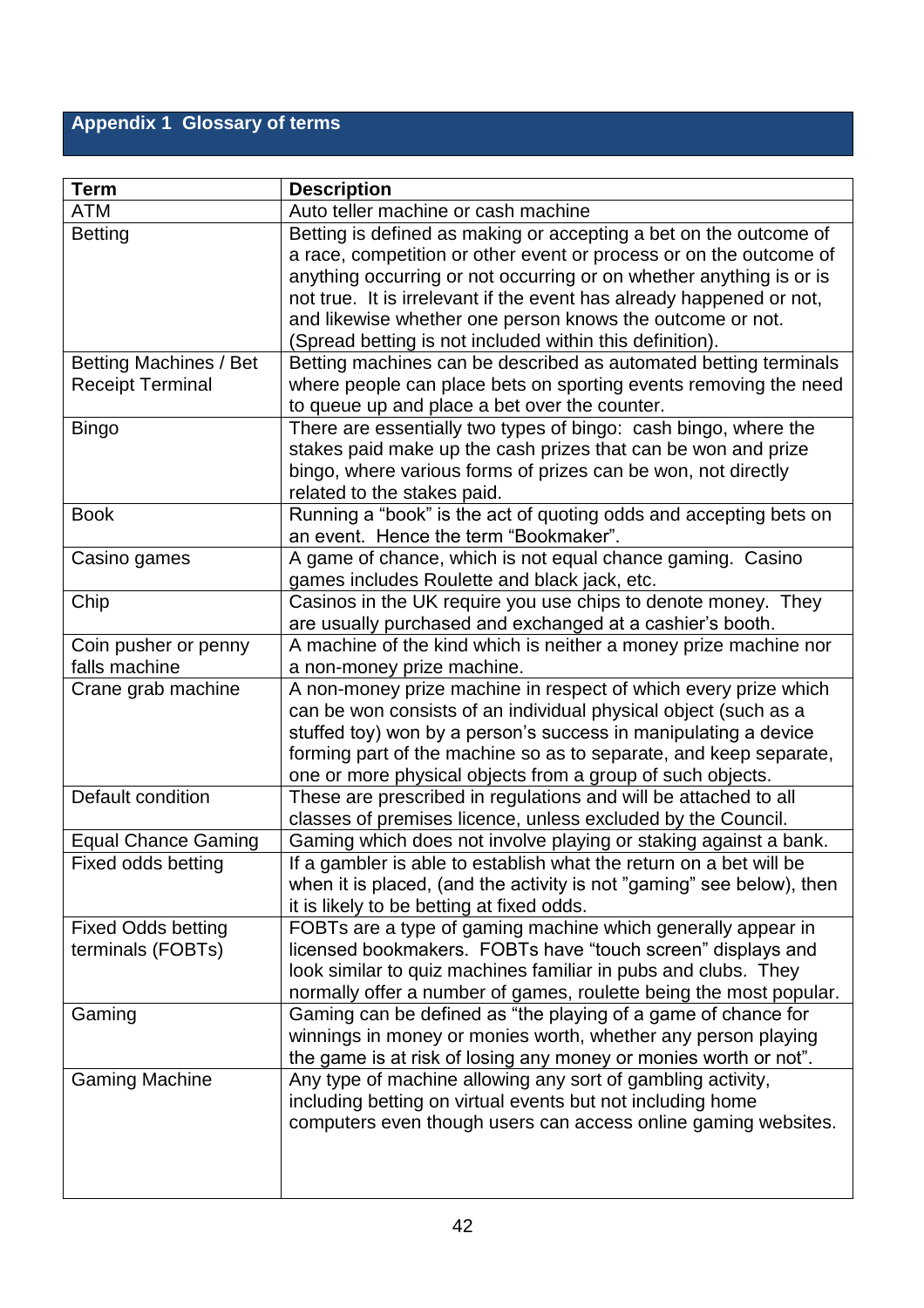| <b>Term</b>                 | <b>Description</b>                                                                                                                                                                                                                                                                                                                                                                                                                                                                                                                                                                                                                                                                                                                                                                                                                                                                                                                                                                                       |
|-----------------------------|----------------------------------------------------------------------------------------------------------------------------------------------------------------------------------------------------------------------------------------------------------------------------------------------------------------------------------------------------------------------------------------------------------------------------------------------------------------------------------------------------------------------------------------------------------------------------------------------------------------------------------------------------------------------------------------------------------------------------------------------------------------------------------------------------------------------------------------------------------------------------------------------------------------------------------------------------------------------------------------------------------|
| <b>Licensing Objectives</b> | The Licensing Objectives are three principal goals which form the<br>basis of the Act. Stakeholders who have an interest in the Act<br>need to try and promote these objectives: The licensing objectives<br>are:                                                                                                                                                                                                                                                                                                                                                                                                                                                                                                                                                                                                                                                                                                                                                                                        |
|                             | Preventing gambling from being a source of crime or disorder,<br>being associated with crime or disorder or being used to<br>support crime<br>Ensuring that gambling is conducted in a fair and open way                                                                                                                                                                                                                                                                                                                                                                                                                                                                                                                                                                                                                                                                                                                                                                                                 |
|                             | Protecting children and other vulnerable persons from being<br>harmed or exploited by gambling.                                                                                                                                                                                                                                                                                                                                                                                                                                                                                                                                                                                                                                                                                                                                                                                                                                                                                                          |
| Lottery                     | A lottery generally refers to schemes under which prizes are<br>distributed by chance among entrants who have given some form<br>of value for their chance to take part. A lottery is defined as either<br>a simple lottery or a complex lottery. A simple lottery is one where<br>persons are required to pay to participate and one or more prizes<br>are allocated to one or more members of a class and the prizes are<br>allocated by a process which relies wholly on chance. A complex<br>lottery is where persons are required to pay to participate and one<br>or more members of a class and the prizes are allocated by a<br>series of processes where the first of those processes relies wholly<br>on chance. Prize means money, articles or services provided by<br>the members of the class among whom the prize is allocated. (It<br>should be noted that the National Lottery is not included in this<br>definition of lottery and is regulated by the National Lottery<br>Commission). |
| Mandatory condition         | A condition which will be set by the Secretary of State (some set<br>out in the Act and some to be prescribed by regulations) which will<br>be automatically attached to a specific type of premises licence.<br>The Council will have no discretion to alter or remove these<br>conditions.                                                                                                                                                                                                                                                                                                                                                                                                                                                                                                                                                                                                                                                                                                             |
| <b>Money Prize Machine</b>  | A machine in respect of which every prize which can be won as a<br>result of using the machine is a money prize.                                                                                                                                                                                                                                                                                                                                                                                                                                                                                                                                                                                                                                                                                                                                                                                                                                                                                         |
| Non-money prize<br>machine  | A machine in respect of which every prize which can be won as a<br>result of using the machine is a non-money prize. The winner of<br>the prize is determined by:<br>The position in which the coin or token comes to rest after it has<br>been inserted into the machine, together with the position of<br>other coins or tokens which have previously been inserted into                                                                                                                                                                                                                                                                                                                                                                                                                                                                                                                                                                                                                               |
|                             | the machine to pay a charge for use, or<br>If the insertion of a single coin to pay the charge for use<br>٠<br>enables the person using the machine to release one or more<br>tokens within the machine, the position in which such tokens<br>come to rest after being released, together with the position of<br>other tokens which have previously been so released.                                                                                                                                                                                                                                                                                                                                                                                                                                                                                                                                                                                                                                   |
| Odds                        | The ratio to which a bet will be paid if the bet wins. E.g. 3-1 means                                                                                                                                                                                                                                                                                                                                                                                                                                                                                                                                                                                                                                                                                                                                                                                                                                                                                                                                    |
|                             | for every £1 bet, a person would received £3 of winnings.                                                                                                                                                                                                                                                                                                                                                                                                                                                                                                                                                                                                                                                                                                                                                                                                                                                                                                                                                |
| Off-course betting          | Off-course betting operators may, in addition to premises away                                                                                                                                                                                                                                                                                                                                                                                                                                                                                                                                                                                                                                                                                                                                                                                                                                                                                                                                           |
| operator                    | from the track, operate self contained betting premises within a<br>track premises. Such self-contained premises will provide facilities                                                                                                                                                                                                                                                                                                                                                                                                                                                                                                                                                                                                                                                                                                                                                                                                                                                                 |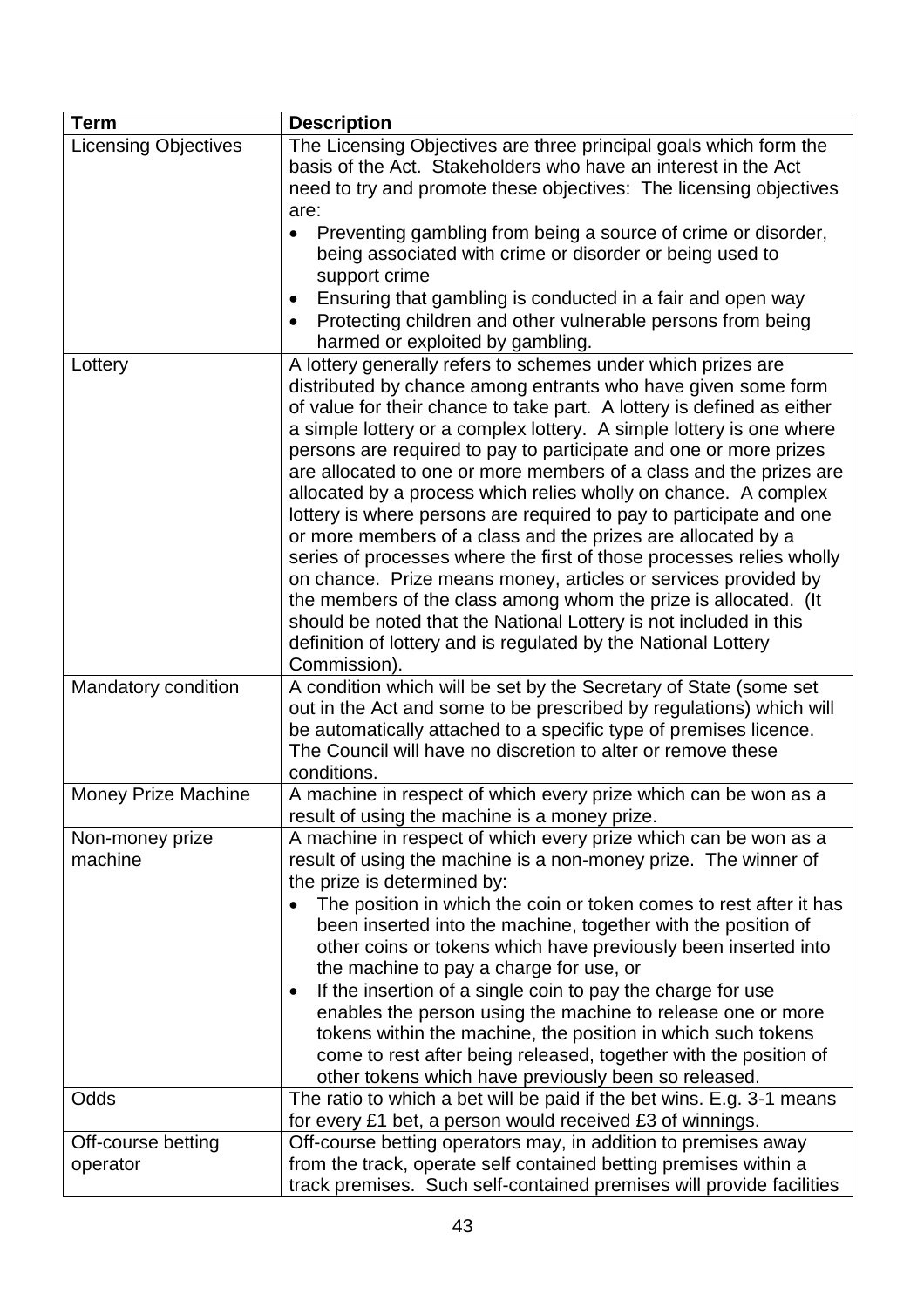|                                                | for betting on both events taking place at the track (on-course<br>betting), as well as other sporting events taking place away from<br>the track (off-course betting). In essence, such premises operate<br>like a traditional high street bookmakers. They will, however, only<br>normally operate on race days.                                                                                                                                                                                                      |
|------------------------------------------------|-------------------------------------------------------------------------------------------------------------------------------------------------------------------------------------------------------------------------------------------------------------------------------------------------------------------------------------------------------------------------------------------------------------------------------------------------------------------------------------------------------------------------|
| <b>Term</b>                                    | <b>Description</b>                                                                                                                                                                                                                                                                                                                                                                                                                                                                                                      |
| On-course betting<br>operator                  | The on-course betting operator is one who comes onto a track<br>temporarily, while races are taking place, and operates at the track<br>side. On-course betting operators tend to offer betting only on the<br>events taking place on the track that day (on-course betting).                                                                                                                                                                                                                                           |
| Pool Betting                                   | For the purposes of the Gambling Act, pool betting is made on<br>terms that all or part of the winnings:<br>Shall be determined by reference to the aggregate of the stakes<br>paid or agreed to be paid by the persons betting;<br>Shall be divided among the winners; or<br>٠<br>Shall or may be something other than money.<br>For the purposes of the Gambling Act, pool betting is horse-race<br>pool betting if it relates to horse-racing in Britain.                                                            |
| <b>Regulations of Statutory</b><br>Instruments | Regulations are a form of law, often referred to as delegated or<br>secondary legislation. They have the same binding legal effect as<br>Acts and usually state rules that apply generally, rather than to<br>specific persons or things. However, regulations are not made by<br>Parliament. Rather, they are made by persons or bodies to whom<br>Parliament has delegated the authority to make them, such as a<br>minister or an administrative agency.                                                             |
| Representations                                | In the context of the Gambling Act, representations are either<br>positive statements of support or negative objections which are<br>made in relation to a licensing application. Representations must<br>be made in time, e.g. during a designated notice period.                                                                                                                                                                                                                                                      |
| Responsible authority<br>(authorities)         | Responsible authorities (RAs) are agencies which have been<br>appointed by the Gambling Act, or regulations to fulfil a designated<br>role during the licensing process. RAs must be sent copies of all<br>licensing applications and have the power to make representations<br>about such applications. RAs also have the power to ask for<br>licences to be reviewed.                                                                                                                                                 |
| Skill machine / Skill with<br>prizes machine   | The Act does not cover machines that give prizes as a result of the<br>application of pure skill by players. A skill with prizes machine is<br>one on which the winning of a prize is determined only by the<br>player's skill – any element of chance imparted by the action of the<br>machine would cause it to be a gaming machine. An example of a<br>skill game would be trivia game machines, popular in pubs and<br>clubs, which require the player to answer general knowledge<br>questions to win cash prizes. |
| Spread betting                                 | A form of investing which is more akin to betting, and can be<br>applied either to sporting events or to the financial markets.<br>Spread betting is regulated by the Financial Services Authority.                                                                                                                                                                                                                                                                                                                     |
| <b>Stake</b>                                   | The amount pledged when taking part in gambling activity as either<br>a bet, or deposit to the bank or house where the house could be a<br>gaming machine.                                                                                                                                                                                                                                                                                                                                                              |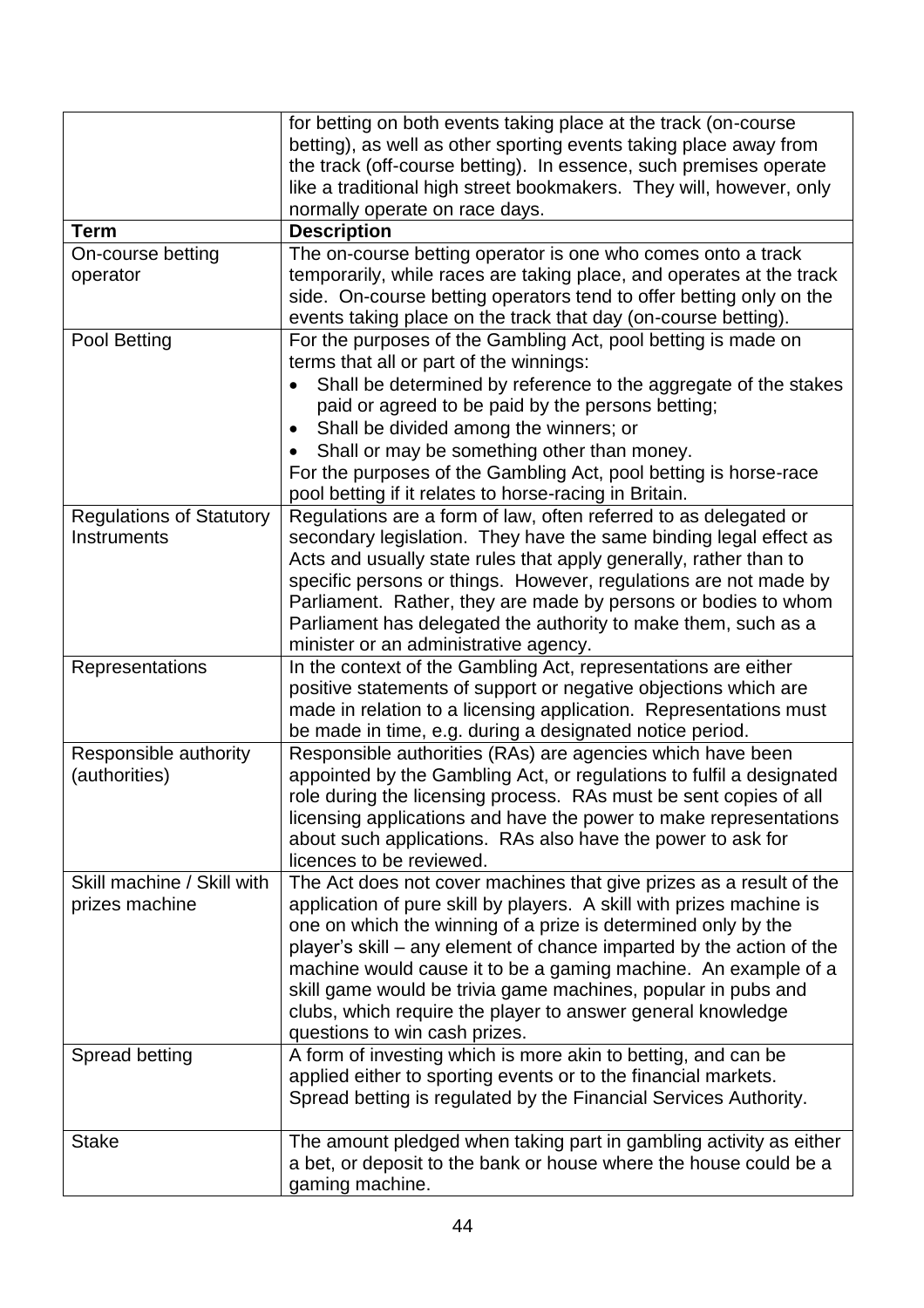| Statement of principles | A document prepared by the Council which outlines the areas that      |
|-------------------------|-----------------------------------------------------------------------|
| document                | applicants need to consider before applying for gaming permits.       |
| Table gaming            | Card games played in casinos.                                         |
| Tote                    | "Tote" is short for Totaliser, a system introduced to Britain in 1929 |
|                         | to offer pool betting on racecourses.                                 |
| Track                   | Tracks are sites (including horse tracks and dog tracks) where        |
|                         | races or other sporting events take place.                            |

## <span id="page-44-0"></span>**Appendix 2 Gaming Machines**

This appendix describes the categories of gaming machine as set out in the Act (and in regulations) and the number of such machines that may be permitted in each type of gambling premises.

- Table 1 below sets out the current proposals for the different categories with the maximum stakes and prizes that will apply. This table will be updated as soon as the proposals are confirmed.
- Table 2 overleaf shows the maximum number of machines permitted and in the case of casinos the ratios between tables and machines.

| <b>Category of machine</b>                                                                     | <b>Maximum Stake</b> | <b>Maximum Prize</b>                                                                                 |
|------------------------------------------------------------------------------------------------|----------------------|------------------------------------------------------------------------------------------------------|
| Α                                                                                              | Unlimited            | Unlimited                                                                                            |
| <b>B1</b>                                                                                      | £5                   | £10,000 (with the option of a max<br>£20,000 linked progressive jackpot<br>on a premises basis only) |
| <b>B2</b>                                                                                      | £100                 | £500                                                                                                 |
| B <sub>3</sub>                                                                                 | £2                   | £500                                                                                                 |
| B <sub>3</sub> A                                                                               | £2                   | £500                                                                                                 |
| <b>B4</b>                                                                                      | £2                   | £400                                                                                                 |
| C                                                                                              | £1                   | £100                                                                                                 |
| $D$ – money prize                                                                              | 10 <sub>p</sub>      | £5                                                                                                   |
| D - non-money prize<br>(other than a crane grab machine)                                       | 30 <sub>p</sub>      | £8                                                                                                   |
| D - non-money prize (crane grab machine)                                                       | £1                   | £50                                                                                                  |
| D – combined money and non-money prize<br>(other than a coin pusher or penny falls<br>machine) | 10 <sub>p</sub>      | £8 (of which no more than £5<br>may be a money prize)                                                |
| D – combined money and non-money prize<br>(coin pusher or penny falls machine)                 | 20p                  | £15 (of which no more than £8<br>may be a money prize)                                               |

Table 1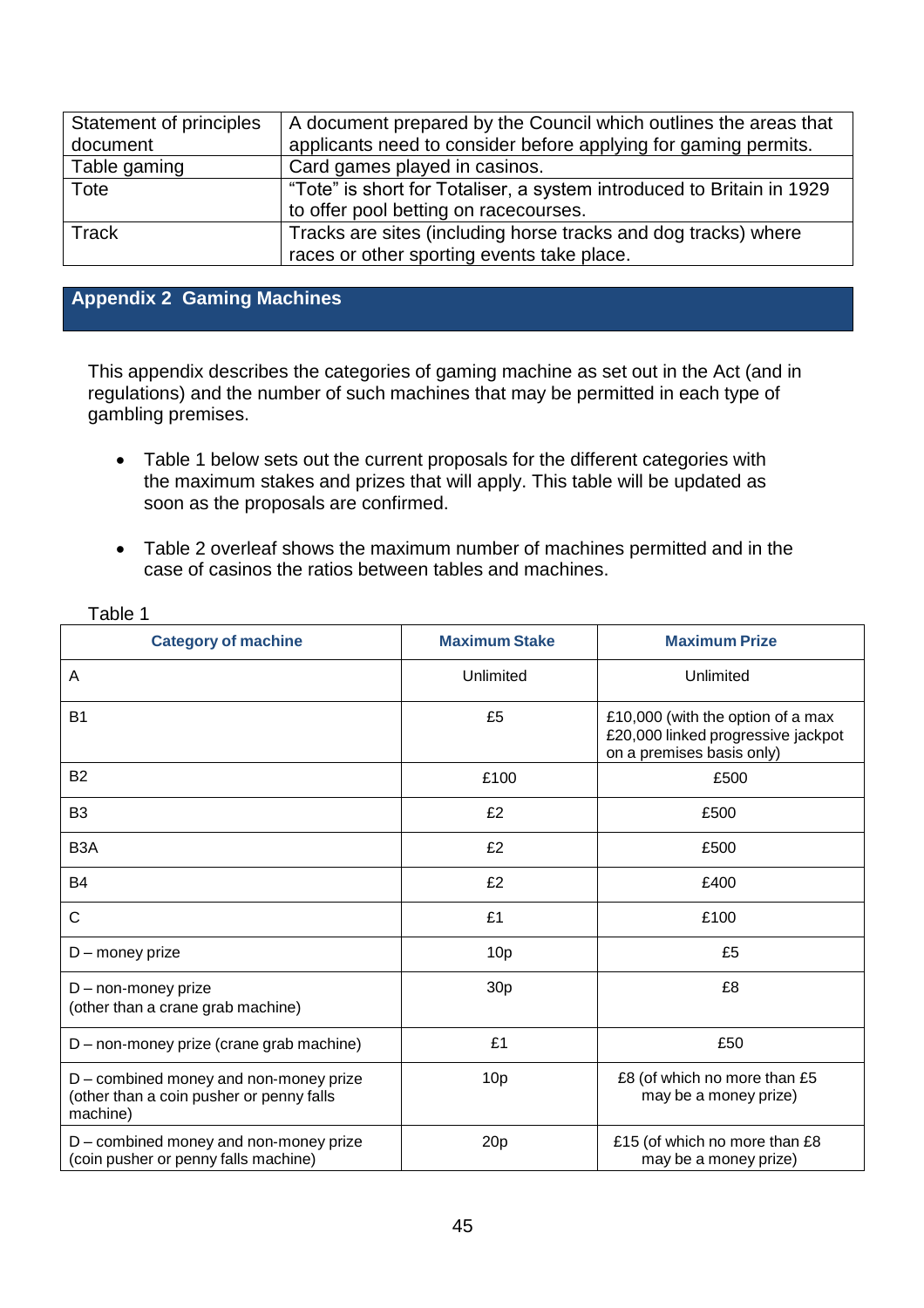<sup>1</sup> The category B2 is not actually a traditional slot machine. It refers to a type of gaming machine known as a fixed odds betting terminal (FOBTs). These are a new type of gaming machine which generally appear in licensed bookmakers. FOBTs have 'touch-screen' displays and look similar to quiz machines familiar in pubs and clubs. They normally offer a number of games, roulette being the most popular.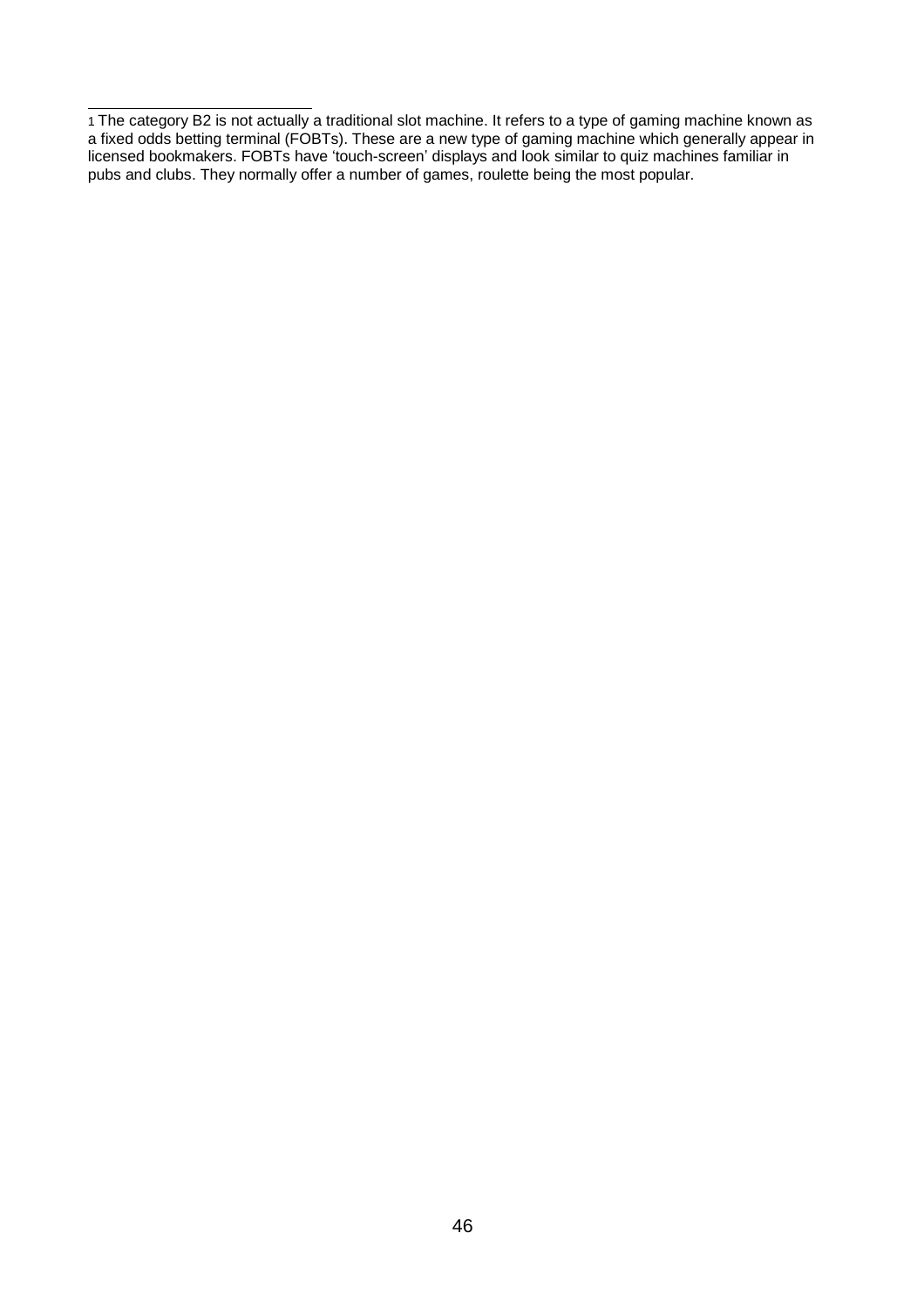## Table 2

|                                                                                               | <b>Machine category</b> |                                                                                                                                                                      |                                                                                                                                          |                                                                                                            |                           |                                                                      |                                       |
|-----------------------------------------------------------------------------------------------|-------------------------|----------------------------------------------------------------------------------------------------------------------------------------------------------------------|------------------------------------------------------------------------------------------------------------------------------------------|------------------------------------------------------------------------------------------------------------|---------------------------|----------------------------------------------------------------------|---------------------------------------|
| <b>Premises Type</b>                                                                          | A                       | <b>B1</b>                                                                                                                                                            | <b>B2</b>                                                                                                                                | <b>B3</b>                                                                                                  | <b>B4</b>                 | <b>C</b>                                                             | D                                     |
| Large casino (machine/<br>table ratio of 5-1<br>up to maximum)                                |                         | Maximum of 150 machines<br>Any combination of machines in categories B to D (except B3A machines),<br>within the total limit of 150 (subject to machine/table ratio) |                                                                                                                                          |                                                                                                            |                           |                                                                      |                                       |
| Small casino<br>(machine/table ratio of<br>2-1 up to maximum)                                 |                         | Maximum of 80 machines                                                                                                                                               | Any combination of machines in categories B to D (except B3A machines),<br>within the total limit of 80 (subject to machine/table ratio) |                                                                                                            |                           |                                                                      |                                       |
| Pre-2005 Act<br>Casinos (no<br>machine/table ratio)                                           |                         | Maximum of 20 machines categories B to D (except B3A machines),<br>or any number of C or D machines instead                                                          |                                                                                                                                          |                                                                                                            |                           |                                                                      |                                       |
| Betting premises and<br>tracks operated by pool<br>betting                                    |                         |                                                                                                                                                                      |                                                                                                                                          |                                                                                                            |                           | Maximum of 4 machines categories B2 to D (except B3A machines)       |                                       |
| Bingo Premises <sup>1</sup>                                                                   |                         |                                                                                                                                                                      |                                                                                                                                          | Maximum of 20% of the<br>total number of gaming<br>machines which are<br>available for use on the<br>$B4*$ | premises categories B3 or | No limit C or D machines                                             |                                       |
| Adult gaming centre <sup>2</sup>                                                              |                         |                                                                                                                                                                      |                                                                                                                                          | Maximum of 20% of the<br>total number of gaming<br>machines which are<br>available for use on the<br>B4*   | premises categories B3 or | No limit C or D machines                                             |                                       |
| Licensed family<br>entertainment centre <sup>3</sup>                                          |                         |                                                                                                                                                                      |                                                                                                                                          |                                                                                                            |                           | No limit C or D machines                                             |                                       |
| Family entertainment<br>centre (with permit)                                                  |                         |                                                                                                                                                                      |                                                                                                                                          |                                                                                                            |                           |                                                                      | No limit on<br>category D<br>machines |
| Clubs or miners'<br>welfare institutes with<br>permits <sup>4</sup>                           |                         |                                                                                                                                                                      |                                                                                                                                          |                                                                                                            |                           | Maximum of 3 machines in categories B3A<br>or B4 to $D^*$            |                                       |
| Qualifying alcohol<br>licensed premises                                                       |                         |                                                                                                                                                                      |                                                                                                                                          |                                                                                                            |                           | 1 or 2 machines of<br>category C or D automatic<br>upon notification |                                       |
| Qualifying alcohol<br>licensed premises with<br>licensed premises<br>gaming machine<br>permit |                         |                                                                                                                                                                      |                                                                                                                                          |                                                                                                            |                           | Number of category C-D<br>machines as specified on<br>permit         |                                       |
| Travelling fair                                                                               |                         |                                                                                                                                                                      |                                                                                                                                          |                                                                                                            |                           |                                                                      | No limit on<br>category D<br>machines |
|                                                                                               | A                       | <b>B1</b>                                                                                                                                                            | <b>B2</b>                                                                                                                                | <b>B3</b>                                                                                                  | <b>B4</b>                 | C                                                                    | D                                     |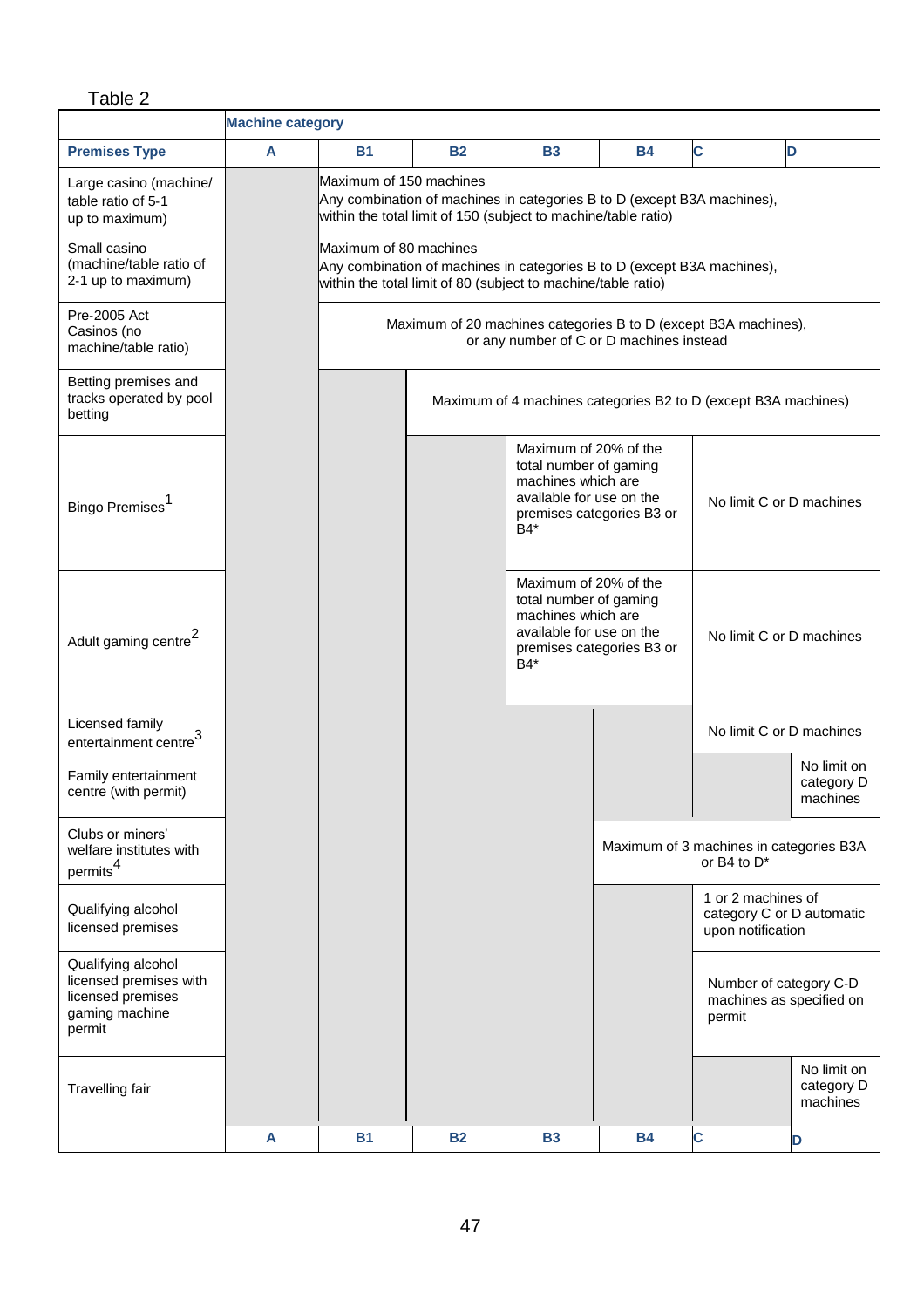- 1. Bingo premises licence are entitled to make available for use a number of category B gaming machines not exceeding 20% of the total number of gaming machines on the premise. Where a premises licence was granted before 13 July 2011, they are entitled to make available eight category B gaming machines, or 20% of the total number of gaming machines, whichever is the greater. Category B machines at bingo premises are restricted to sub-category B3 and B4 machines, but not B3A.
- 2. Adult gaming centres are entitled to make available for use a number of Category B gaming machines not exceeding 20% of the total number of gaming machines which are available for use on the premises and any number of category C or D machines. Where a premises licence was granted before 13<sup>th</sup> July 2011, they are entitled to make available four Category B gaming machines, or 20% of the total number of gaming machines, whichever is the greater. Category B machines at adult gaming centres are restricted to sub-category B3 and B4 machines, but not B3A machines.
- 3. Only premises that are wholly or mainly used for making gaming machines available may hold an unlicensed FEC gaming machine permit or an FEC premises licence. Category C machines may only be sited within licensed FECs and where an FEC permit is in force. They must be in a separate area to ensure the segregation and supervision of machines that may only be played by adults. There is no power for the licensing authority to set a limit on the number of machines under the FEC permit.
- 4. Members' clubs and miners' welfare institutes with a club gaming permit, or with a club machine permit, are entitled to site a total of three machines in categories B3A to D, but only one B3A machine can be sited as part of this entitlement.
- 5. Commercial clubs with club machine or gaming permits are entitled to a total of three machines in categories B4 to D.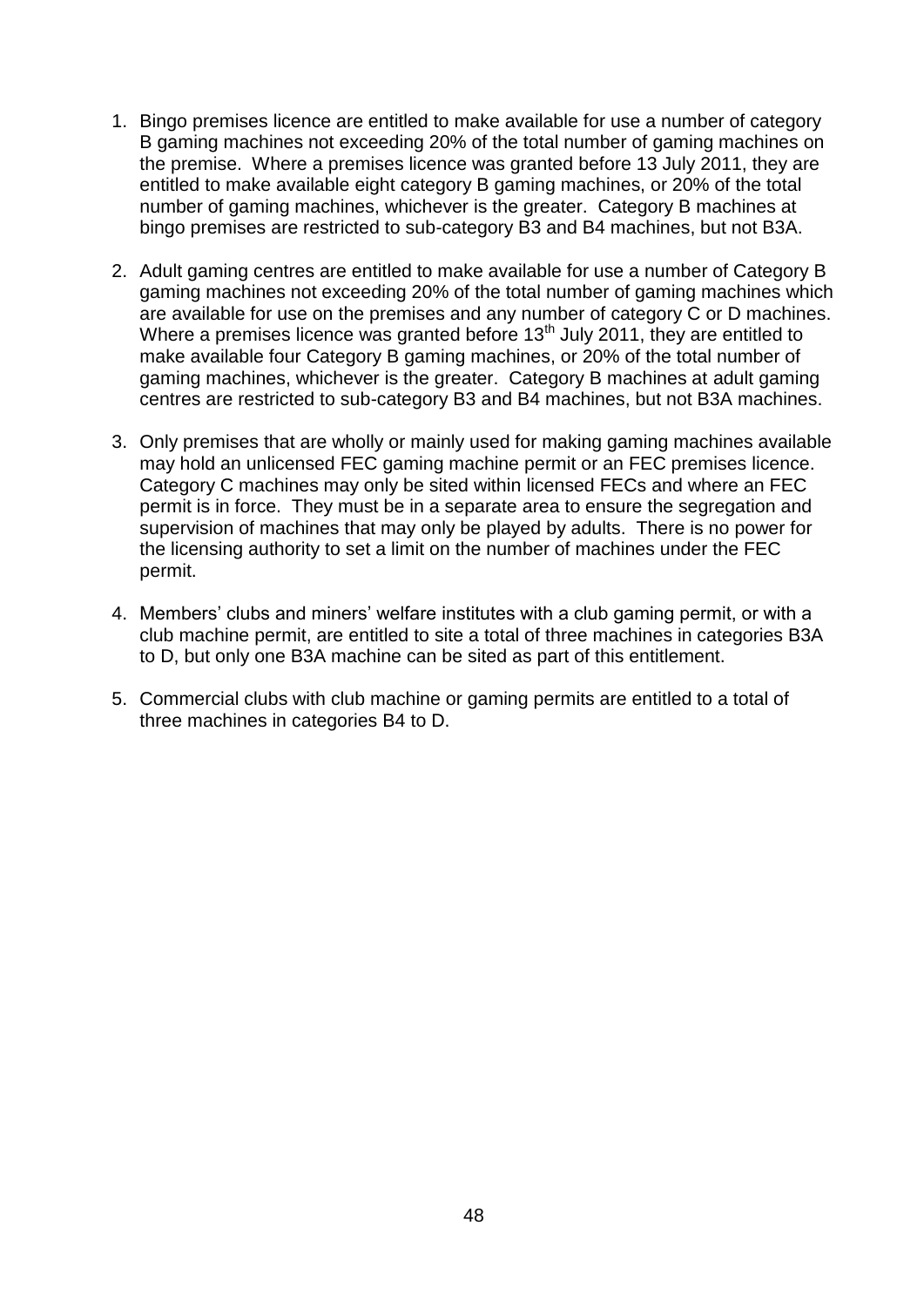## <span id="page-48-0"></span>**Appendix 3 Summary of Gaming Entitlements for Clubs and Pubs**

|                                                                   | Members' club<br>or MW institute<br>with club<br>gaming permit                                              | <b>Bridge or</b><br>whist club                                             | Members' club<br>or commercial<br>club with club<br>machine<br>permit                                       | Members' club,<br>commercial<br>club or MW<br>institute<br>without a club<br>gaming permit                  | <b>Pubs and other</b><br>alcohol-<br>licensed<br>premises                                                                |
|-------------------------------------------------------------------|-------------------------------------------------------------------------------------------------------------|----------------------------------------------------------------------------|-------------------------------------------------------------------------------------------------------------|-------------------------------------------------------------------------------------------------------------|--------------------------------------------------------------------------------------------------------------------------|
| <b>Equal chance</b><br>gaming                                     | Yes                                                                                                         | Bridge and/or<br>whist only                                                | Yes                                                                                                         | Yes                                                                                                         | Yes                                                                                                                      |
| <b>Limits on stakes</b>                                           | No limit                                                                                                    | No limit                                                                   | Poker<br>£1000 per week<br>£250 per day<br>£10 per person<br>per game<br>Other gaming<br>No limit           | Poker<br>£1000 per week<br>£250 per day<br>£10 per person<br>per game<br>Other gaming<br>No limit           | Cribbage &<br>dominoes<br>No limit<br>Poker<br>£100 per<br>premises per day<br>Other gaming<br>£5 per person<br>per game |
| <b>Limits on prizes</b>                                           | No limit                                                                                                    | No limit                                                                   | Poker<br>£250 per game<br>Other gaming<br>No limit                                                          | Poker<br>£250 per game<br>Other gaming<br>No limit                                                          | Poker<br>£100 per game<br>Other gaming<br>No limit                                                                       |
| <b>Maximum</b><br>participation<br>$fees - per$<br>person per day | Bridge and/or<br>whist*<br>£20<br>Other gaming<br>£3                                                        | £18 (without<br>club gaming<br>permit)<br>£20 (with club<br>gaming permit) | Bridge and/or<br>whist*<br>£18<br>Other gaming<br>£3 (commercial<br>club)<br>£1 (members<br>club)           | Bridge and/or<br>whist*<br>£18<br>Other gaming<br>£1                                                        | None permitted                                                                                                           |
| <b>Bankers or</b><br>unequal chance<br>gaming                     | Pontoon<br>Chemin de<br>Fer                                                                                 | None permitted                                                             | None permitted                                                                                              | None permitted                                                                                              | None permitted                                                                                                           |
| Limits on bingo                                                   | Maximum of<br>£2,000 per week<br>in stakes/prizes.<br>If more then will<br>need an<br>operating<br>licence. | No bingo<br>permitted                                                      | Maximum of<br>£2,000 per week<br>in stakes/prizes.<br>If more then will<br>need an<br>operating<br>licence. | Maximum of<br>£2,000 per week<br>in stakes/prizes.<br>If more then will<br>need an<br>operating<br>licence. | Maximum of<br>£2,000 per week<br>in stakes/prizes.<br>If more then will<br>need an<br>operating<br>licence.              |

\* On a day when no other facilities for gaming are provided